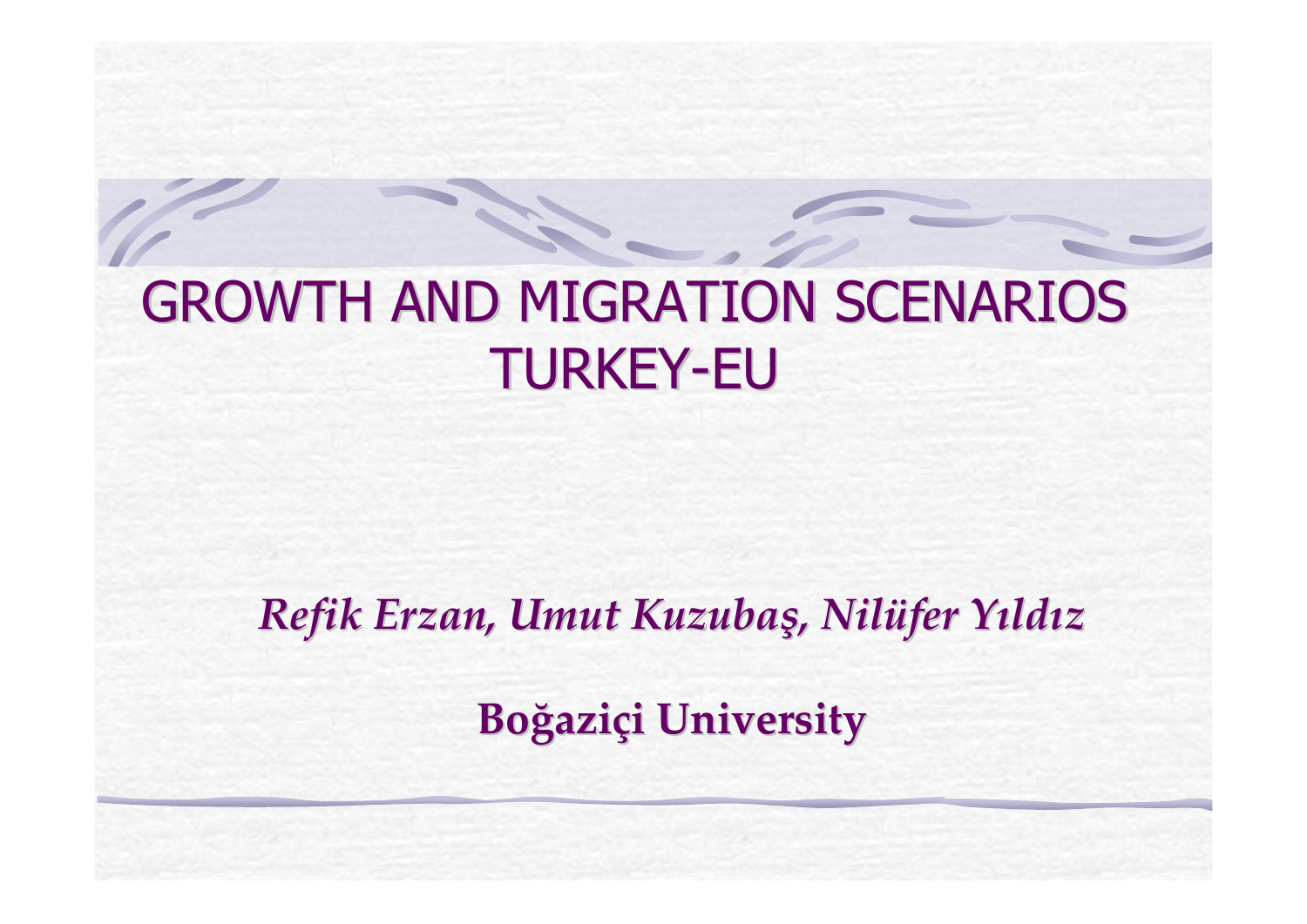

**Turkish migration to the EU between** 2004-2030 with different methods under various scenarios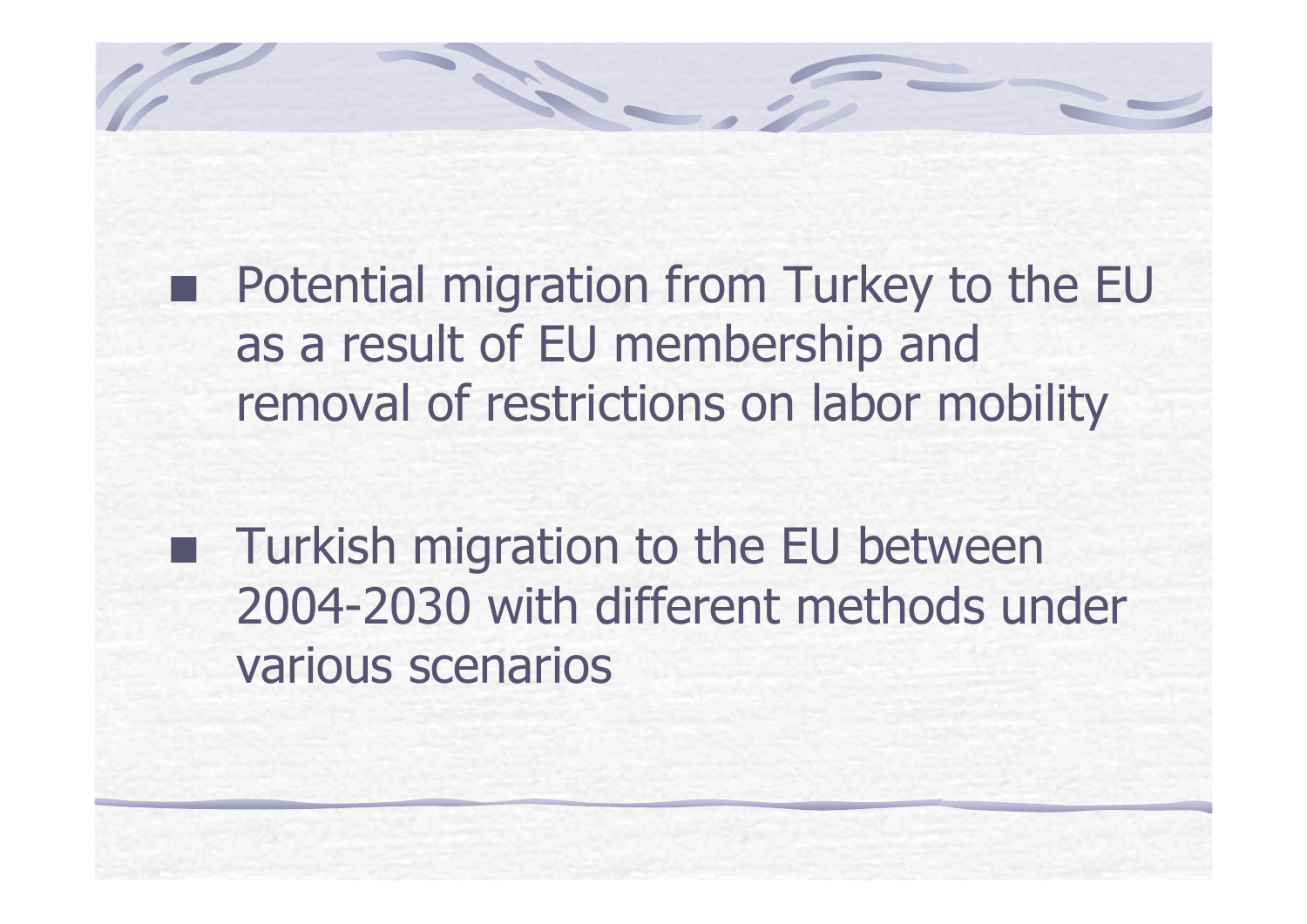**Highly Speculative Scenarios** • Up to 25% of Turkish population!!!

EU Commission 2004 impact study

**Between 0.5 million to 4.4 million until year** 2030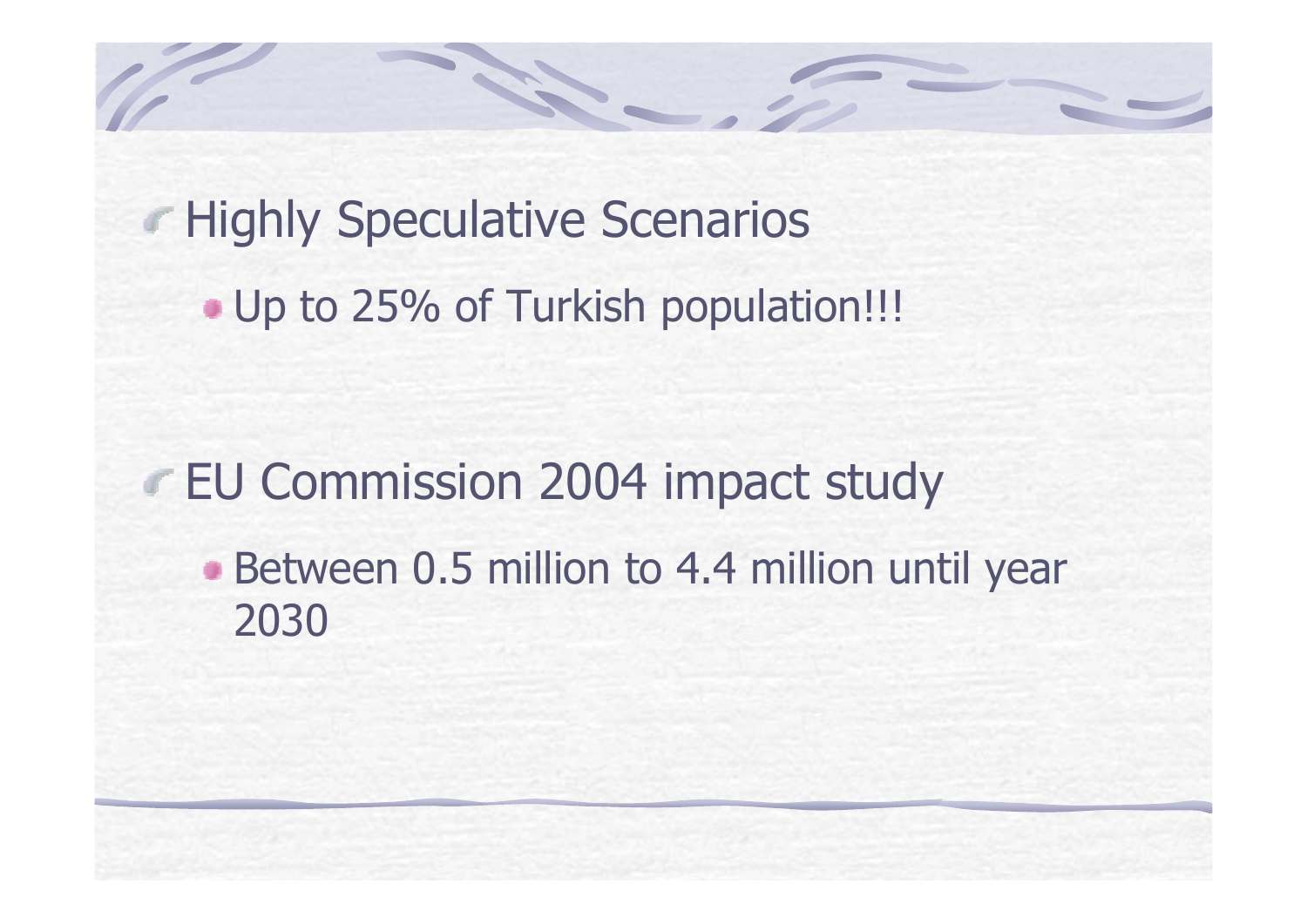# Survey (Opinion Poll) Based Studies

### **Hacettepe-NIDI (1996)**

- **Based on surveys carried** out by 1800 households
	- Economic motives are the major determinants of migration
- Migrant profile: 25-30 years of age, need for employment, primary school education
	- **85%** of migrants have a network before departure
- **Most non-migrants do not** intend to migrate abroad

### **Hubert Krieger (2004)**

- Analyzes the potential to migrate and the heterogeneity of migrants
- Based on Eurobarometer survey, spring 2002
- Multivariate, logistic regression of odds ratios
- Profile: 25-39 age group,  $\sqrt{2}$ student, unemployed, medium and higher education
- U-curve effect of income, opposite U-curve effect of deprivation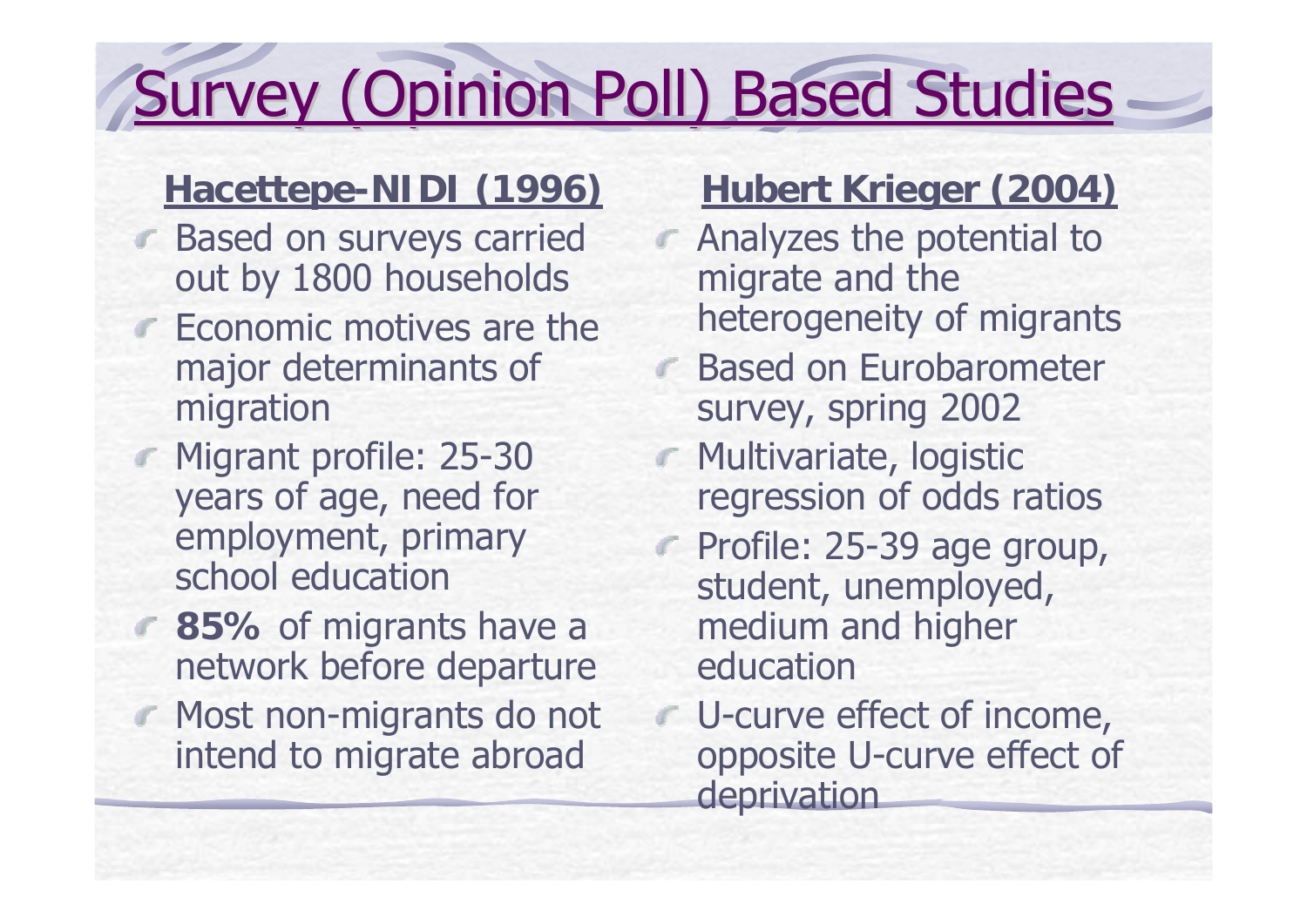# **Econometric Estimations**

## **Anna Maria Mayda (2003)**

Investigates migration into 14 OECD countries between 1980 and 1996

Runs cross-country, time series and panel regressions

Pull factors significantly increase emigration rates

Push factors have a smaller effect

Distance is the most important cost factor that affects emigration rates

#### **Alecke, Huber, Untiedt (2001)**

- Estimates East-West migration in Germany and migration within the EU.
- **Country specific fixed** effects are included in the model
- **Uses panel data analysis**
- Results: Income differentials drive migration flow within German states
- Country specific effects are important in explaining differences in the level of migration between states.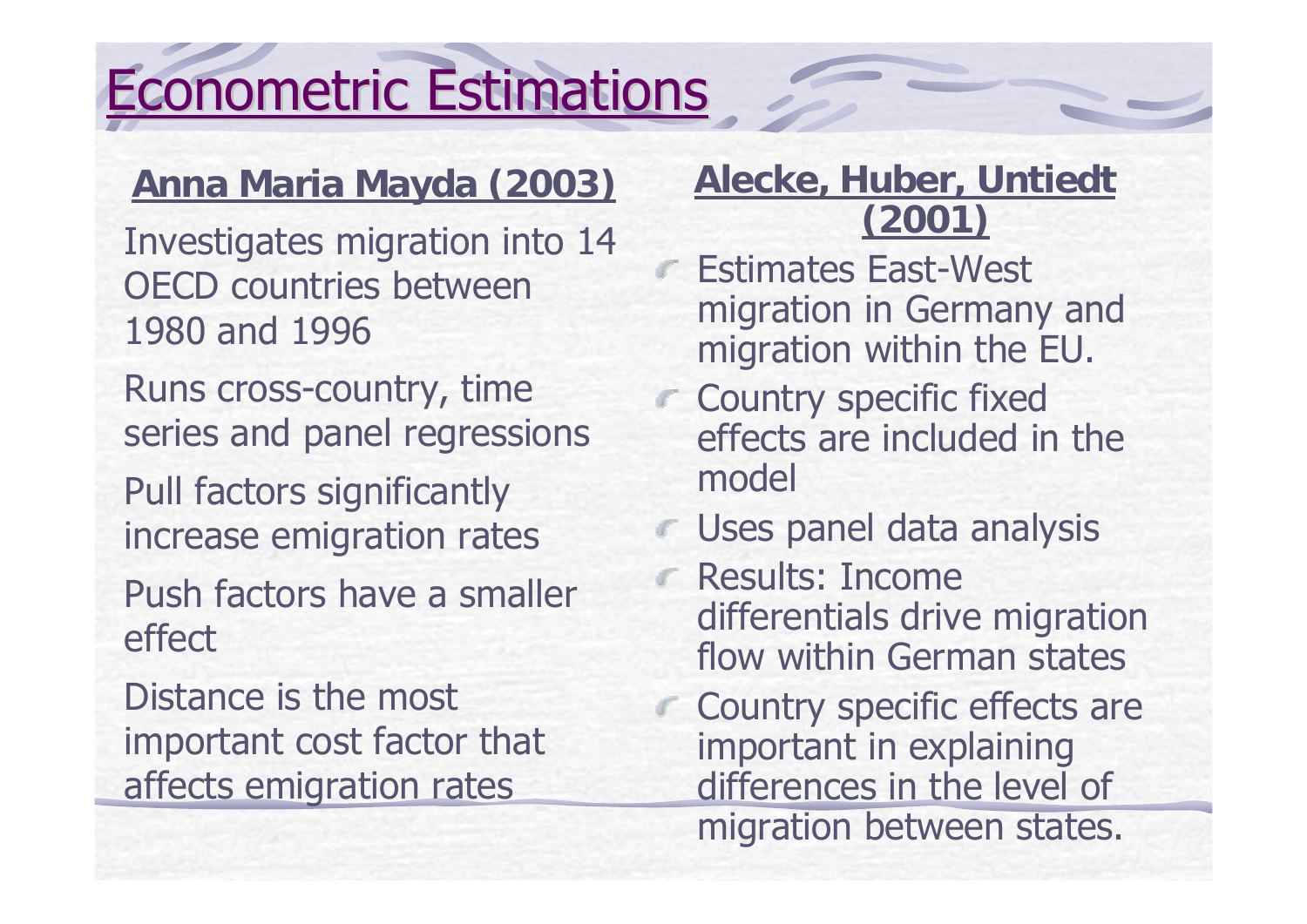# Econometric Forecasts

### **Hille, Straubhaar (2001)**

Pooled time series of bilateral migration from Greece, Portugal and Spain to seven EU member countries

Predicts that **0.27- 0.34%** of the CEEC population p.a. **(270,000 - 340,000** migrants) will move to the EU

This accrues to **0.07- 0.09%**of the EU population

## **Michael Fertig (2000)**

- Estimates migration from CEEC-10 to Germany
- Uses maximum likelihood method
- Data includes net migration rates from 17 source countries to Germany between 1960-1994

In the baseline scenario with free movement, the total change in migrant stock is **1.4** million by 2015

Free movement effect turns out to be small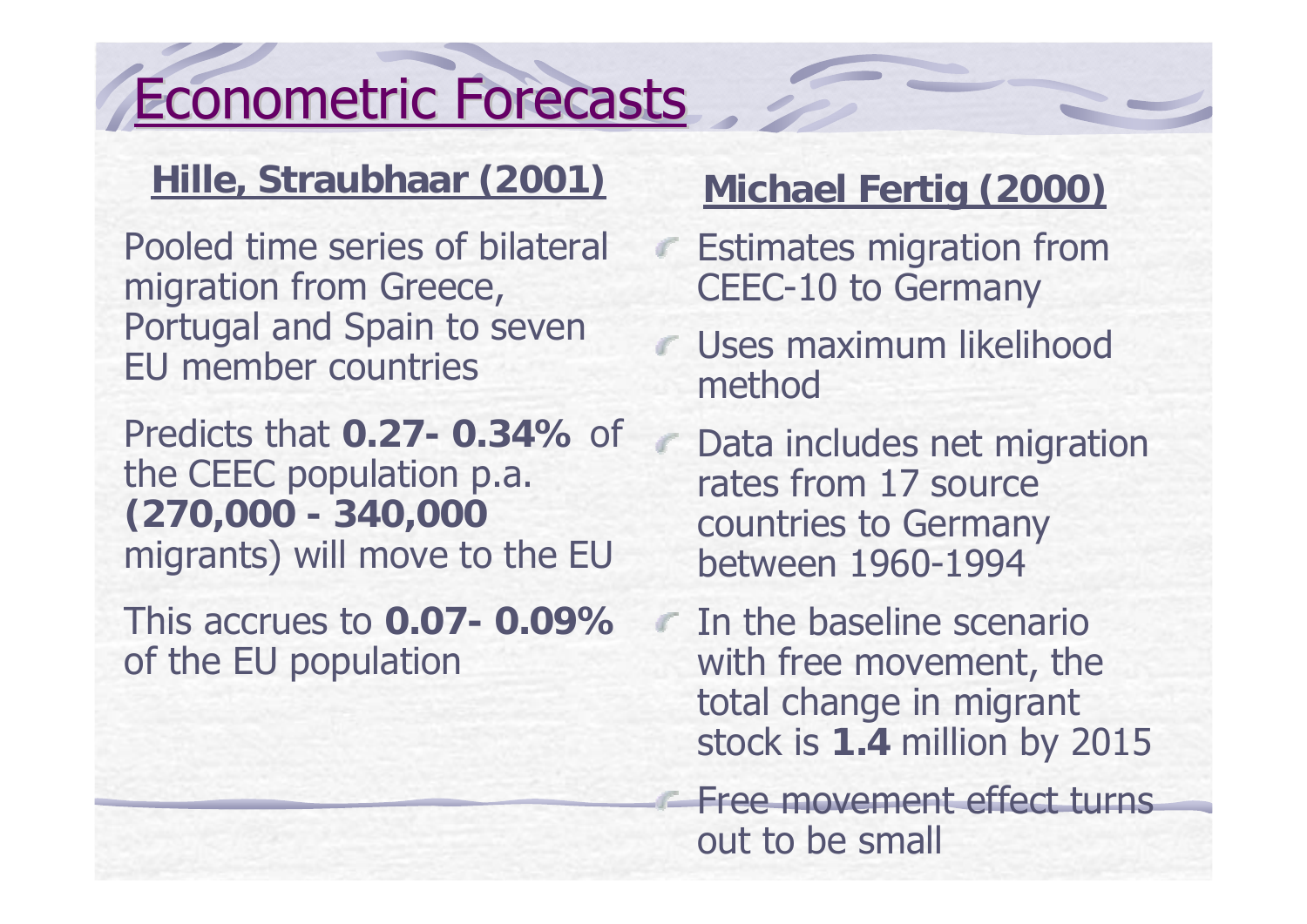# Econometric Forecasts Econometric Forecasts

### **Boeri, Brücker (2001)**

- **Estimates potential migration** from CEEC to the EU-15
- **Applies SUR to an error** correction model
	- Data comprises of foreign population figures in Germany of 19 source countries between 1967-2001
	- Predicts **3.8** million CEEC nationals in the EU-15 by 2030, assuming immediate free movement by an out-ofsample forecast
	- A net increase of CEEC migrants by **2.7** million in 28

years

**Brücker, Alvarez-Plata, Siliverstovs (2003)**

**(European Commission Report)**

- Update of Boeri-Brücker (2001)
- **Estimates potential migration** from CEEC to the EU-15
- **Two different samples are** used
- Applies and compares various estimation methods on a dynamic panel. SUR estimator outperforms in the sample with large time dimension
	- Predicts a net increase of **2.5**million in the migrant stock, implying **3.7** million migrants  $2020$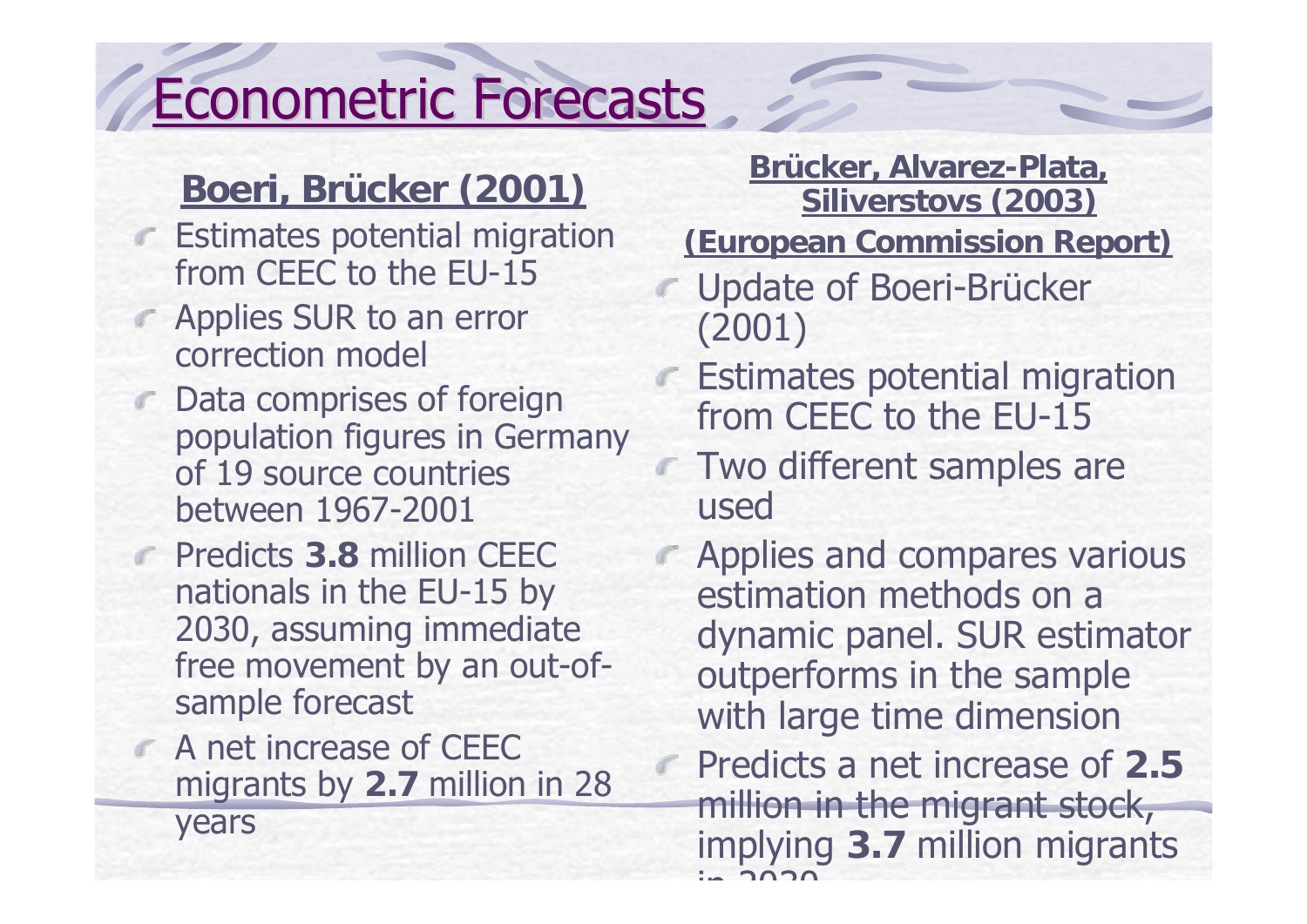# **Econometric Forecasts and Simulations**

### **Harry Flam (2003)**

- **Estimates potential** migration from Turkey
- Uses Boeri Brücker (2000) error correction model
	- Predicts **3.5** million Turkish population in Germany by 2030, assuming no restrictions on migration
- **A net increase of Turkish** migrants by **1.2** million in 30 years

### **Lejour, de Mooij, Capel (2004)**

- Based on de Mooij and Tang (2003) migration elasticities
- Estimates long term migration of **2.7** million from Turkey to EU-15
- This equals **4%** of current Turkish population and **0.7%** of the EU's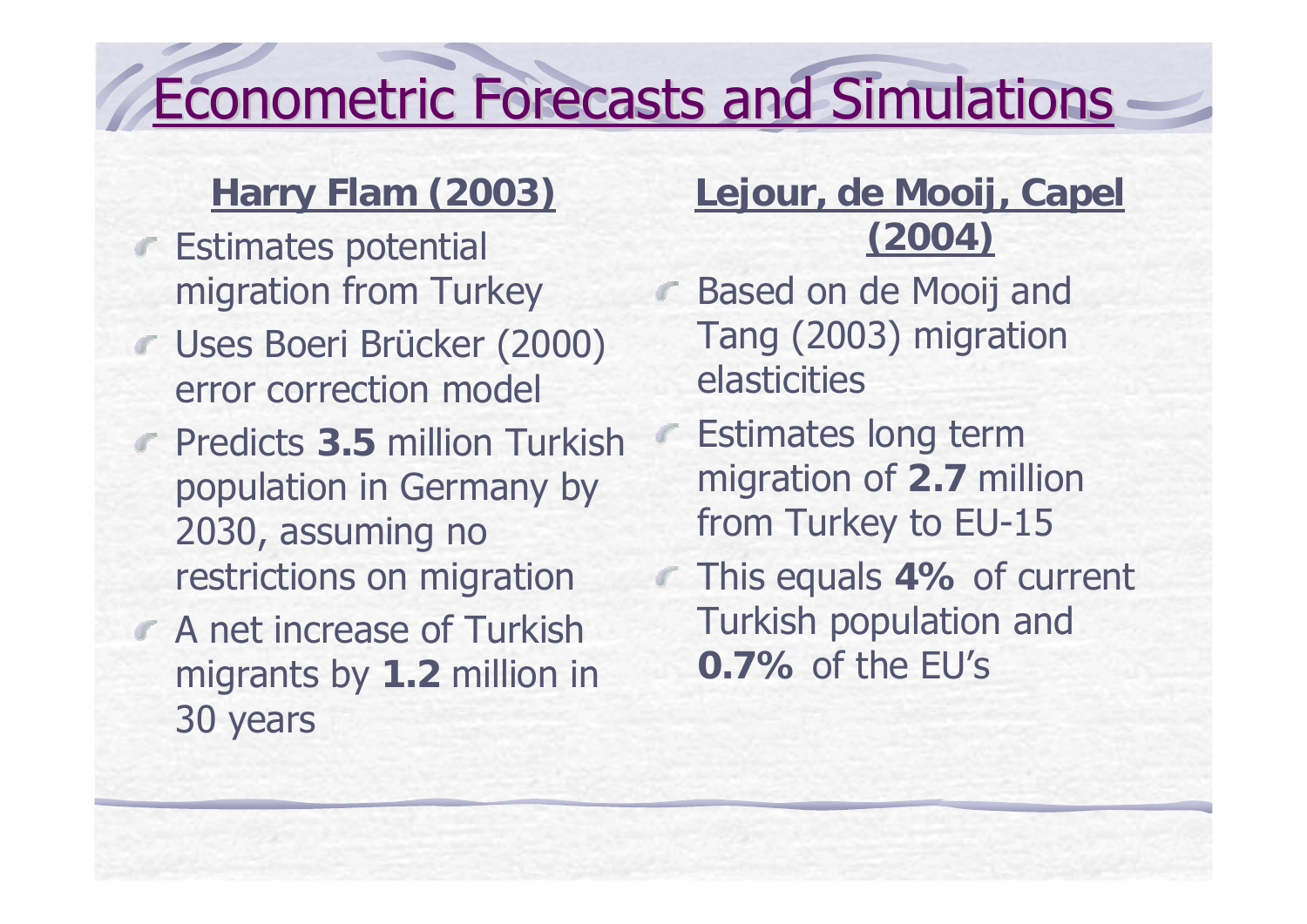# Methodology Adopted in this Study

Following the European Commission Report **Brücker, Alvarez-Plata, Siliverstovs (2003)**

$$
m_{fht} = a_h + \beta_1 m_{fh,t-1} + \beta_2 m_{fh,t-2} + \beta_3 \ln(w_{ft} / w_{ht}) + \beta_4 \ln(w_{ht}) + \beta_5 \ln(e_{ft}) + \beta_6 \ln(e_{ht}) + u_{fht}
$$
 (1)

- **m**<sub>fht</sub>: The share of migrants from country h residing in country  $f$  (Germany) as per cent of home population
- **w:**Wage (proxied by GDP-PPP per capita)
- **e:** Employment rate (1-unemployment rate)
- **h, f,t:** Home, foreign countries and year, respectively.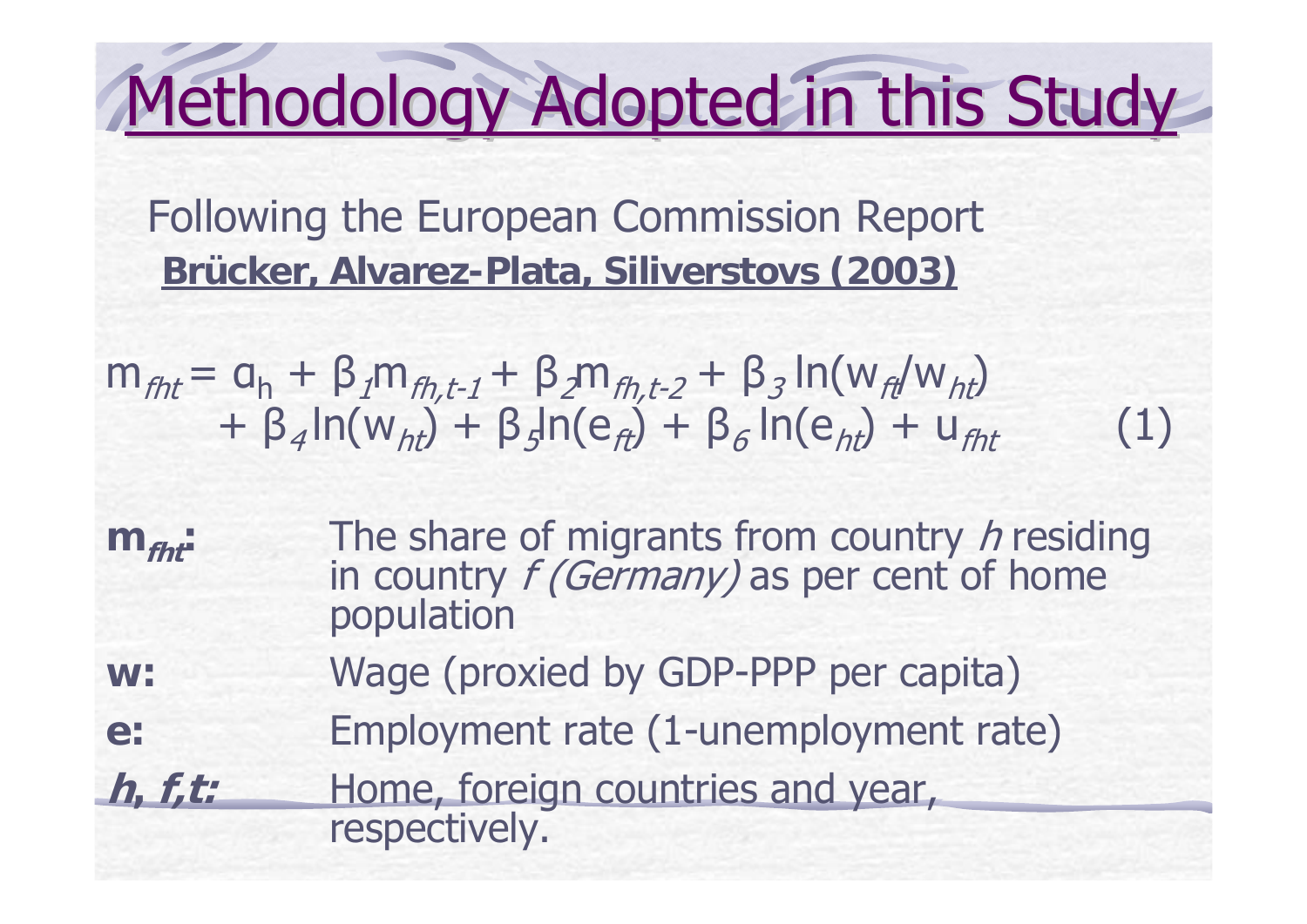

## **F** Home income captures the

pecuniary costs of migrating

# **Employment rate** captures the

probability of finding a job

# Income differential captures gains

from migrating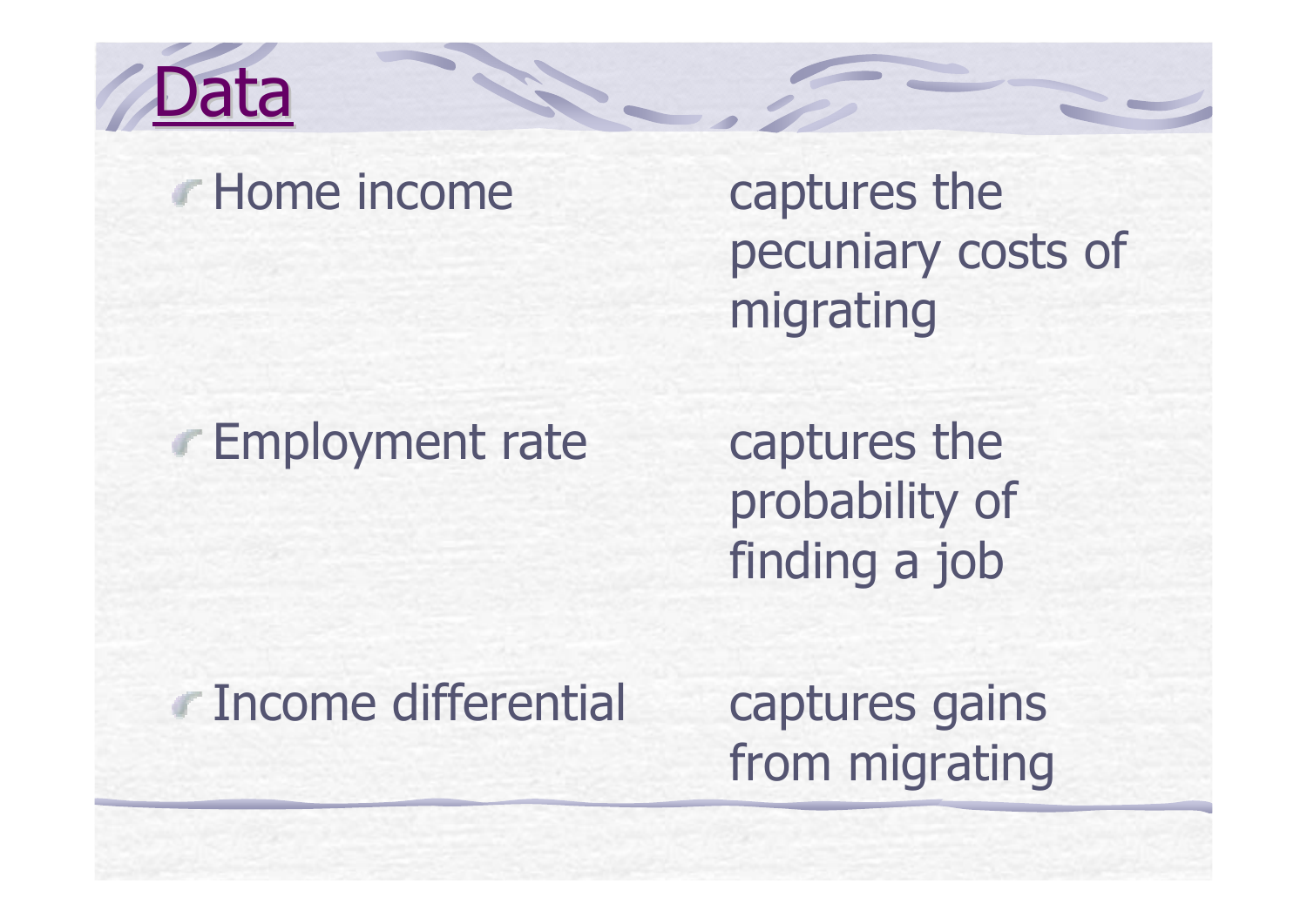# Data Sources 1967-2001

**Population** : World Development Indicators (2003)

**Migrant Stock** : German Federal Statistical Office\*

**GDP per capita\*\***: GDP-PPP per capita (1990 international Dollars) from Maddison (2002)

**Employment Rate**: OECD Economic Outlook in OECD databases

\* 1987 1988 1989 figures are adjusted by net immigration to Germany \*\* Luxembourg, Switzerland from Groningen Growth and Development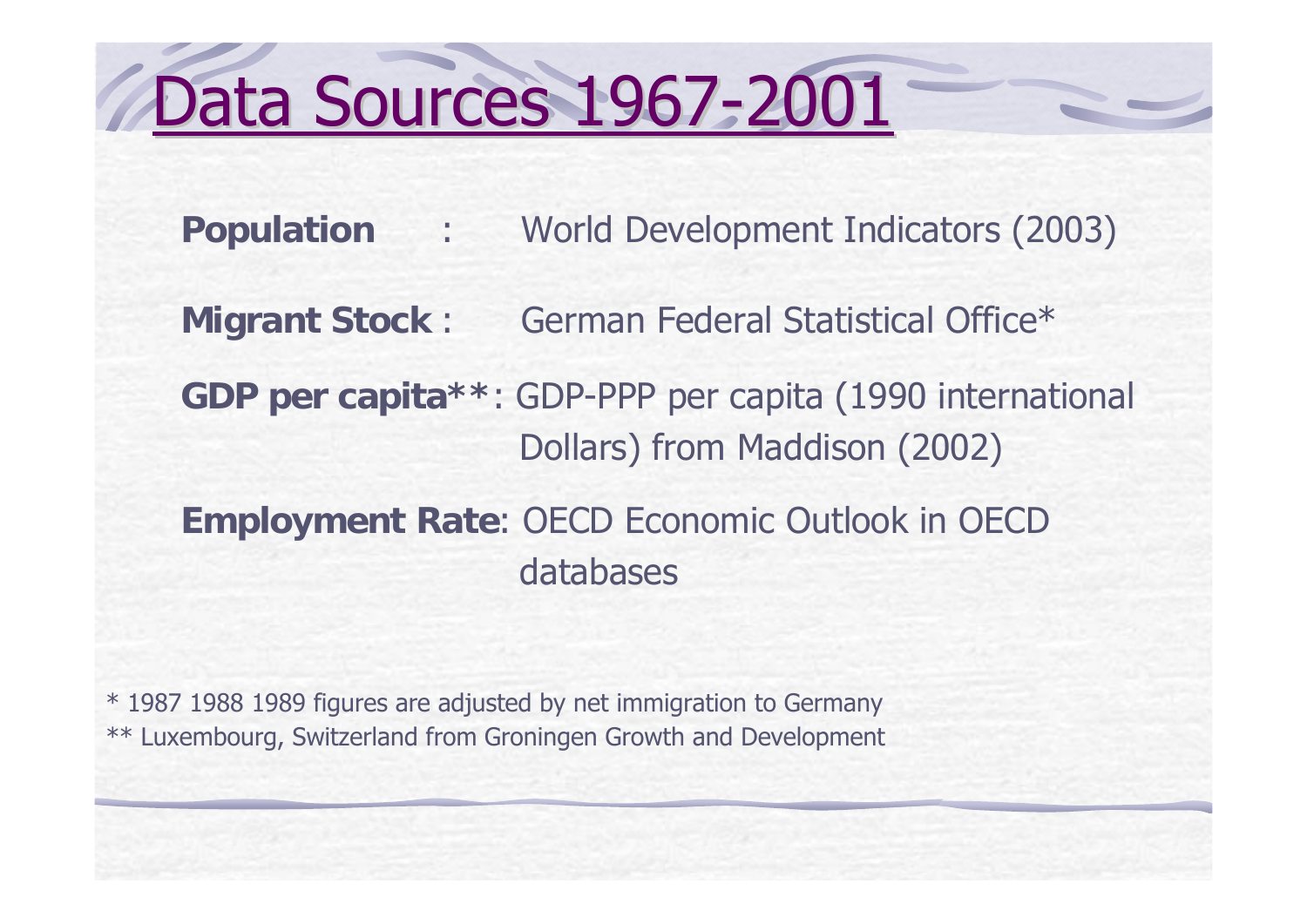¾ Stock of foreign population of 19 source countries (Austria, Belgium, Denmark, Finland, France, Greece, Iceland, Ireland, Italy, Luxembourg, the Netherlands, Norway, Portugal, Spain, Sweden, Switzerland, Turkey, United Kingdom, former Yugoslavia) in Germany

¾ Germany is the host (foreign) country

Long time-series available

Germany has the largest share of migrants in the EU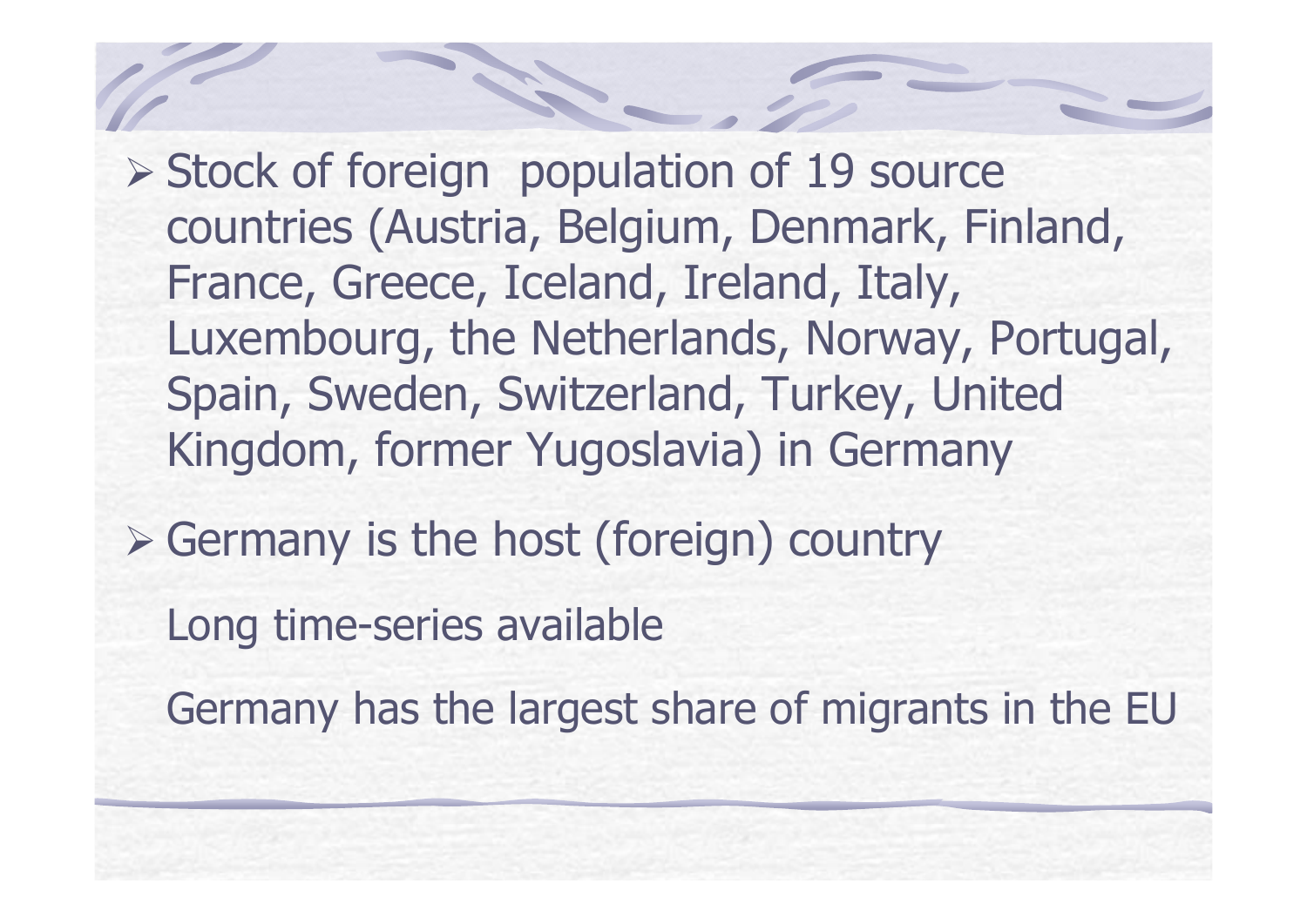# **Naturalization of Turkish Migrants in Germany**

**Turkish Migrants in Germany**

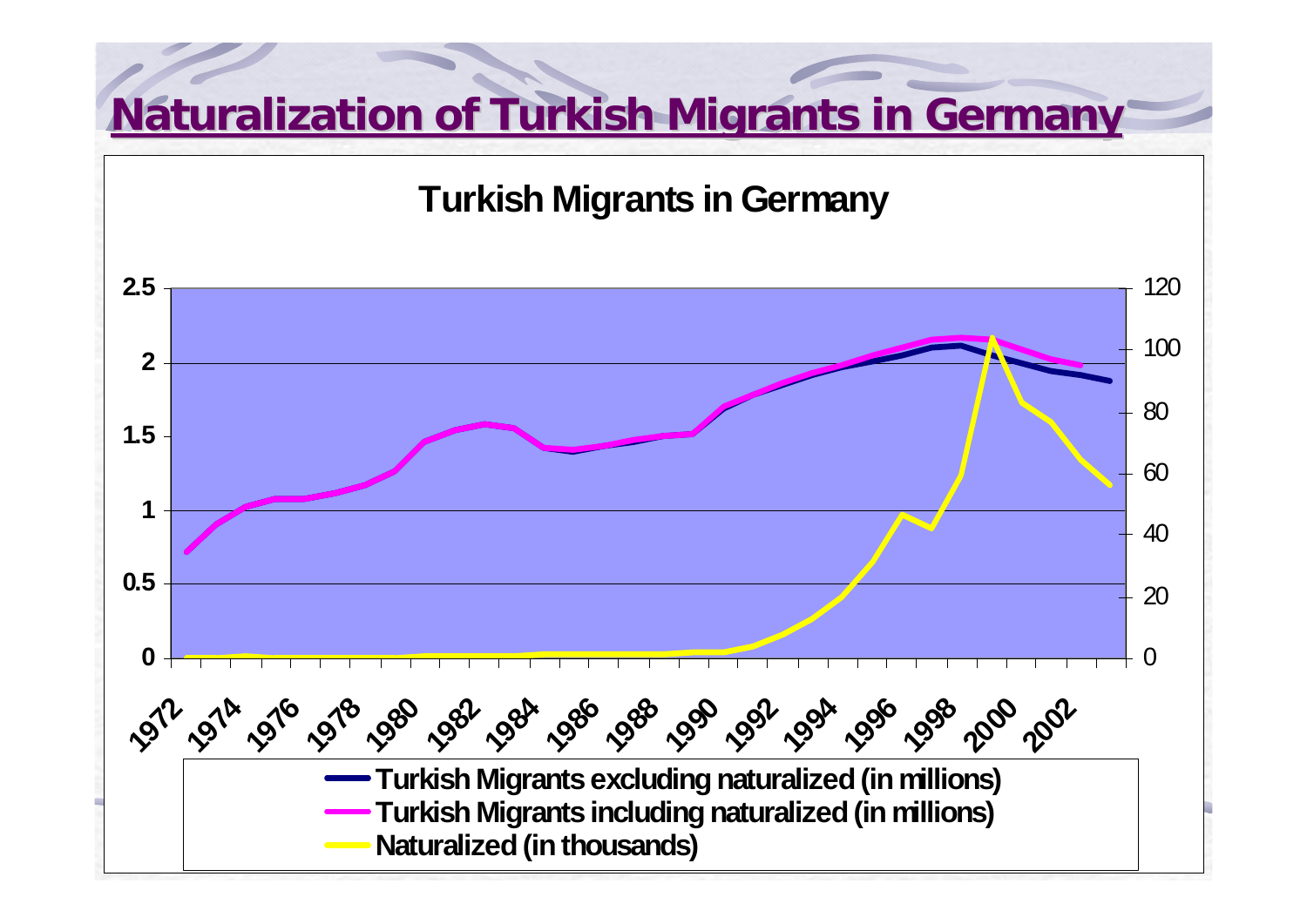## **Estimation method : Seemingly Unrelated Regression** (SUR) or Equations (SURE)

- ¾ The European Commission Report (2003) has shown that for data sets having large time dimension and small cros-section SUR estimator outperforms the others (ie GMM, OLS, WITHIN)
- ¾ Two lags of the dependent variable is included
- ¾ Slope Coefficients are restricted to be equal for all countries Intercepts (constant terms) are estimated seperately for each country to cover the country specific factors
- ¾ GUEST and FREE dummies are also included to capture the periods of guest worker agreements and free labor mobility
- ¾ WAR (former Yugoslavia), INTERVENTION and INSURGENCY (Turkey) dummies are also included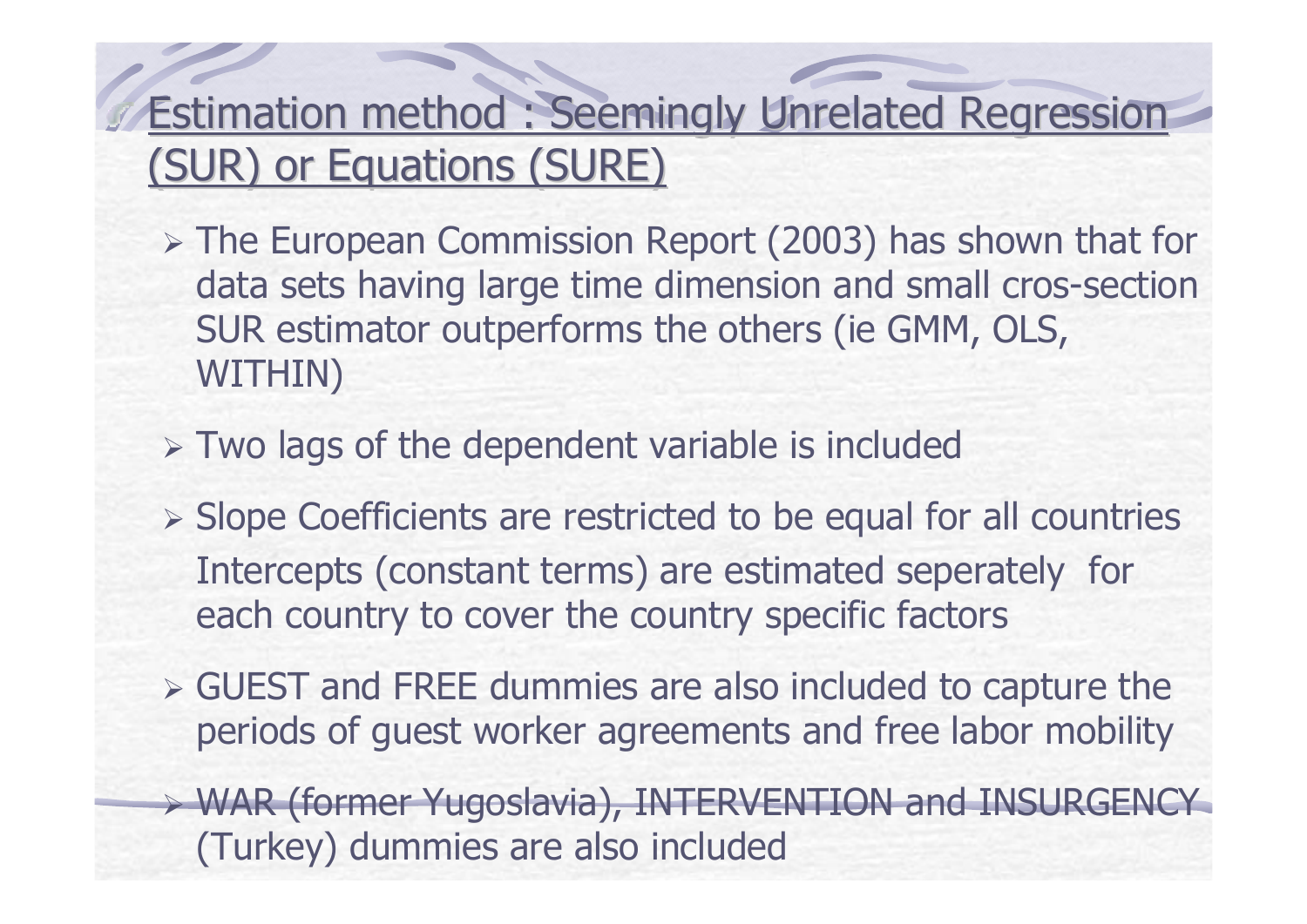# Regression Results

| <b>Independent Variables</b> | <b>Coefficients</b> | <b>S.E.</b> | P-value |
|------------------------------|---------------------|-------------|---------|
| $M(-1)$                      | 1.23                | 0.019       | 0.000   |
| $M(-2)$                      | $-0.37$             | 0.018       | 0.000   |
| $Ln(W_f/W_h)$                | 0.05                | 0.006       | 0.000   |
| $Ln(W_h)$                    | 0.07                | 0.006       | 0.000   |
| Ln(e <sub>f</sub> )          | 0.34                | 0.033       | 0.000   |
| Ln(e <sub>h</sub> )          | $-0.10$             | 0.008       | 0.000   |
| <b>FREE</b>                  | 0.01                | 0.001       | 0.000   |
| <b>GUEST</b>                 | 0.11                | 0.003       | 0.000   |
| <b>INTERVENTION</b>          | 0.15                | 0.033       | 0.000   |
| <b>INSURGENCY</b>            | 0.10                | 0.019       | 0.000   |
| Adjusted $R^2 = 0.99$        |                     |             |         |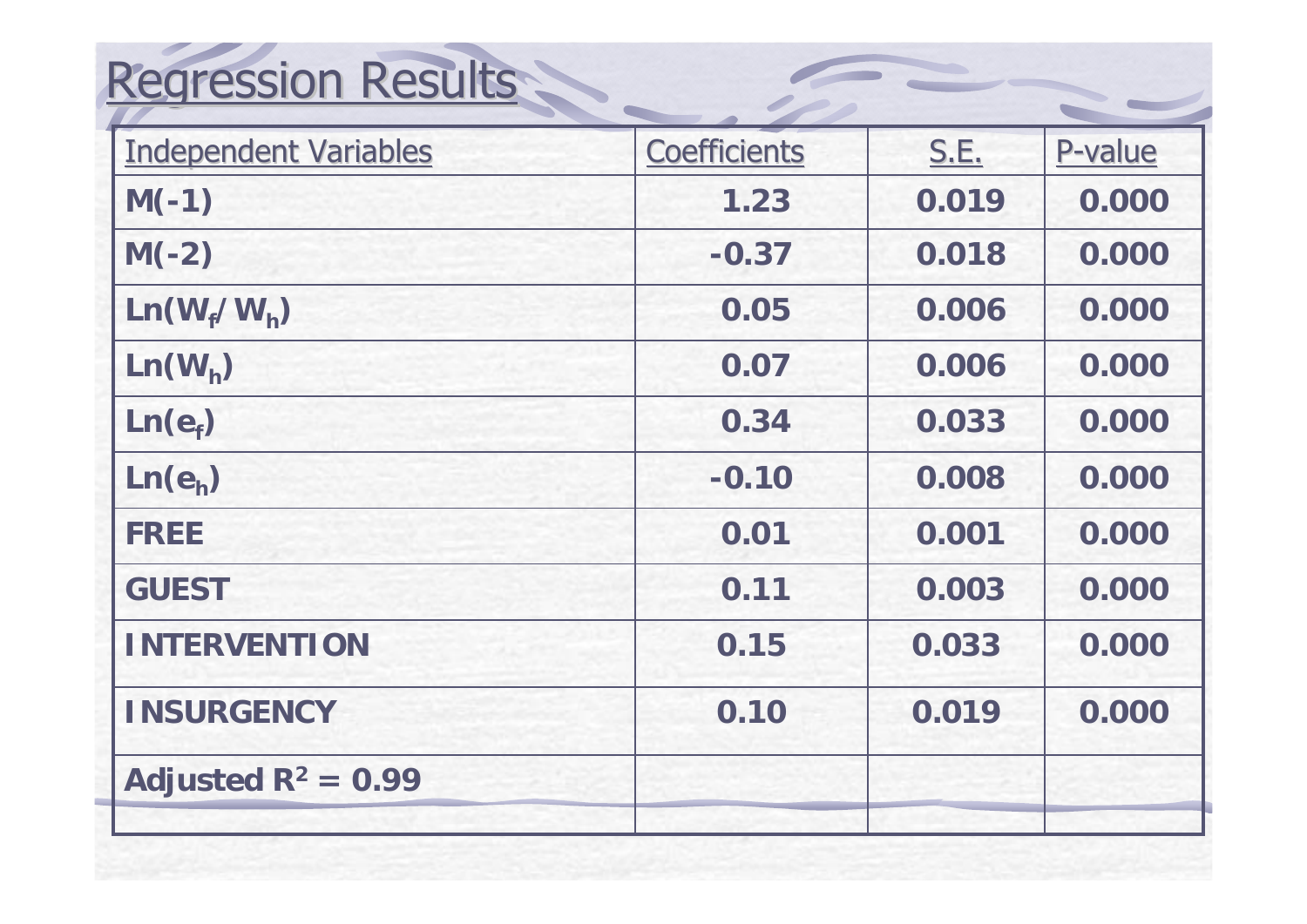Test Statistics

## **LM test statistic**

**950.78**

**(H<sub>0</sub>:Homoskedasticity vs. H<sub>1</sub>: Heteroskedasticity)**

## **LR test statistic**

**773.82**

**(H<sub>0</sub>:Heteroskedasticity vs. H<sub>1</sub>: Heteroskedasticity <sup>+</sup> Countrywise correlation)**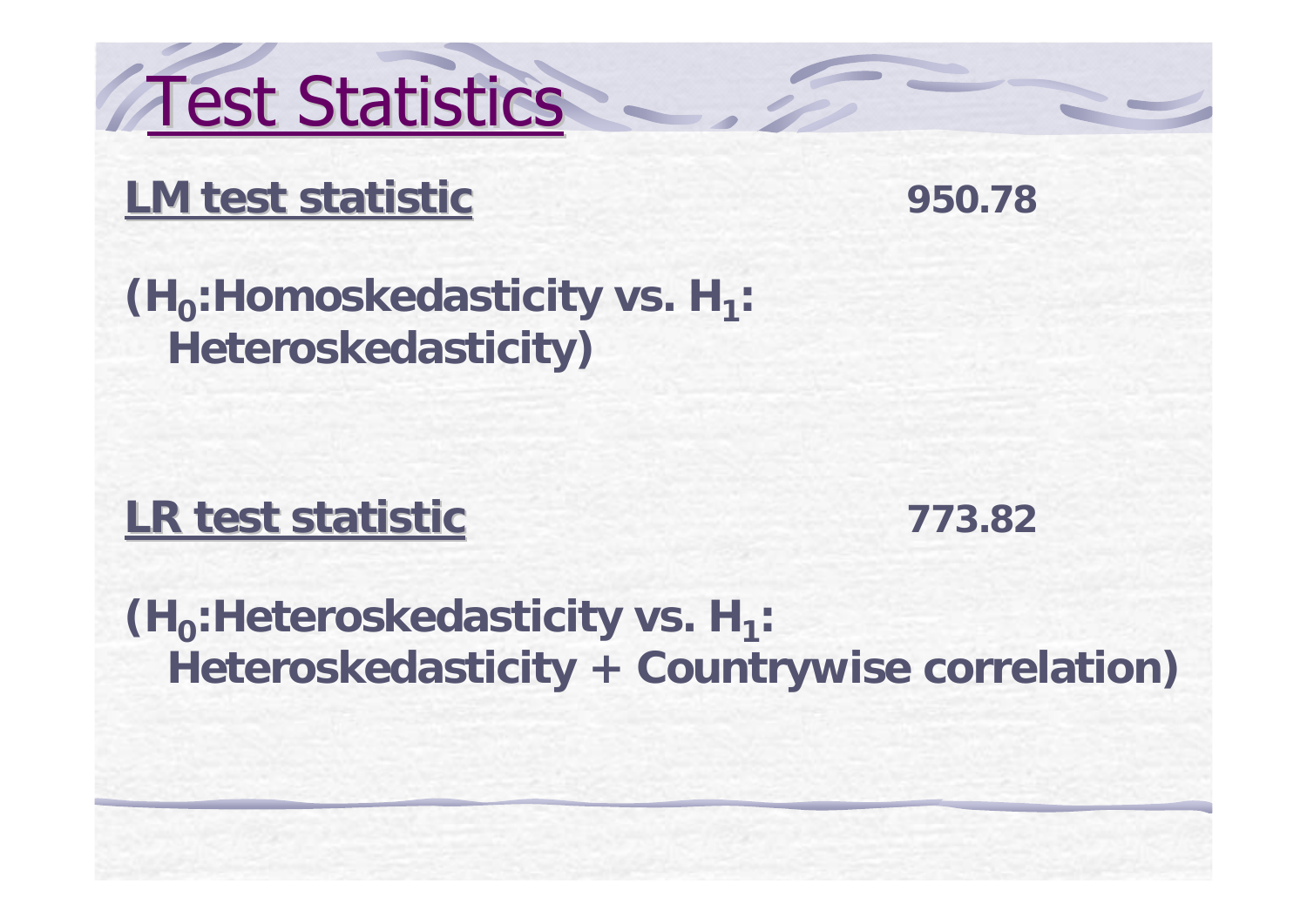### **Actual vs. Fitted (SUR estimation) Turkish Migrant Stock in Germany (in millions)**

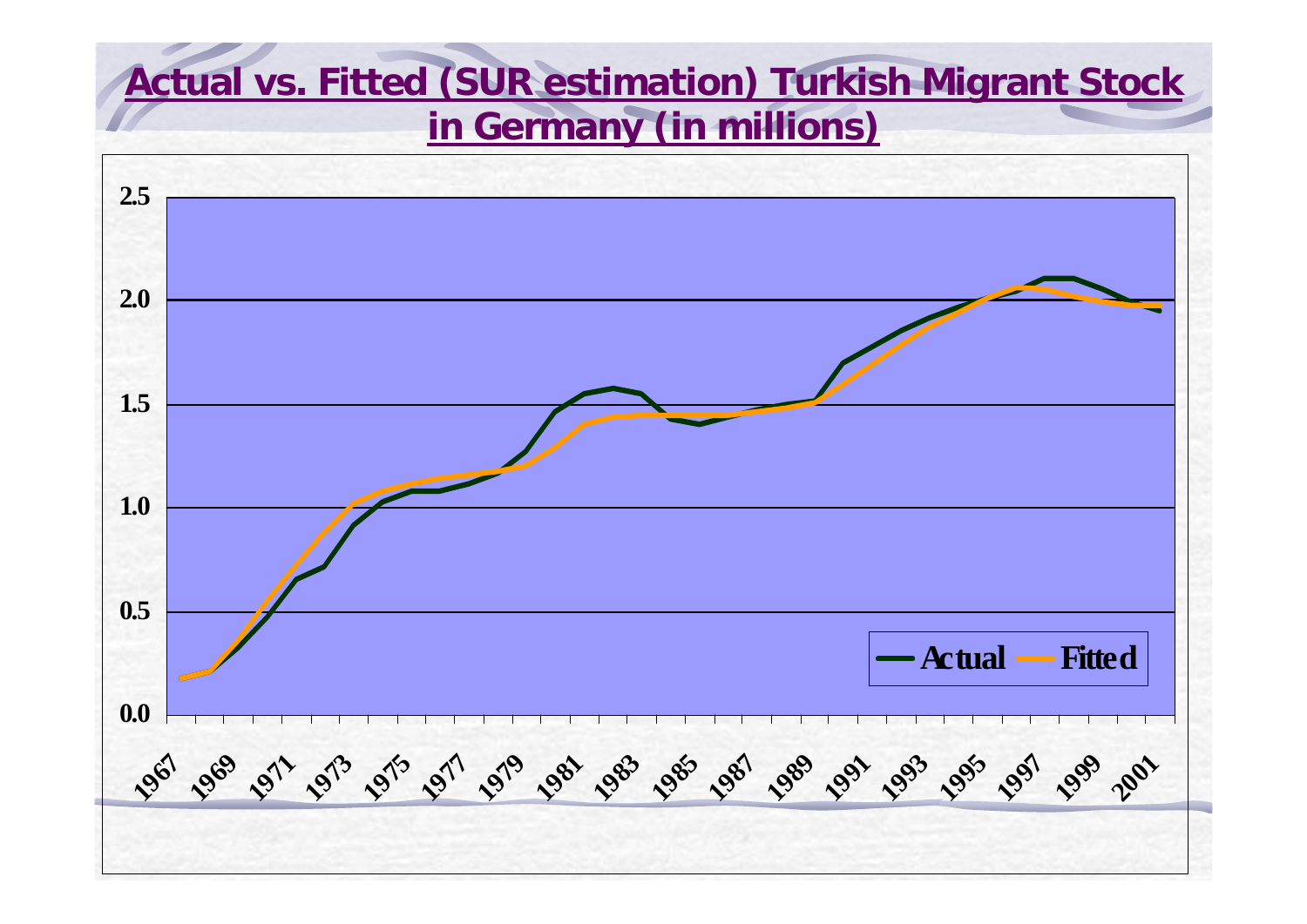# Forecast Scenarios Based on SUR-

Assumptions for Germany :

GDP per capita: Assumed to grow %2 per an

Employment rate : 1991-2001 average is taken as constant throughout the projection interval

### $\epsilon$  Assumptions for Turkey :

Population: Natural rate of growth projections based on World Bank (2002) (ie zero net migration is assumed)

Then, migration adjusted population calculated iteratively throughout the projections

**GDP per capita and Employment rate : Based on naive growth and employment scenarios (own calculations)**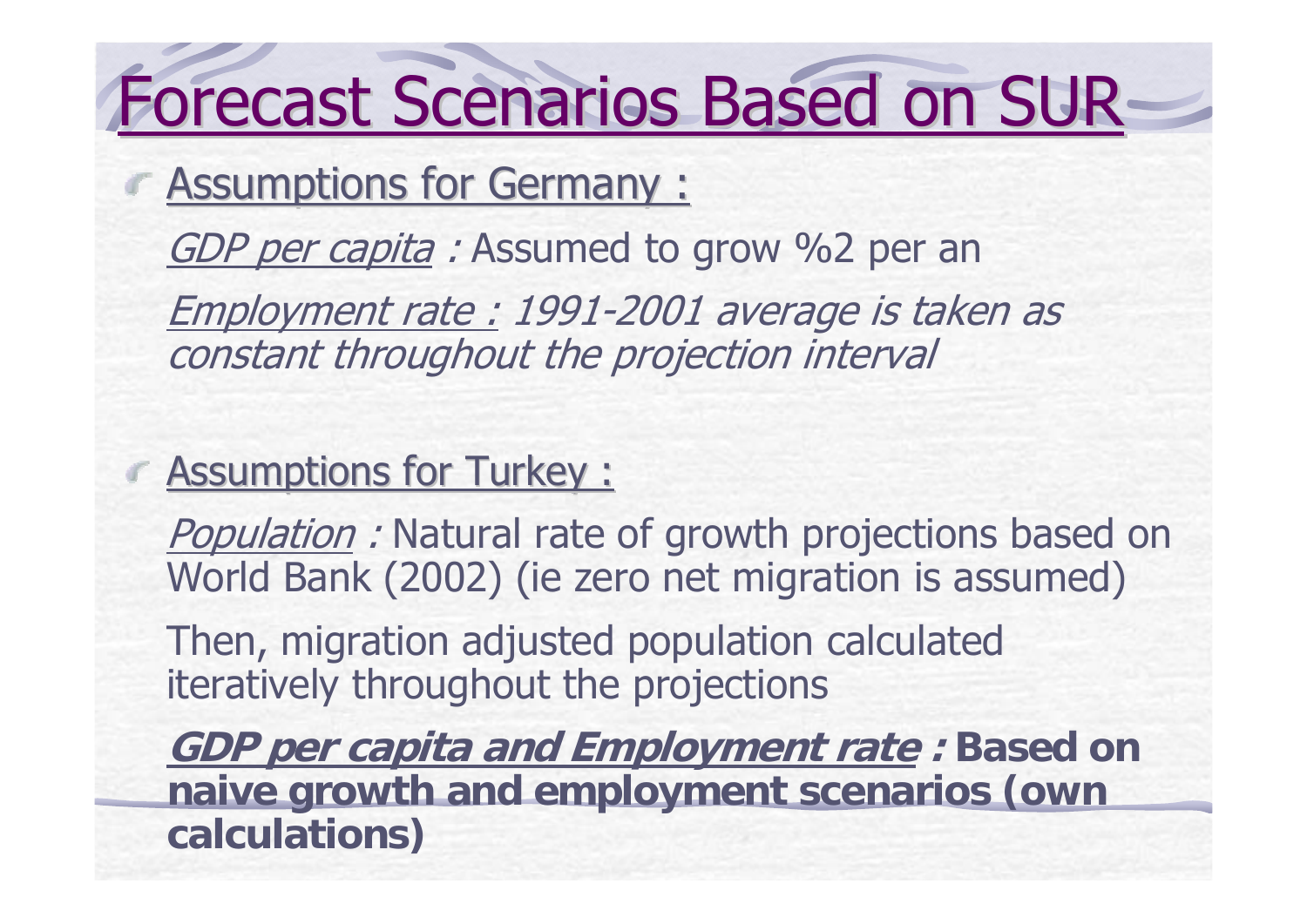# International Migration Scenarios Sensitive to Growth?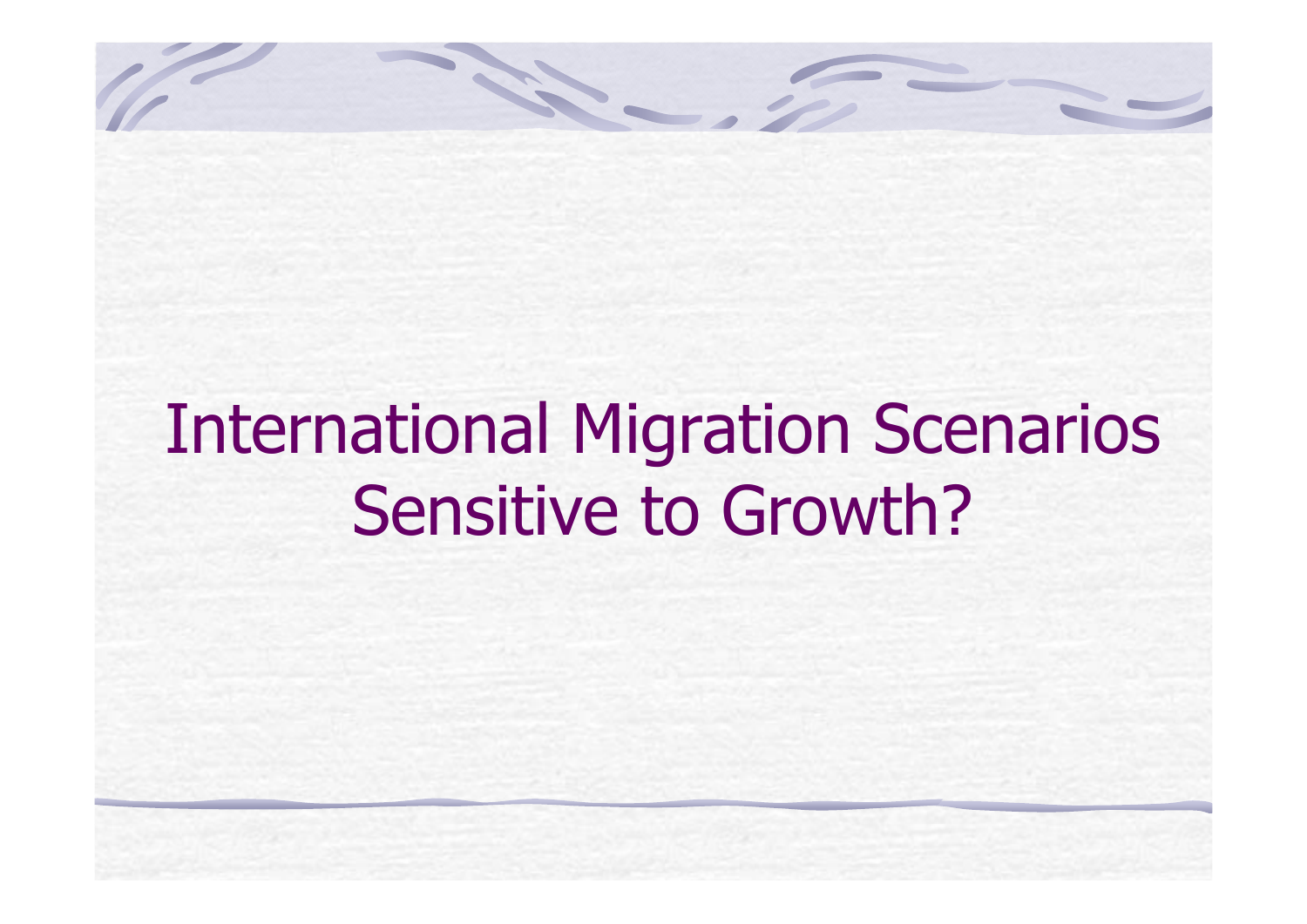Growth and Unemployment Scenarios for Turkey

Estimation of internal migration

- $m = \alpha + \beta$  (rural-urban income difference) <sup>+</sup><sup>γ</sup> (rural-urban unemployment difference)
- $m$ : rural-urban migration flow as a percentage of rural population
	- **Data:** 1981-2000 (Source: SIS)
	- **Estimation Method:** Ordinary Least Squares
	- **Simulation Period:** 2003-2030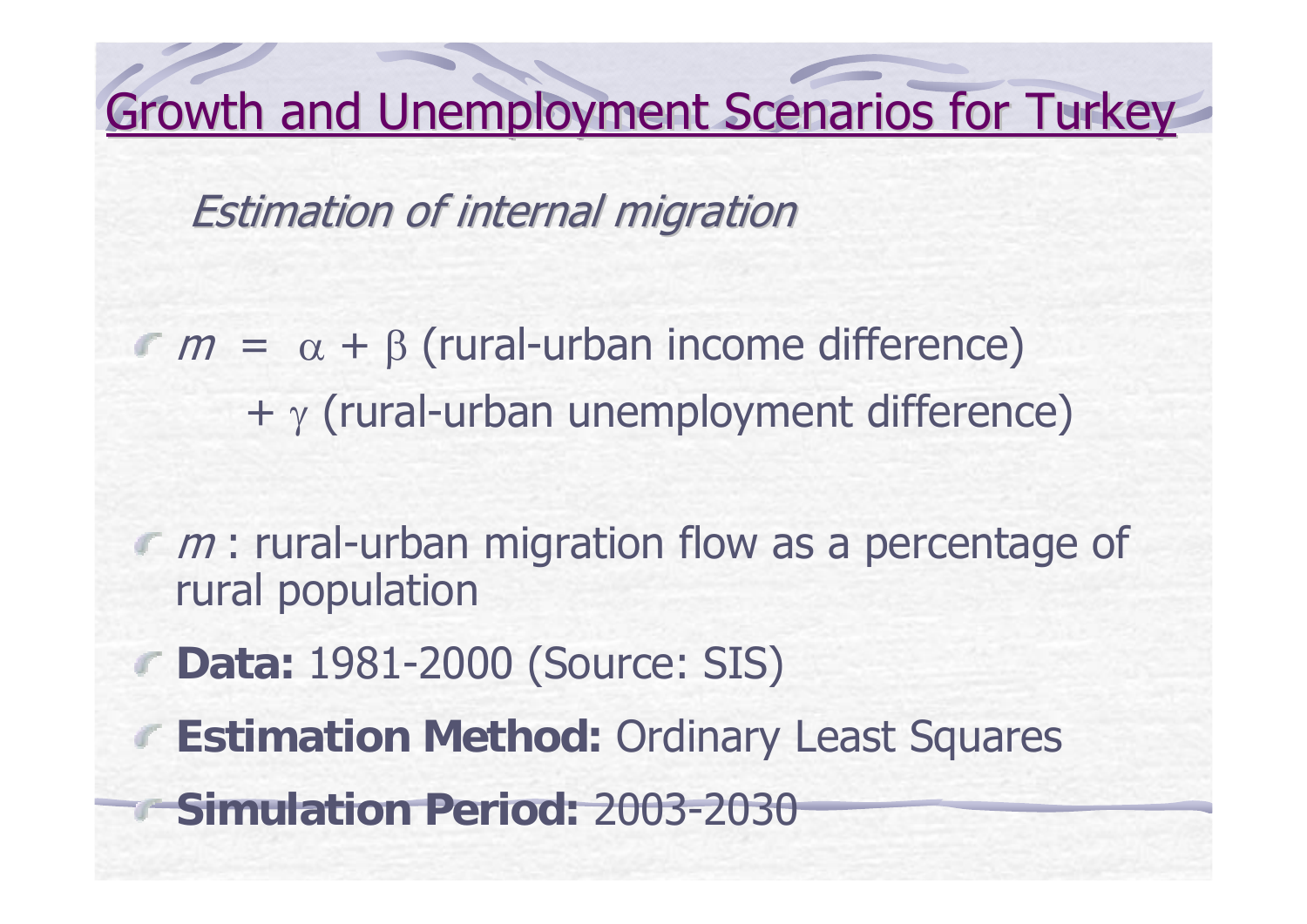Assumptions of the Growth Simulation

- Urban production function <sup>⇒</sup> Urban GDP=AF(L)
- **Technology is exogenous** 
	- Capital is slack variable
	- Constant returns to scale
- **Wages in the urban sector are endogenous and equal** to marginal productivity of labor in the urban sector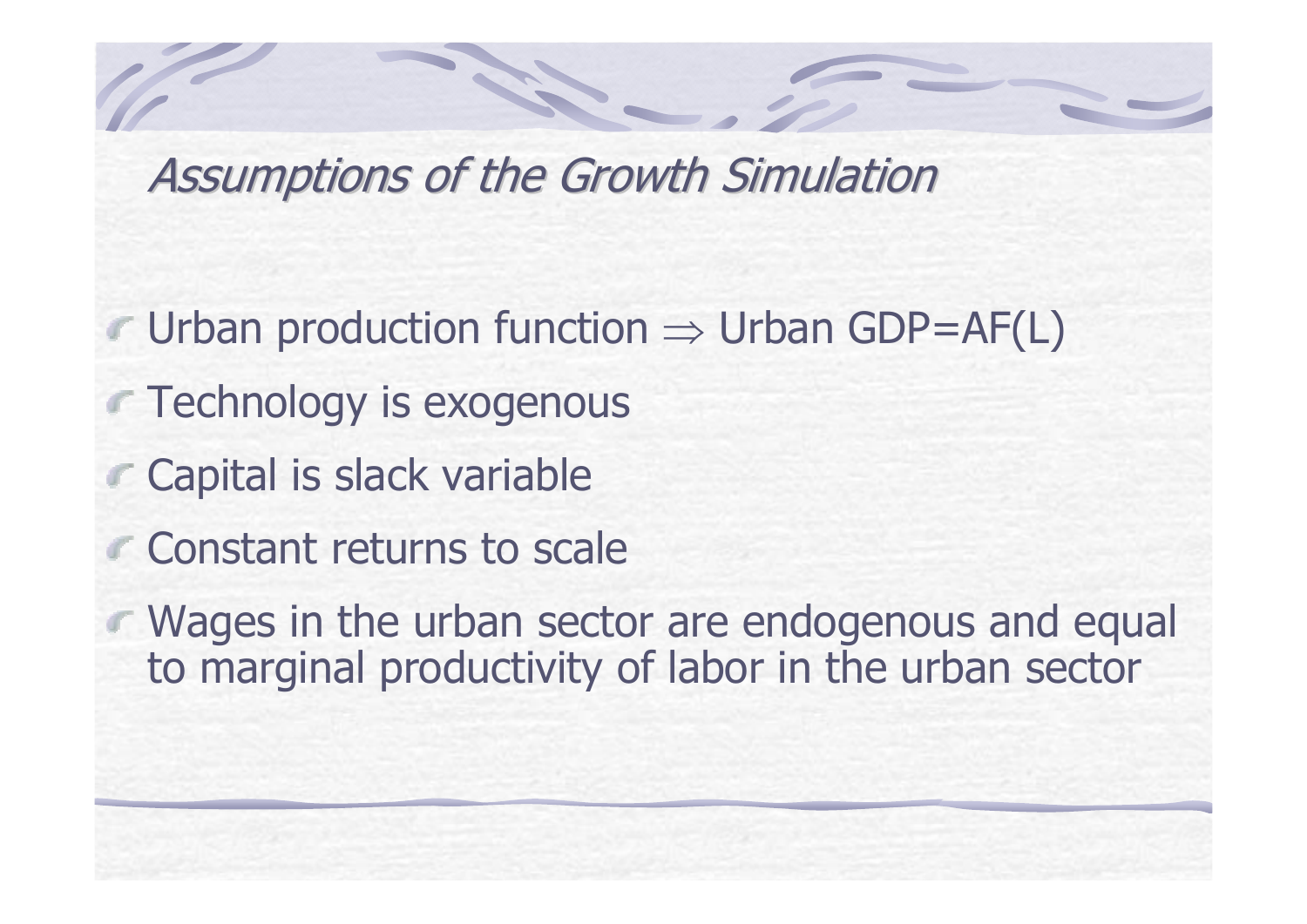Assumptions of the Growth Simulation

Growth of rural GDP is exogenous

Employment creation in the urban sector is based on Harris-Todaro assumption

The rate of urban GDP growth in excess of the productivity increase in the urban sector creates employment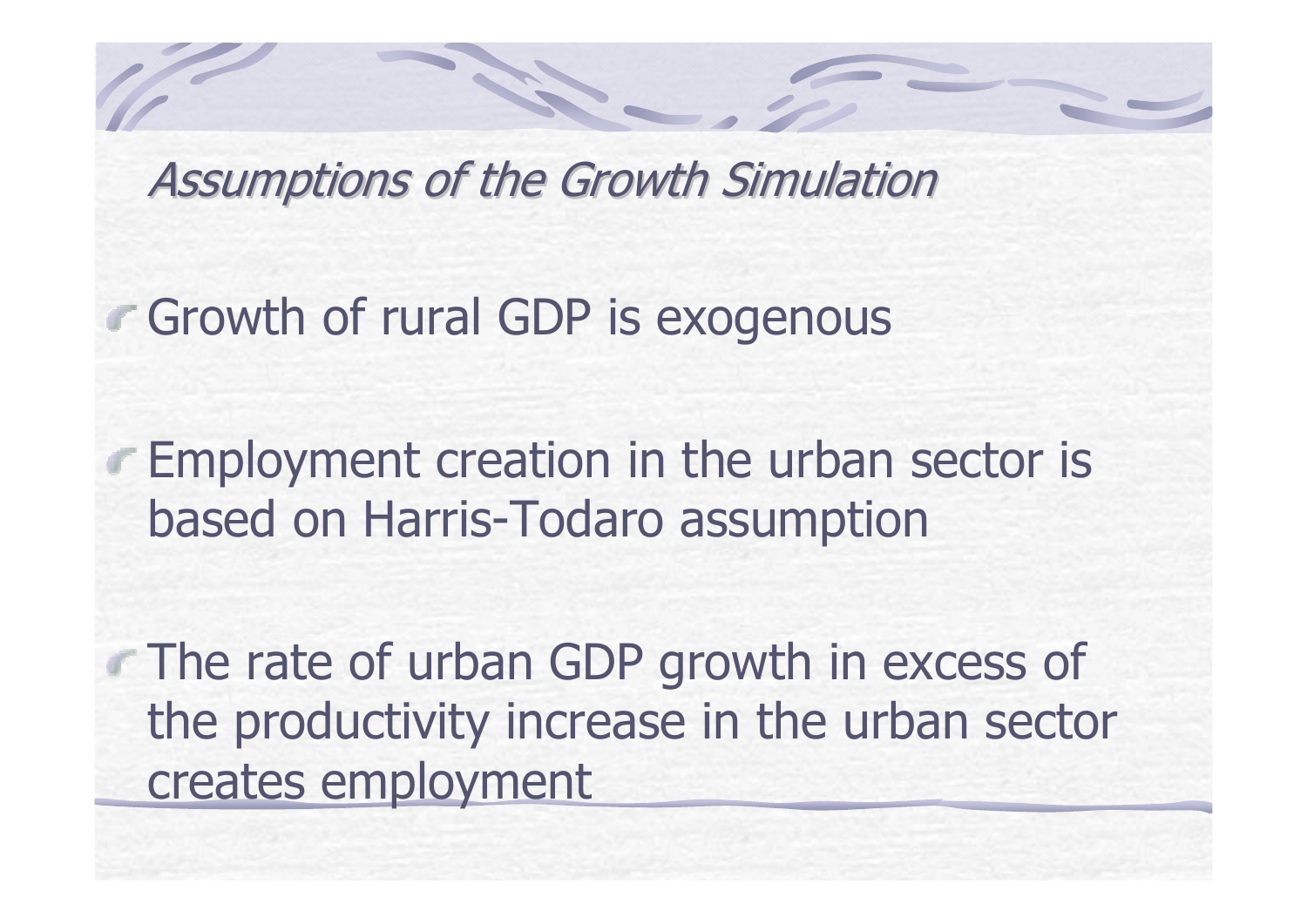Assumptions of the Simulation

UNDP medium variant population projection is used

Working age fraction is assumed to grow exponentialy starting from 63% in 2003 and reaching 68% in 2030 (based on UNDP projection and other studies on population)

Migrants are assumed to adopt urban labor force participation rate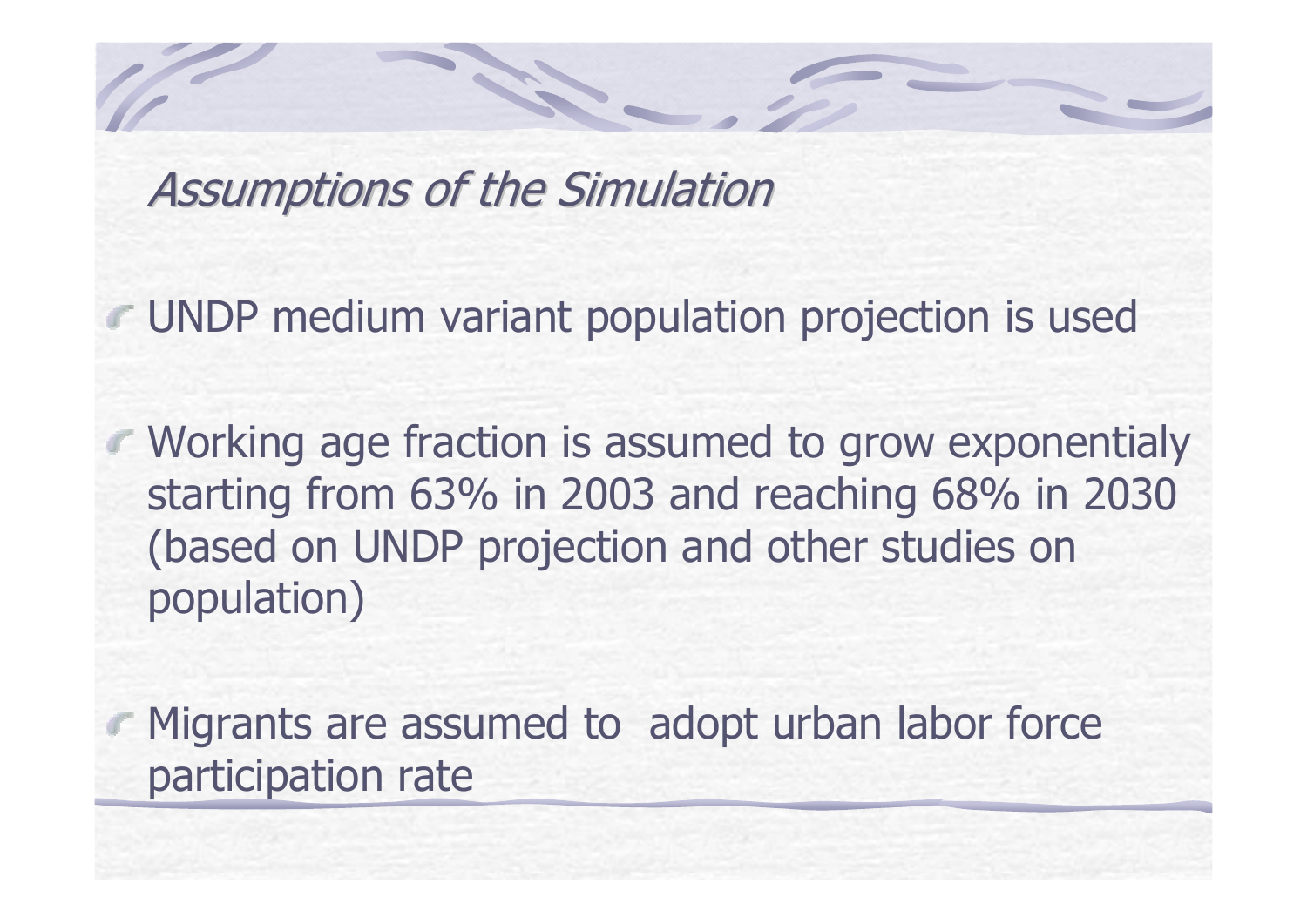Assumptions of the Simulation

Urban labor participation rate grows exponentialy starting from 43% in 2003 and reaching 60% in 2030 (converges to EU average)

Full employment assumption in the rural sector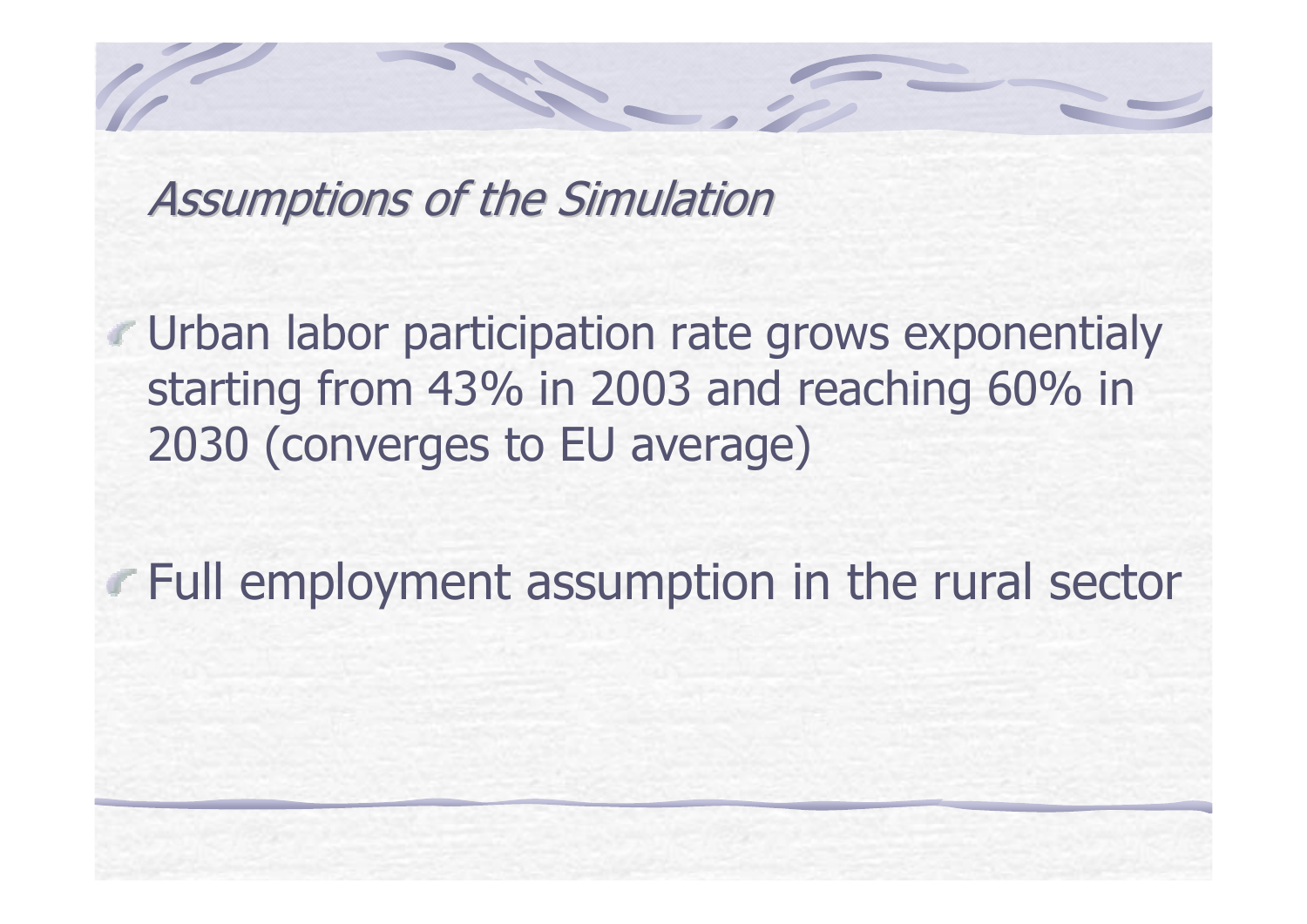# **High Growth Scenario**

|                        |       | <b>YEAR</b> | <b>UNEMPLOYMENT RATE</b> |  |
|------------------------|-------|-------------|--------------------------|--|
| <b>GDP (NA) GROWTH</b> | 0.065 | 2005        | 0.14                     |  |
| <b>GDP (A) GROWTH</b>  | 0.02  | 2015        | 0.13                     |  |
| PRODUCTIVITY GROWTH    | 0.03  | 2030        | 0.05                     |  |

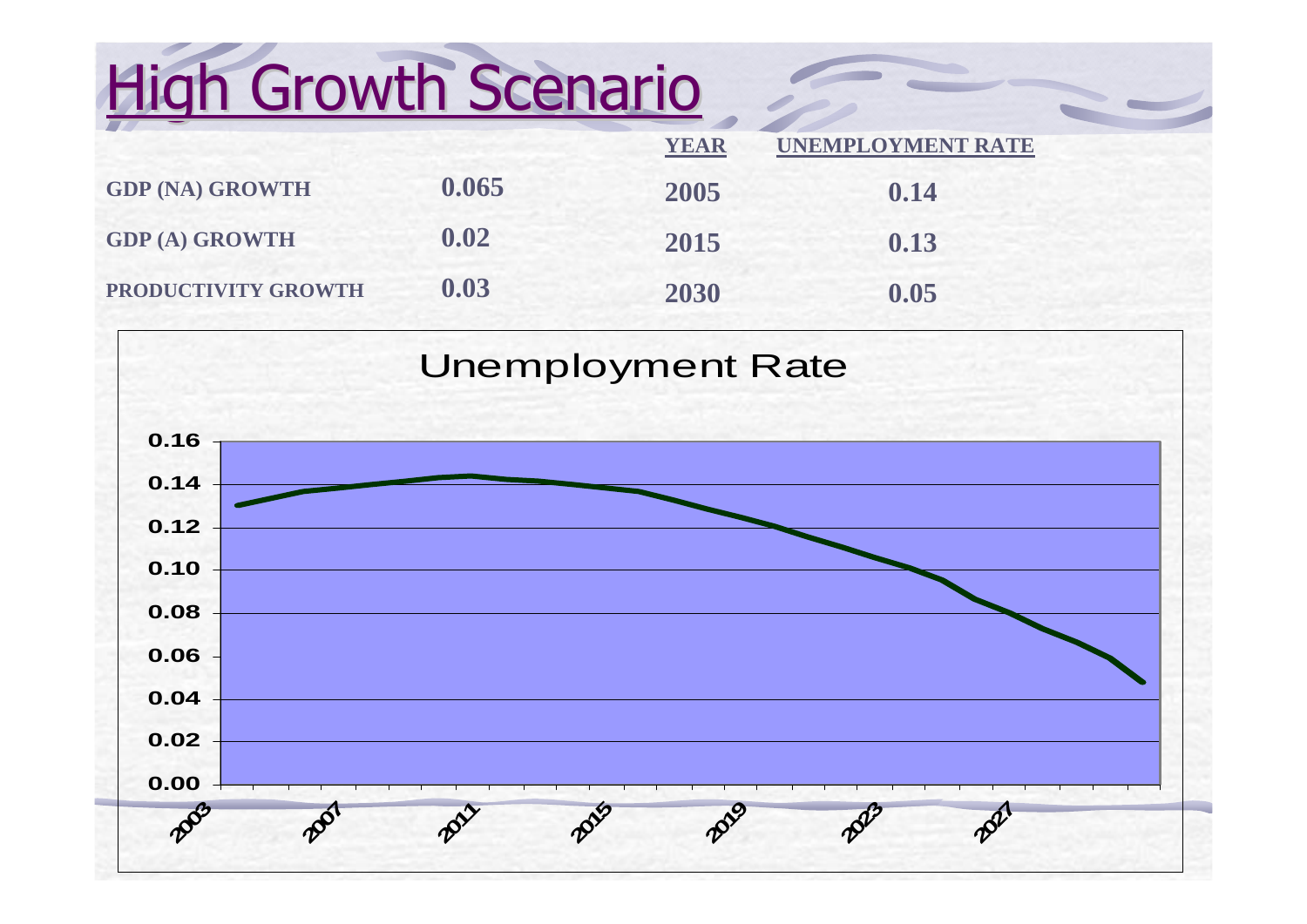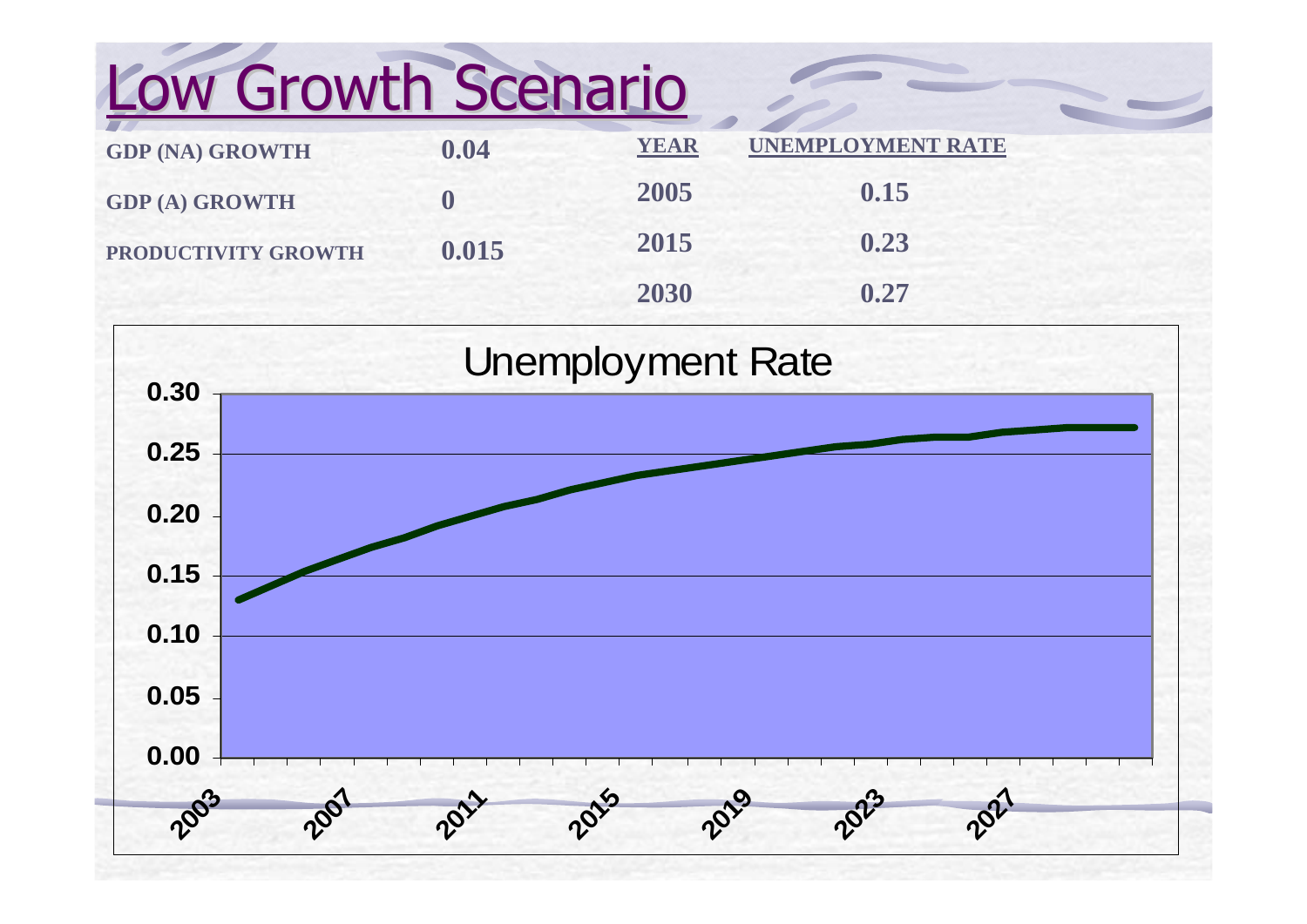# Intermediate Scenario

| <b>GDP (NA) GROWTH</b> | 0.05 | <b>YEAR</b> | <b>UNEMPLOYMENT RATE</b> |
|------------------------|------|-------------|--------------------------|
| <b>GDP (A) GROWTH</b>  | 0.02 | 2005        | 0.14                     |
| PRODUCTIVITY GROWTH    | 0.02 | 2015        | 0.18                     |
|                        |      | 2030        | 0.15                     |

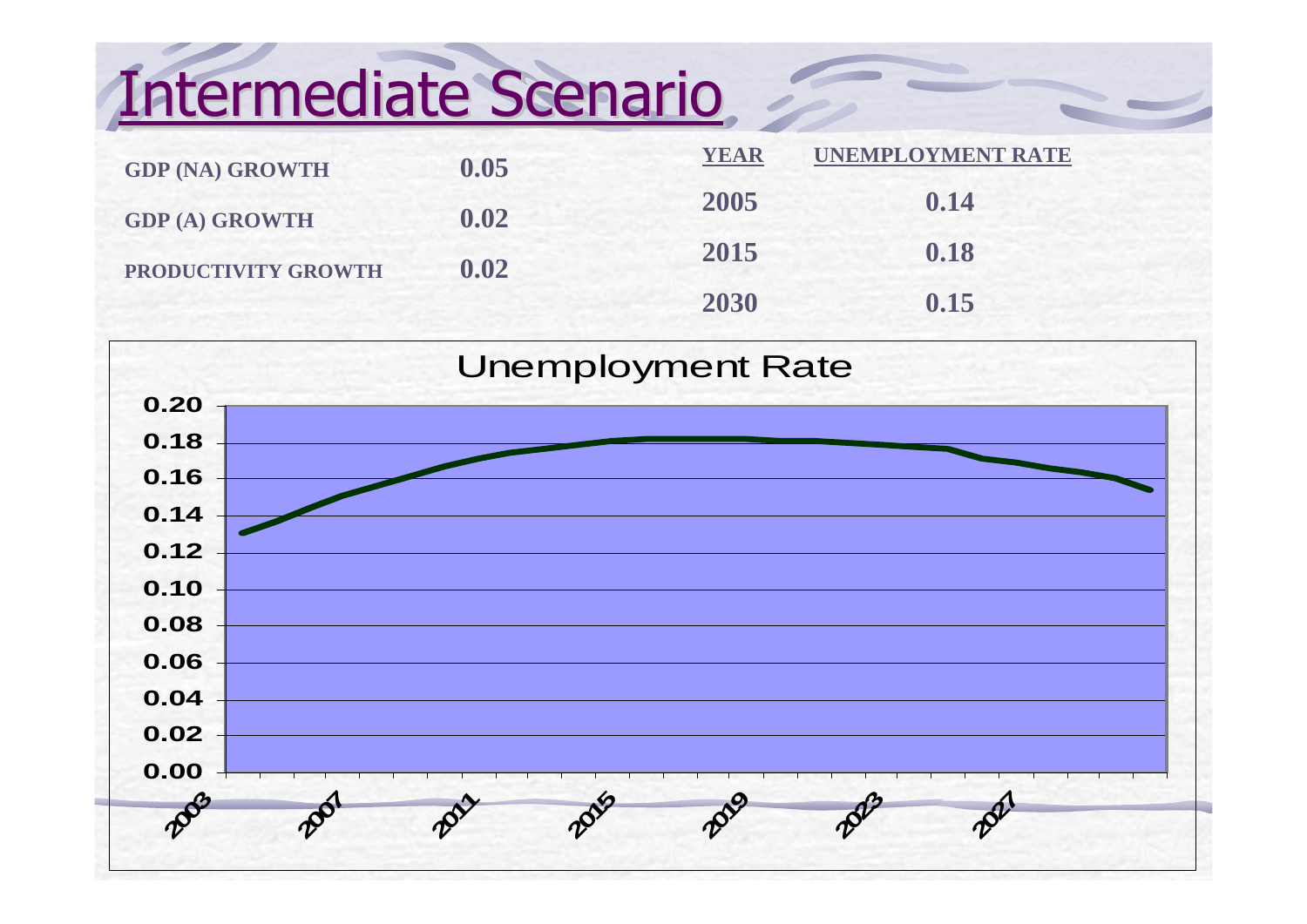# **International Migration Scenarios** Based on Large Country Sample

- Two scenarios are simulated **Common Assumptions**
- $\sqrt{2}$ **Free Movement** between EU and Turkey will come into force in **2015**
- $\sqrt{}$  Growth rate in the urban sector  $\%$  6.5
- $\checkmark$  Growth rate in the rural sector  $\%$  2
- $\checkmark$ Productivity growth in the urban sector % 3

#### **FREE Dummy taking over GUEST Dummy taking over**

**Note: From the growth scenarios, total unemployment rate is calculated as a weighted average of urban and rural unemployment rates according to their shares in total population.**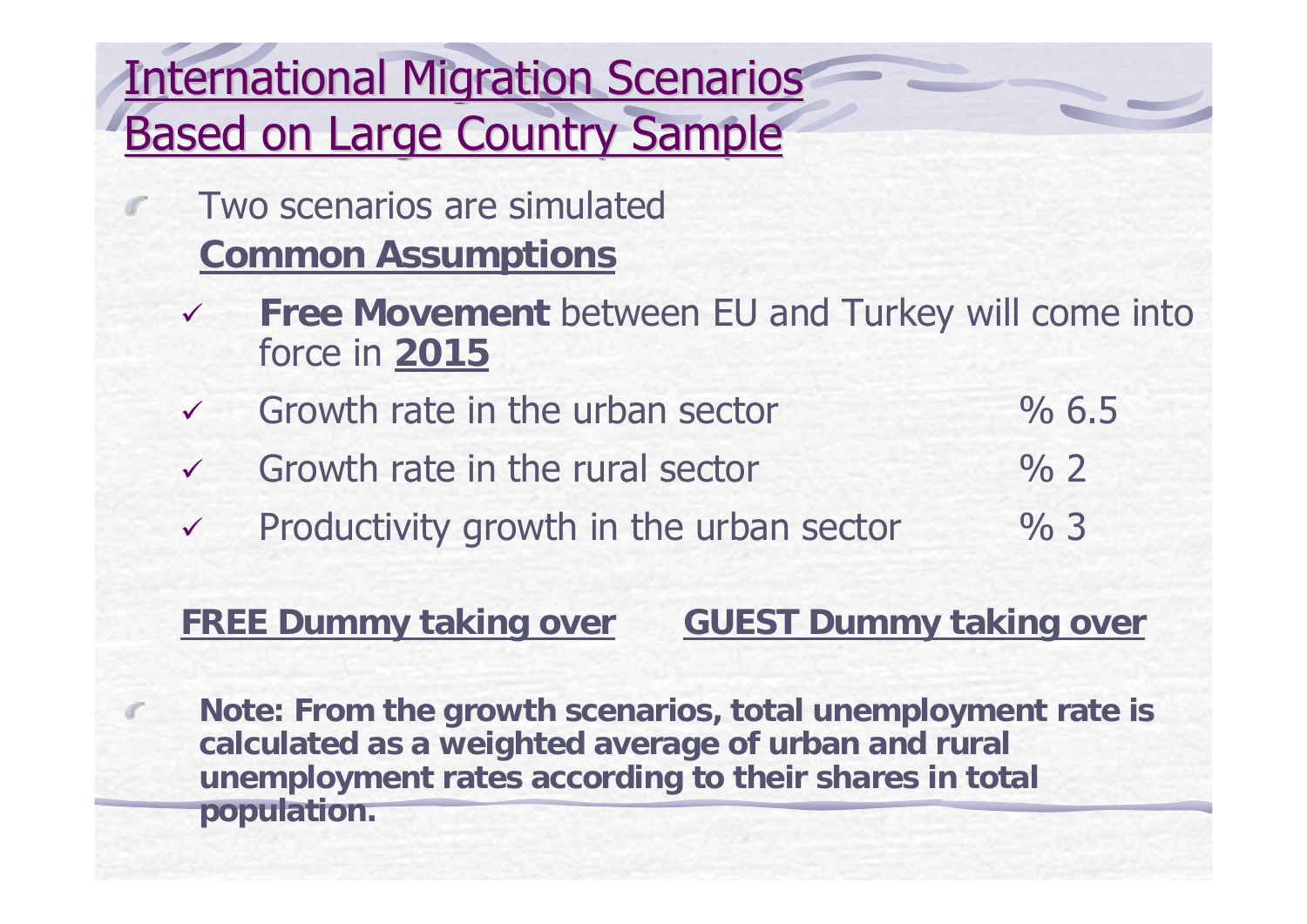# Extrapolation of Results with Germany to the EU-15

Based on the distribution of migrants in the EU-15 (OECD- SOPEMI 2000) the simulation results are extrapolated to the EU-15

**The number of Turkish migrants in Germany** multiplied with 1.32 (Germany has 76% of the Turkish migrants in EU-15)

To make growth and international migration simulations compatible, outflow of Turkish migrants deducted from the population projections iteratively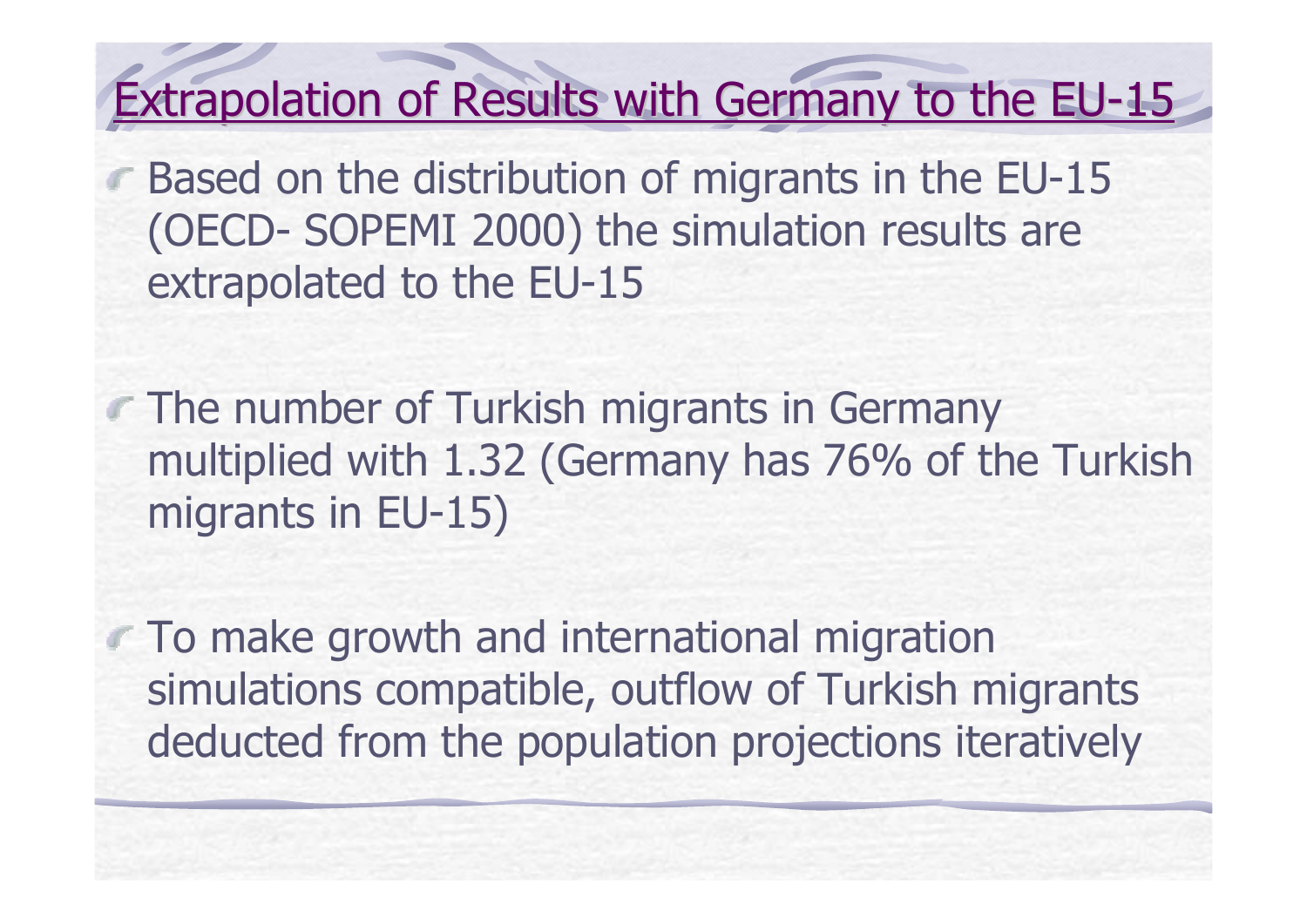**"FREE" Dummy Taking Over (large country sample)**

#### **Migrant Stock (in millions) and Net Change Stock (in thousands)**

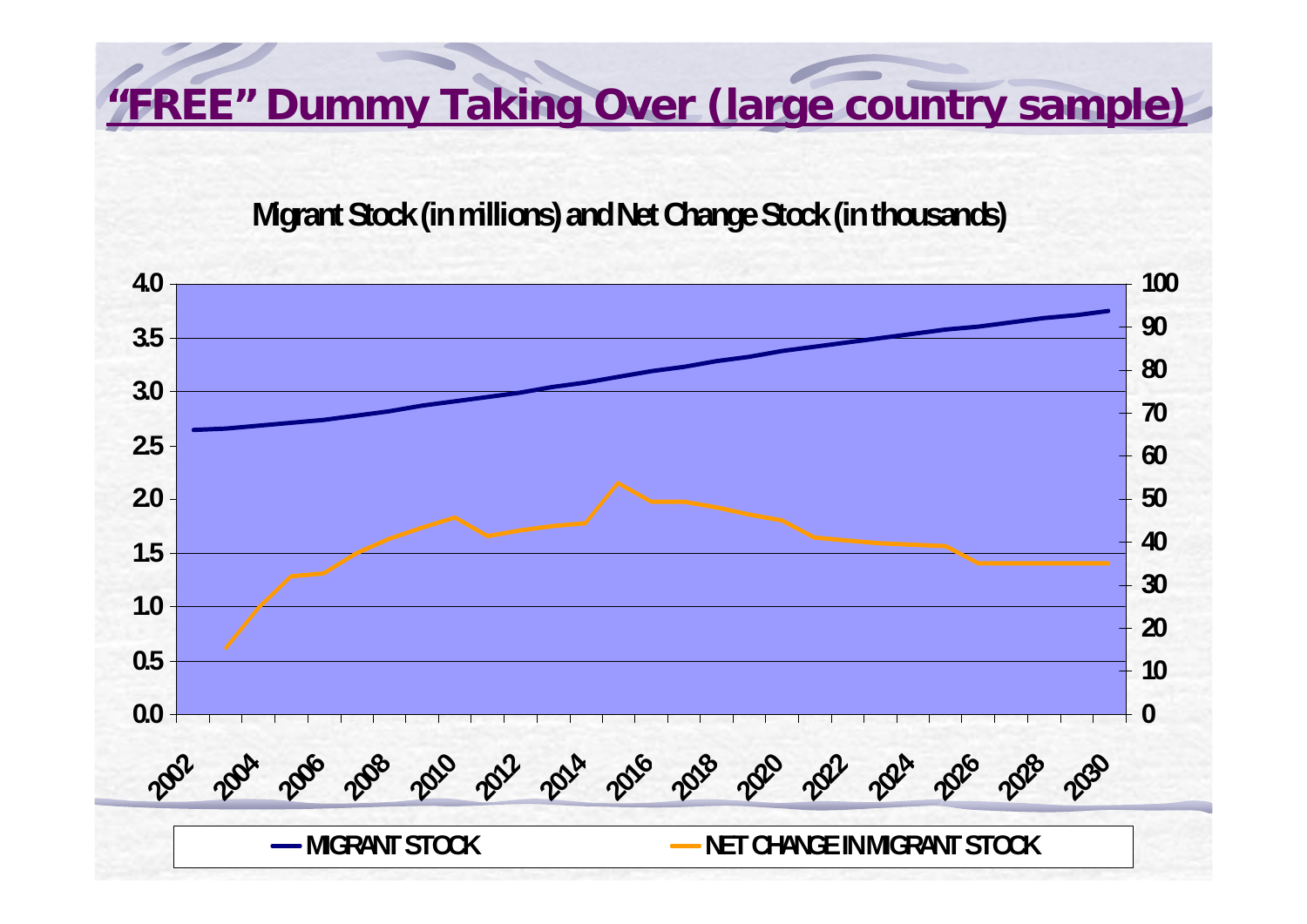#### **"GUEST" Dummy Taking Over (large country sample )**

**Migrant Stock (in millions) and Net Change Stock (in thousands)**

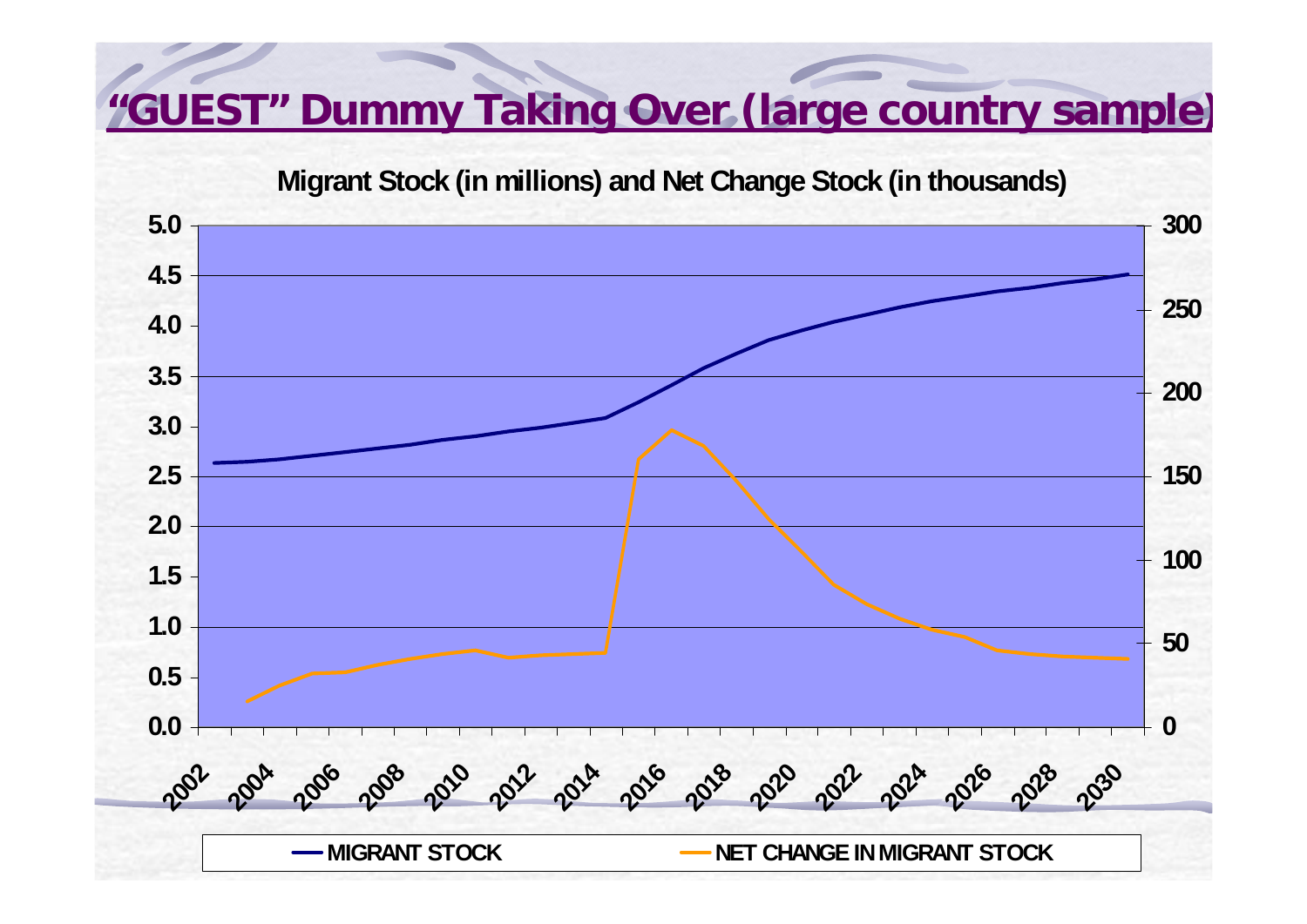# **Comparison of the Two Scenarios**

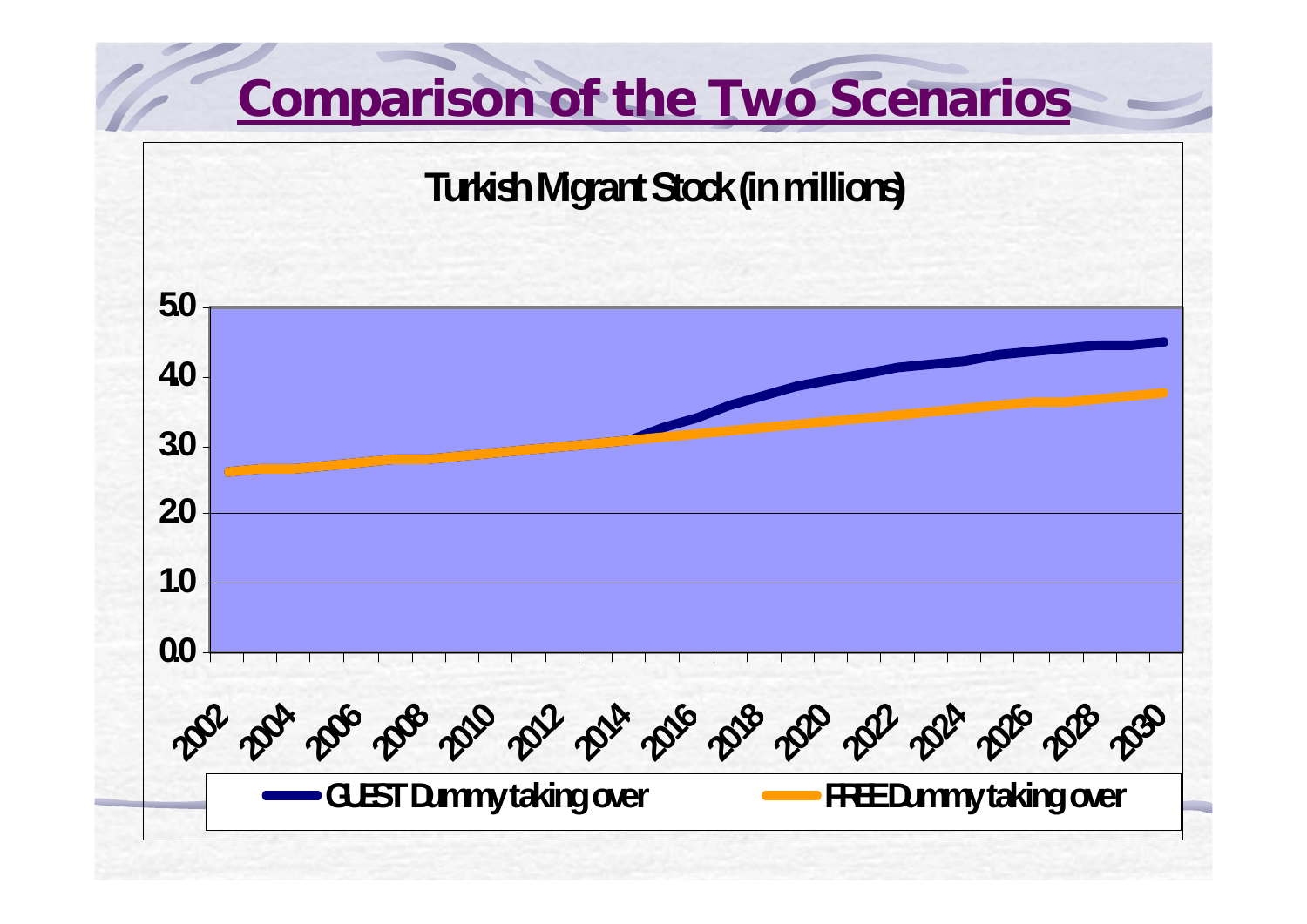# **Comparison of the Two Scenarios**

## Net Change in Turkish Migrant Stock in the EU

|                | 2004-2015 | 2015-2030 | Total               |
|----------------|-----------|-----------|---------------------|
| Scenario FREE  | 460.000   |           | 613,000 1.073,000   |
| Scenario GUEST | 564,000   |           | 1.274.000 1.838.000 |

## Turkish Migrant Stock in the EU

|                          | 2004      | 2015 | 2030                |
|--------------------------|-----------|------|---------------------|
| Scenario FREE            | 2.675,000 |      | 3.140.000 3.750.000 |
| Scenario GUEST 2.700.000 |           |      | 3.250.000 4.500.000 |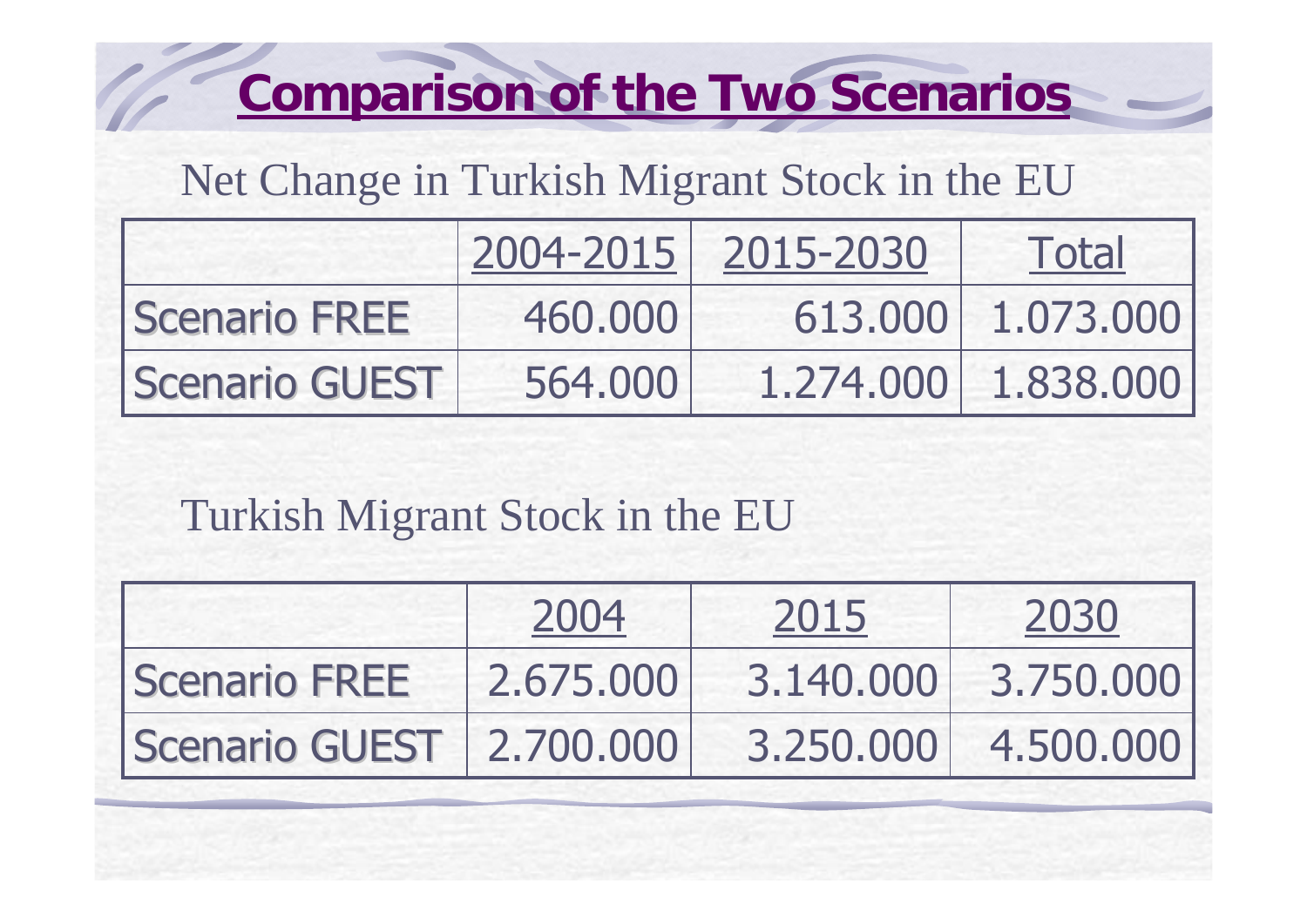# How to Inflate the Estimates Upwards?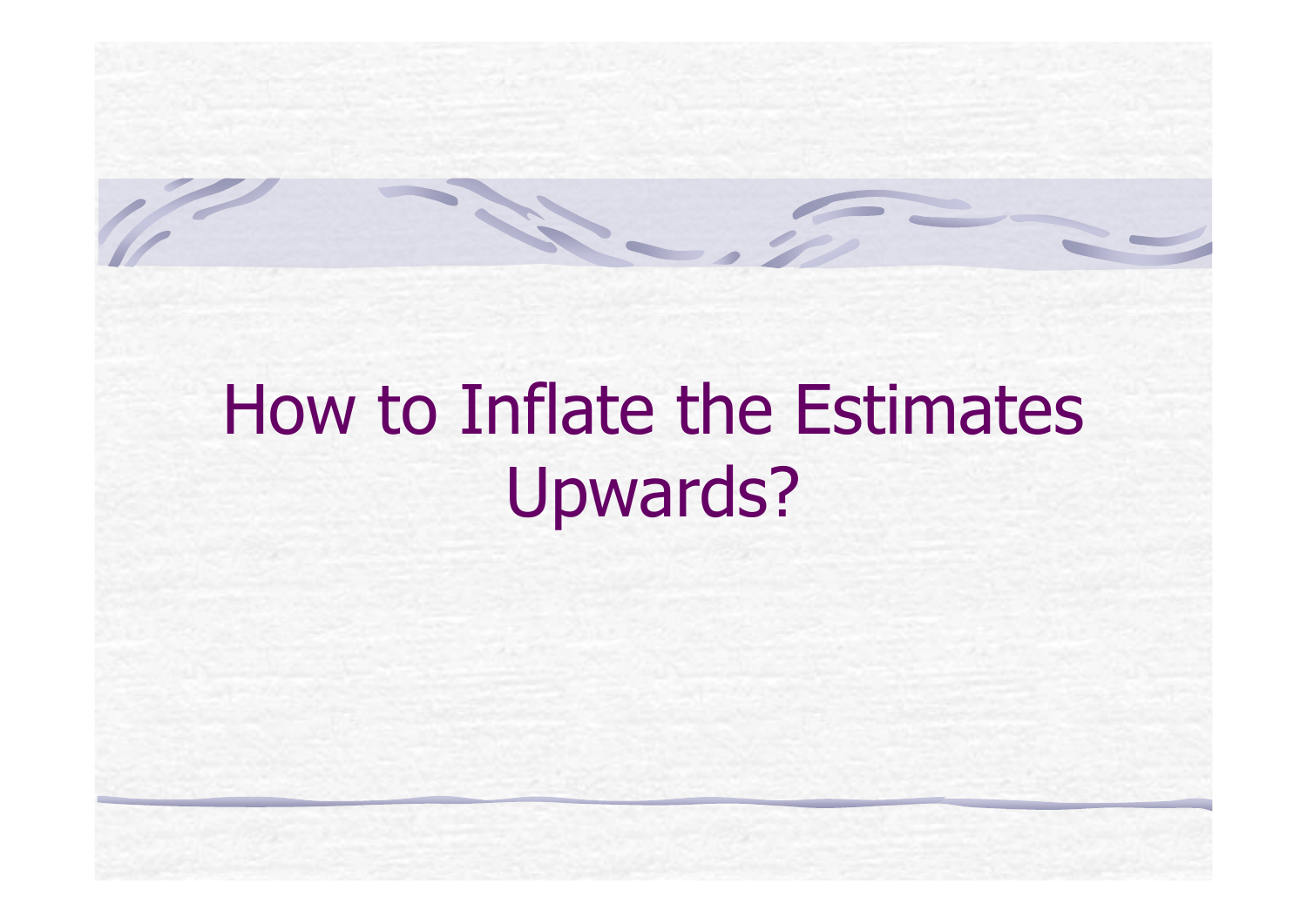# Migration Experience of Cohesion Countries

#### **Migrants in Germany as % of Source Country Population**

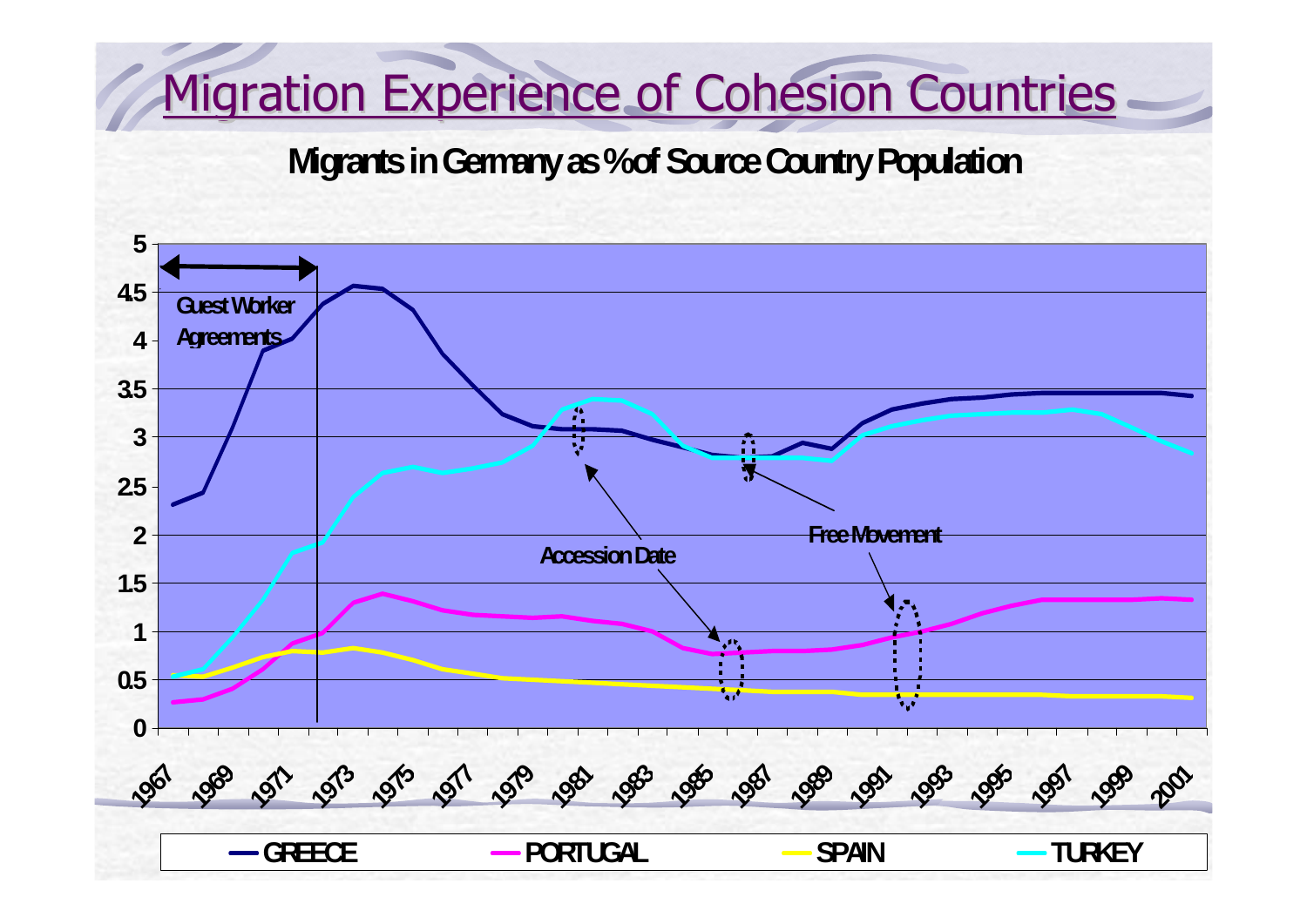**Model Specification with the Cohesion Countries and Turkey** 

$$
m_{fht} = a_h + \beta_1 m_{fh,t-1} + \beta_2 [\ln(e_{ft}) - \ln(e_{ht})] + u_{fht}
$$

**m**<sub>fht</sub>: The share of migrants from country h residing in country  $f$  in per cent of home population

- **w:**Wage (proxied by GDP-PPP per capita)
- **e:** Employment rate (1-unemployment rate)
- **h, f,t:** Home, foreign countries and year, respectively.

#### Estimation Method: SUR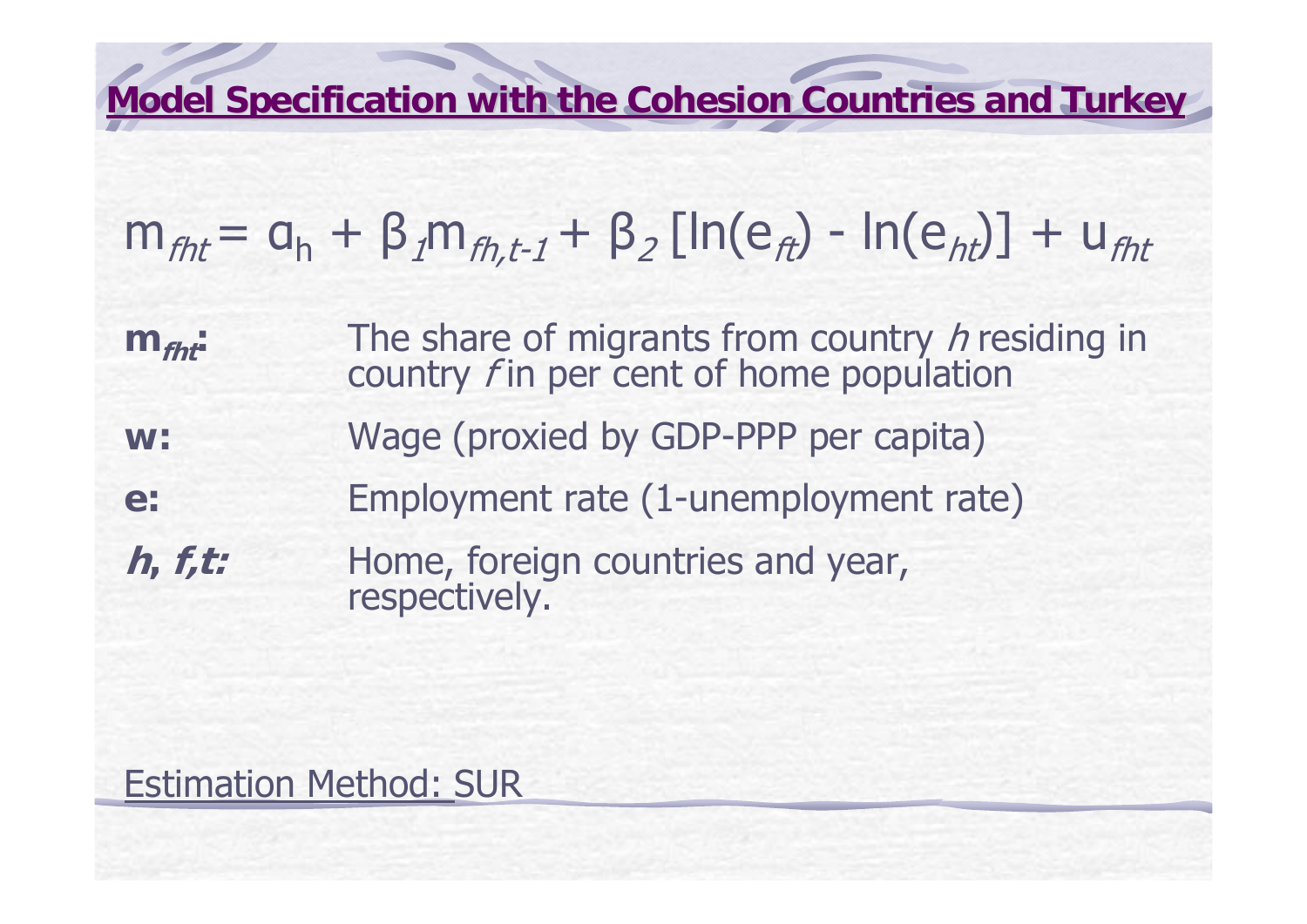# **Estimation Results with the Cohesion Countries and Turkey**

| <b>Independent Variables</b> | <b>Coefficients Std. Errors</b> |       | P-value |
|------------------------------|---------------------------------|-------|---------|
| $M(-1)$                      | 0.89                            | 0.021 | 0.000   |
| $ln(e_f) - ln(e_h)$          | 0.15                            | 0.204 | 0.061   |
| <b>FREE</b>                  | 0.05                            | 0.013 | 0.000   |
| <b>GUEST</b>                 | 0.16                            | 0.020 | 0.000   |
| <b>INTERVENTION</b>          | 0.24                            | 0.053 | 0.000   |
| <b>INSURGENCY</b>            | 0.07                            | 0.034 | 0.051   |
| <b>INTERVENTION</b>          | 0.24                            | 0.053 | 0.000   |
| Adjusted $R^2 = 0.99$        |                                 |       |         |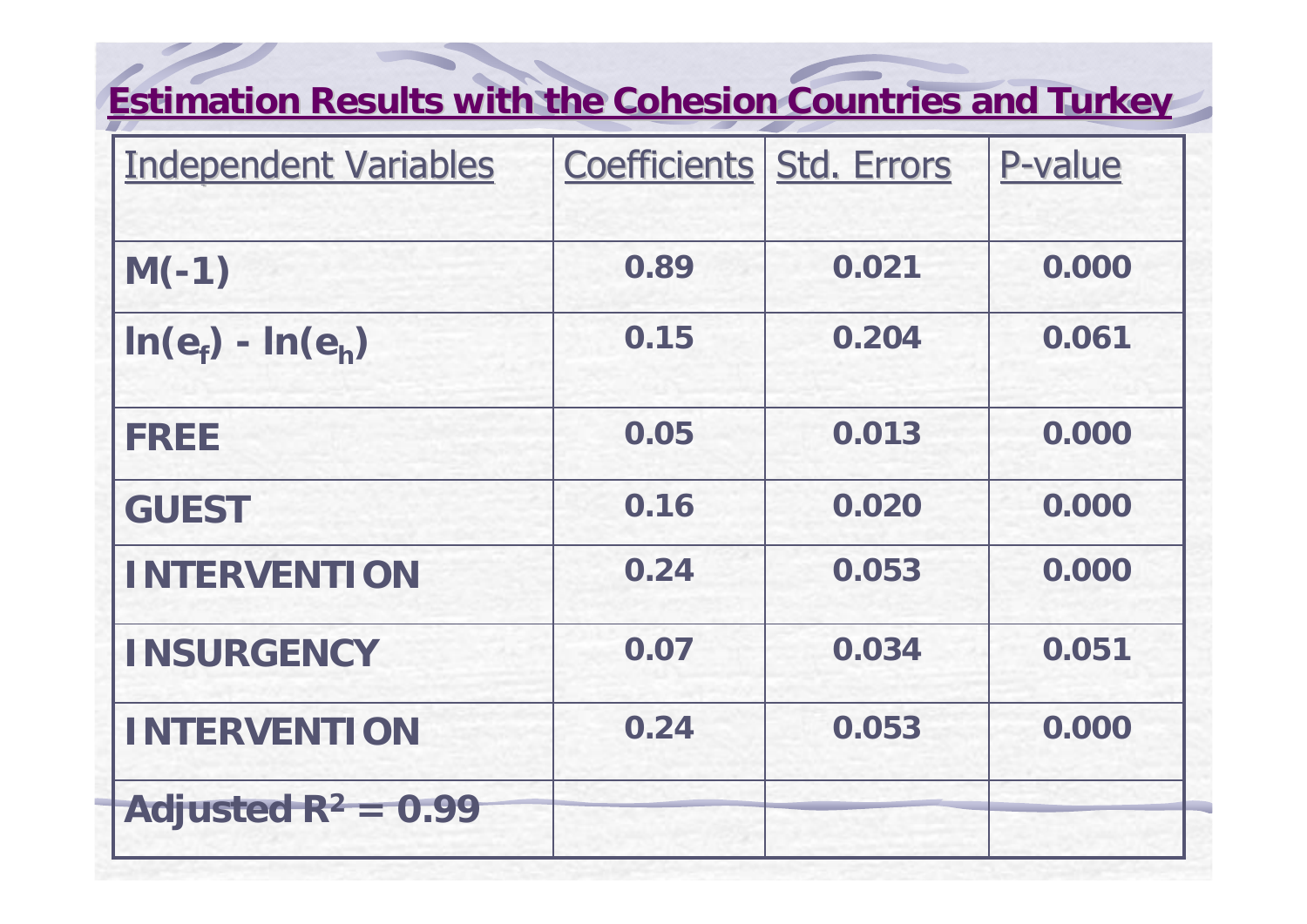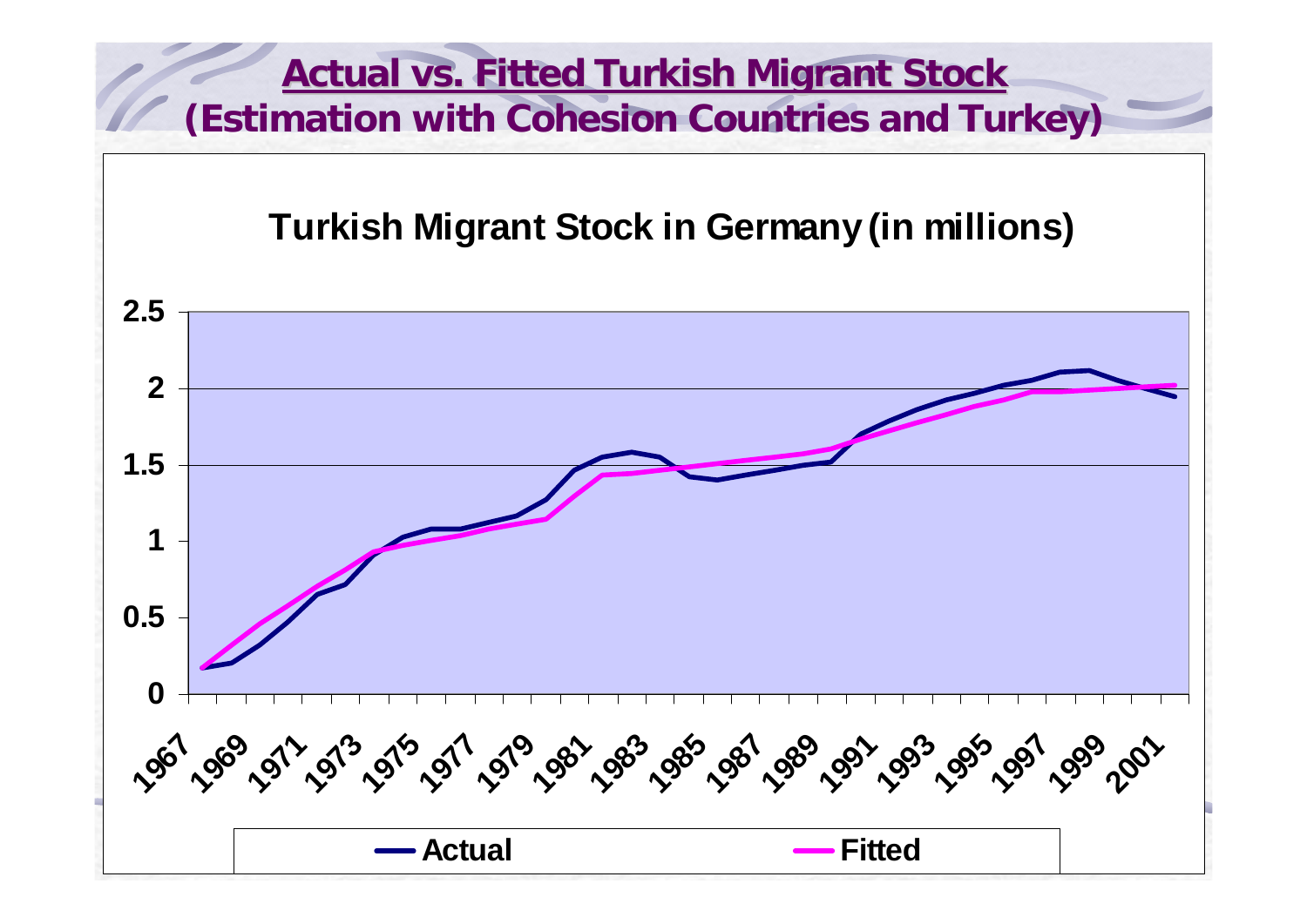Scenarios Using the Estimates Obtained from the Cohesion Countries and Turkey

**Two scenarios are simulated Common Assumptions**

- 9 **Free Movement** between EU and Turkey will get get into force in **2015**
- $\sqrt{2}$  Growth rate in the urban sector  $\frac{1}{2}$  6.5
- $\checkmark$  Growth rate in the rural sector  $\%$  2
- $\checkmark$  Productivity growth in the urban sector  $\%$  3

**FREE Dummy taking over <b>GUEST Dummy taking over**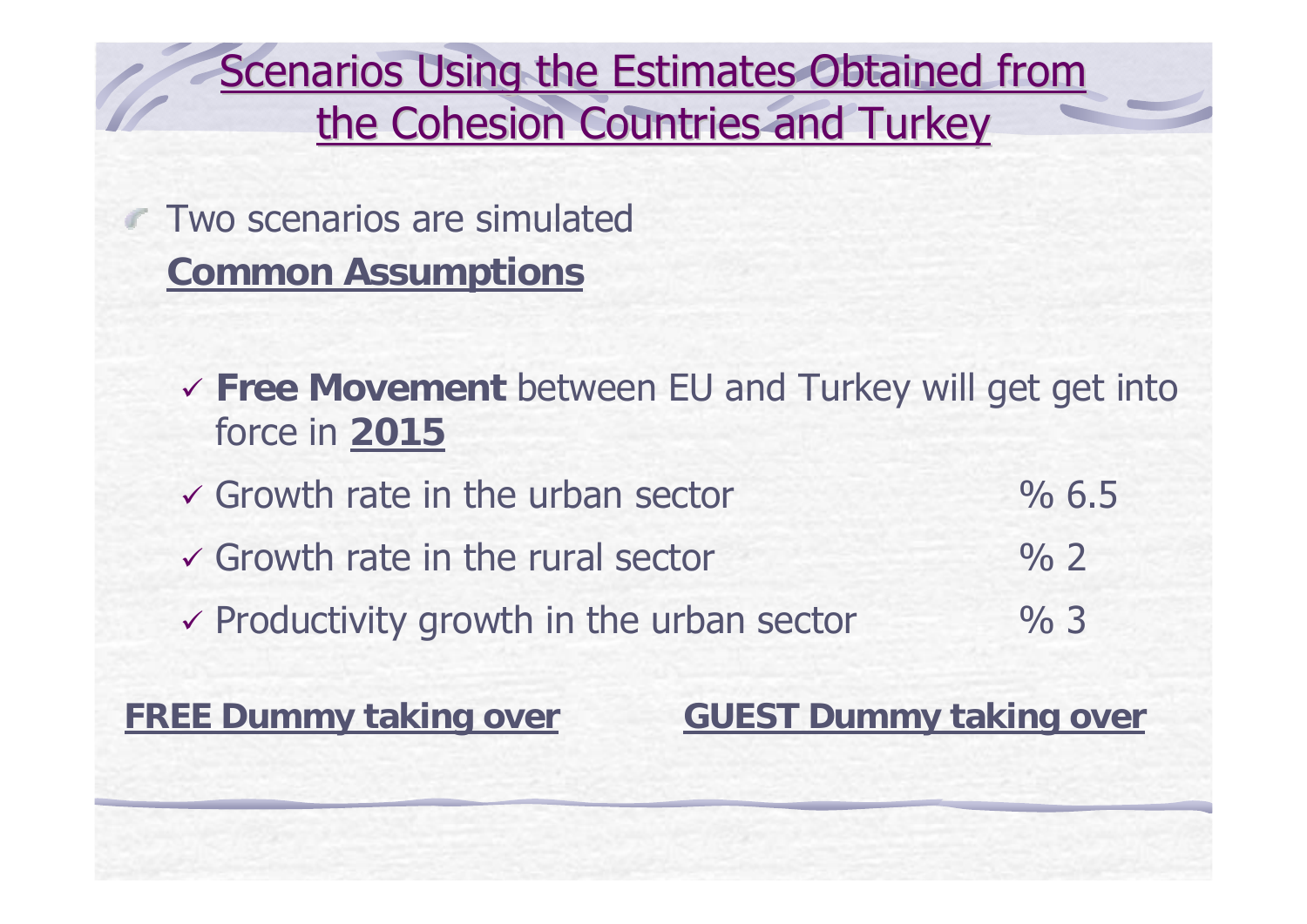#### **Scenario FREE Dummy Taking Over**

#### Using the Estimates Obtained from the Cohesion Countries and Turkey

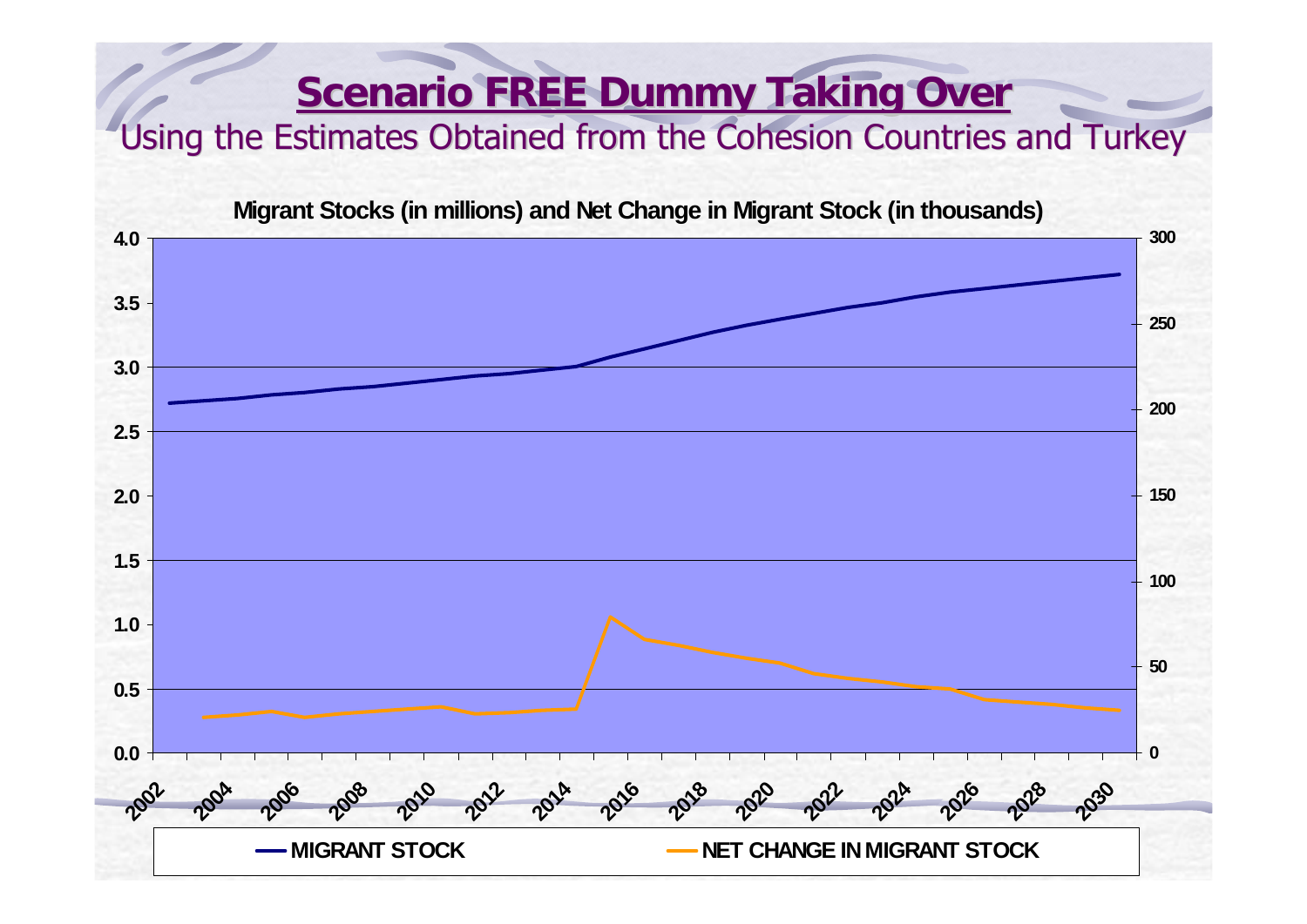#### **<u>Scenario GUEST Dummy Taking Over</u>** Using the Estimates Obtained from the Cohesion Countries and Turkey

**Migrant Stocks (in millions) and Net Change in Migrant Stock (in thousands)**

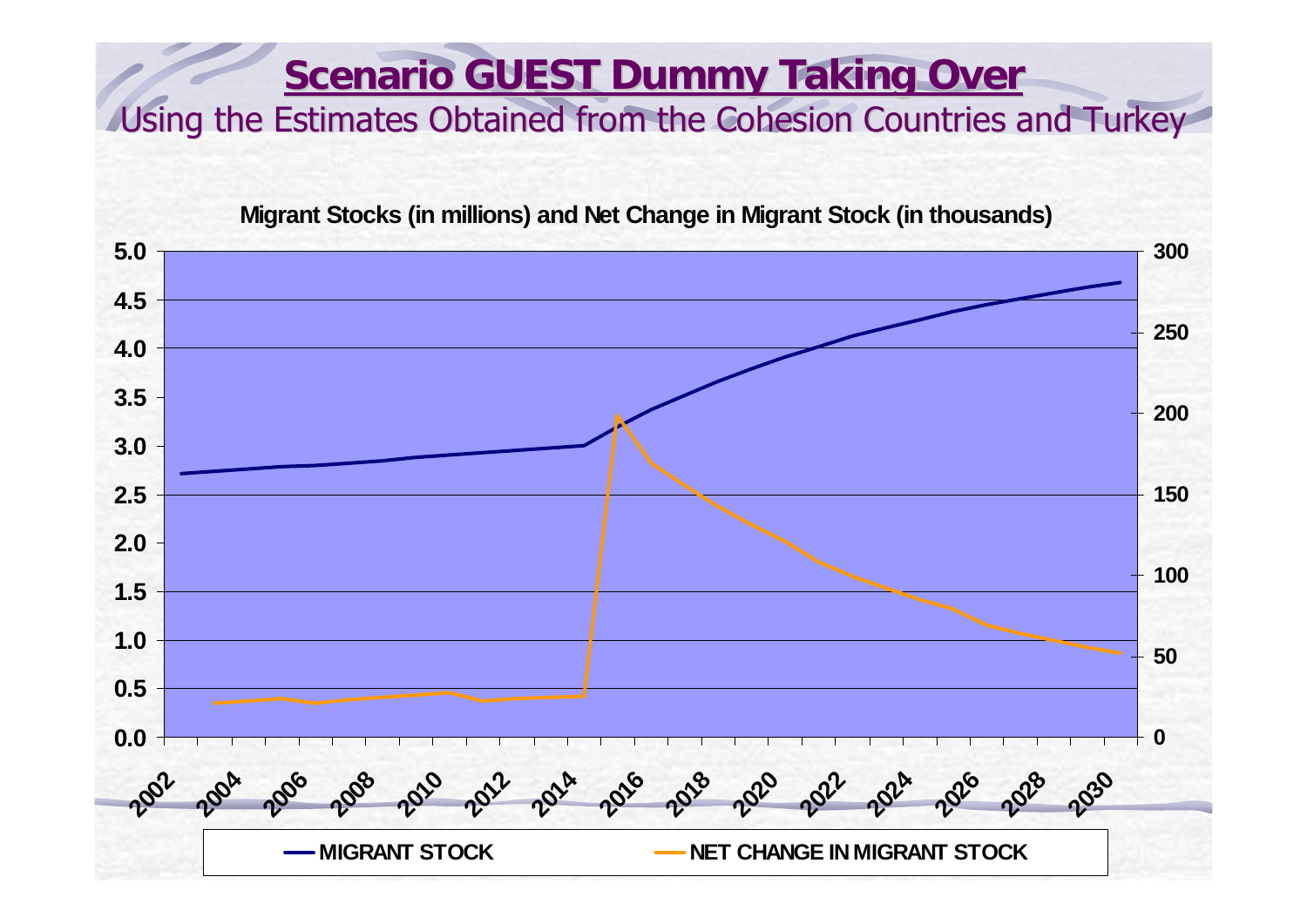#### **Comparison of the Two Scenarios** Using the Estimates Obtained from the Cohesion Countries and Turkey

**Turkish Migrant Stocks (in millions)**

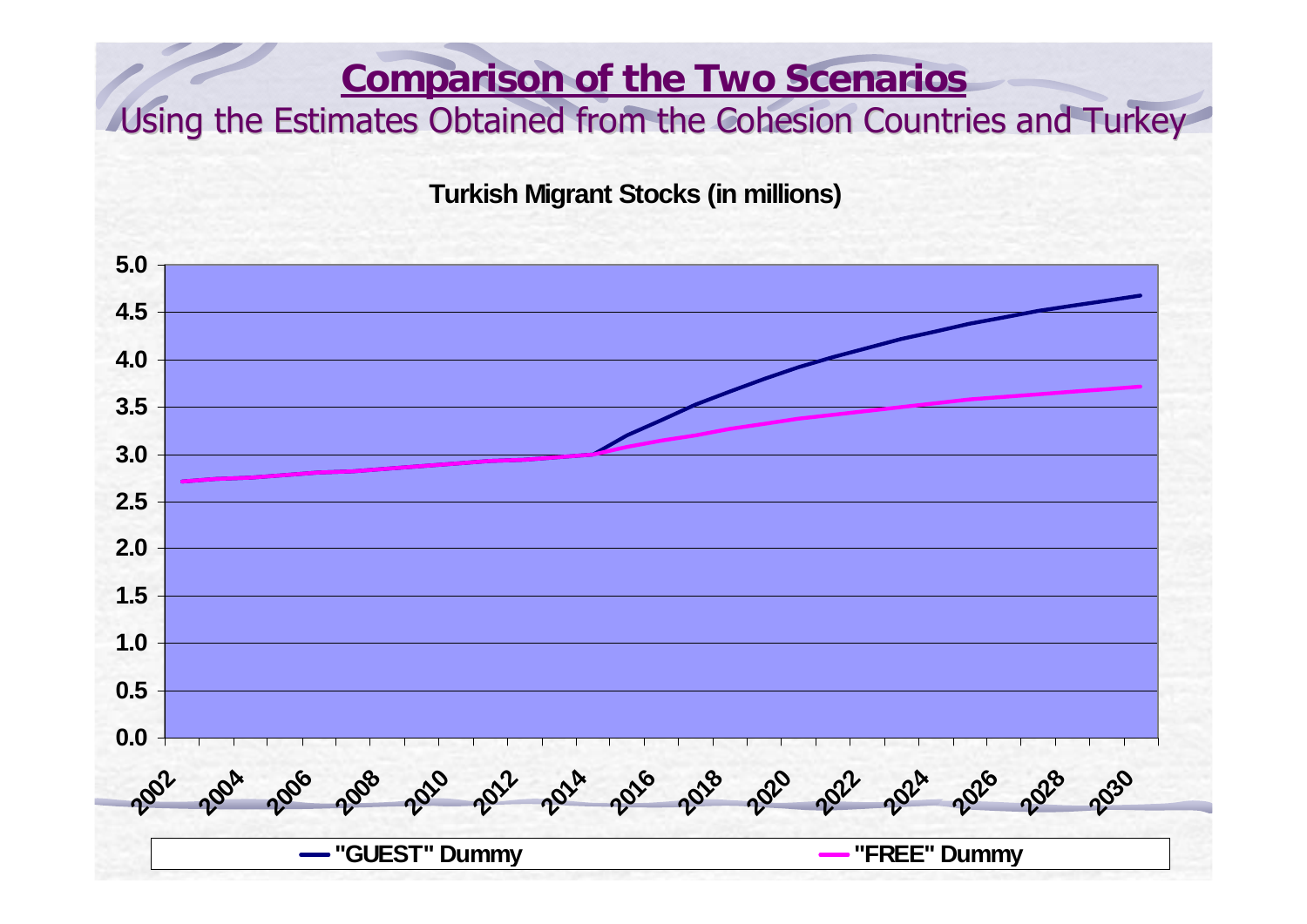**Comparison of the FREE and GUEST Scenarios** Using the Estimates Obtained from the Cohesion Countries and Turkey

## Net Change in Turkish Migrant Stock in the EU

|                       | 2004-2015 2015-2030 |                   | Total     |
|-----------------------|---------------------|-------------------|-----------|
| <b>Scenario FREE</b>  | 320,000             | 640,000           | 960,000   |
| <b>Scenario GUEST</b> |                     | 440,000 1.480.000 | 1.920.000 |

## Turkish Migrant Stock in the EU

|                       | 2004 | 2015                | 2030      |
|-----------------------|------|---------------------|-----------|
| <b>Scenario FREE</b>  |      | 2.755.000 3.075.000 | 3.715.000 |
| <b>Scenario GUEST</b> |      | 2.755.000 3.195.000 | 4.677.000 |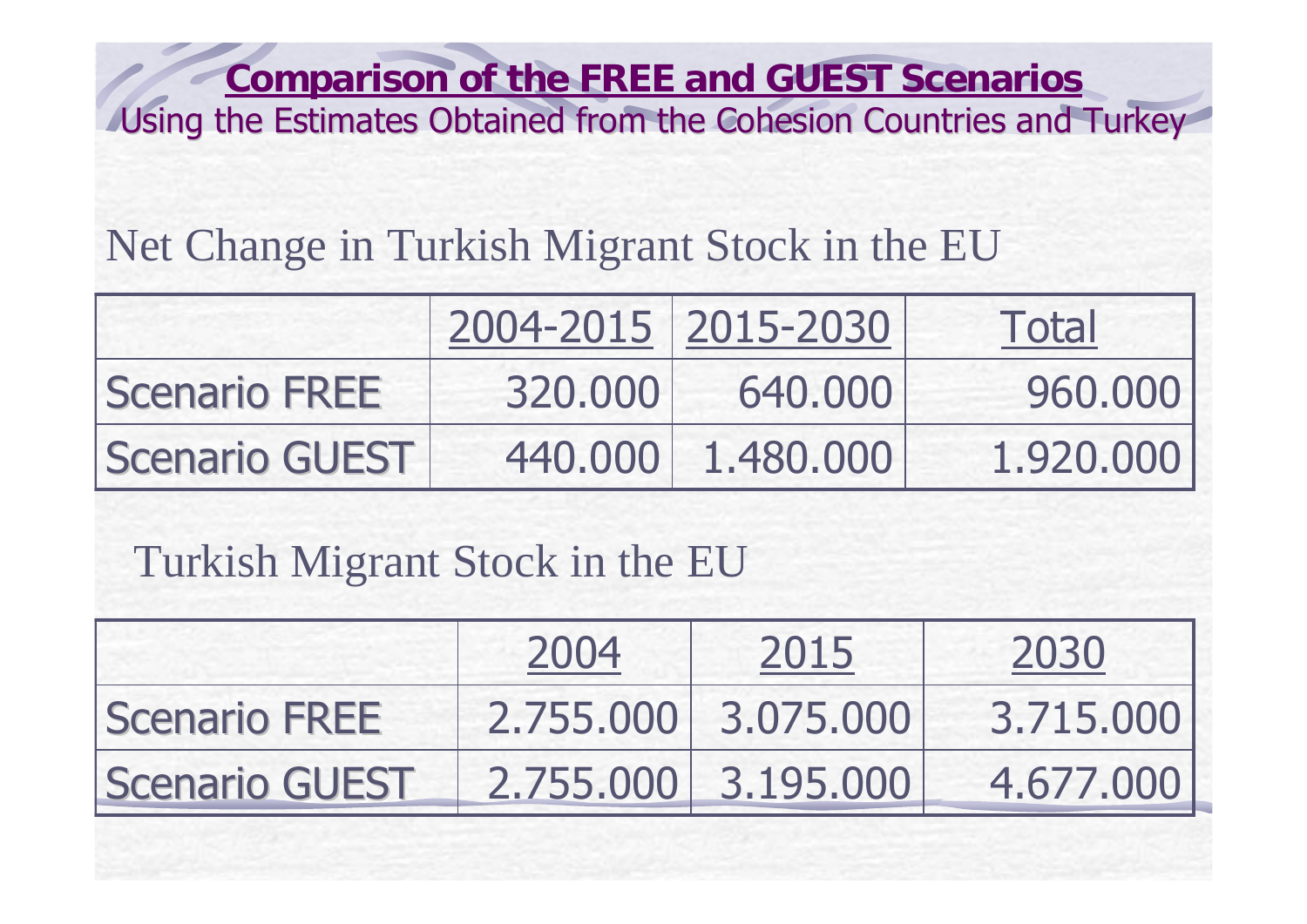# Higher Numbers?

**CENTER**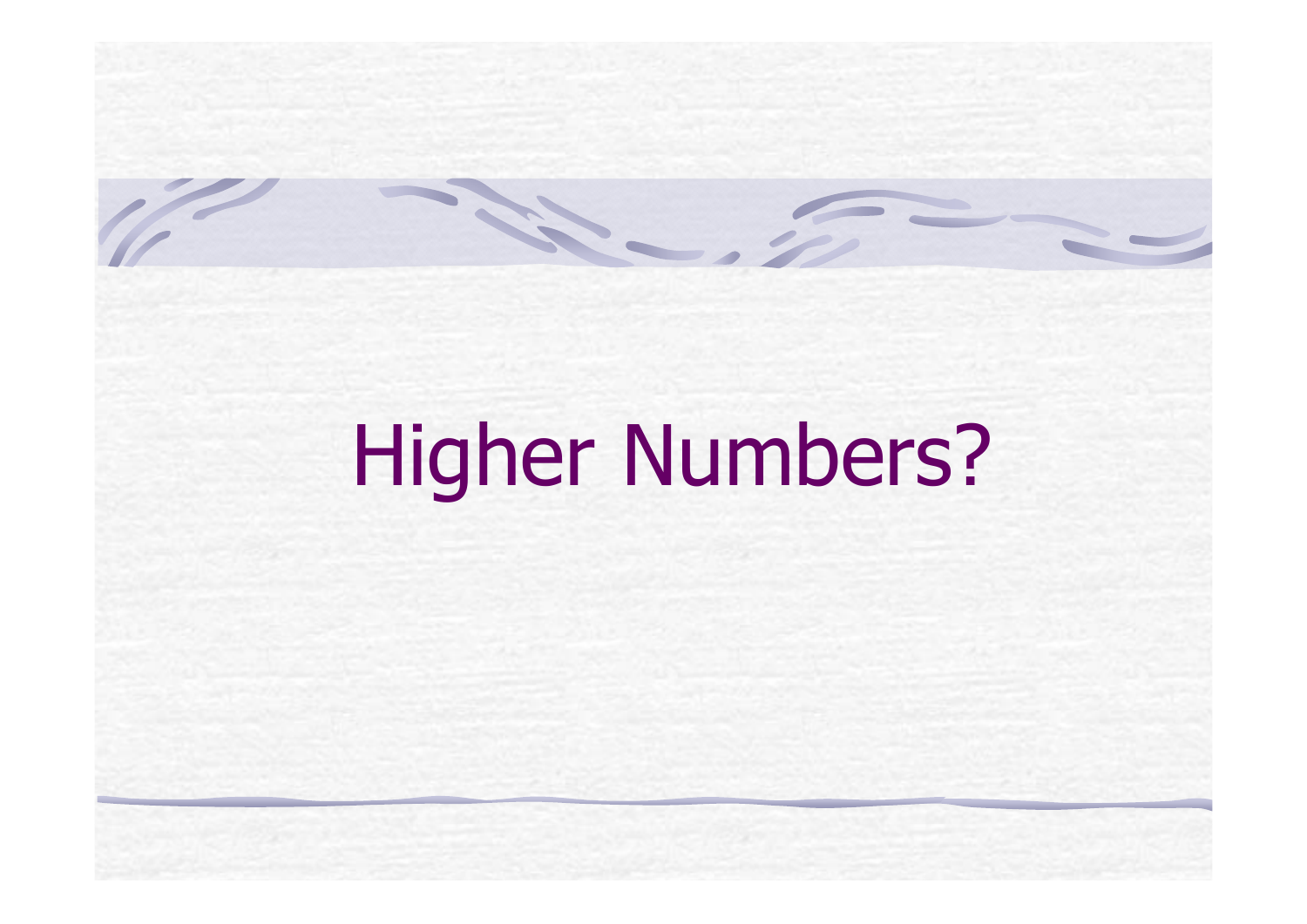# **Model Specification with Turkey only**

- $m_{\hat{\pi}} = a + \beta_1 m_{f,t-1} + \beta_2 \ln(w_{\hat{\pi}-1}/w_{\hat{\pi}-2}) + \beta_3 \ln(e_{\hat{\pi}}/e_t) + u_{\hat{\pi}}$
- **m**<sub>ft</sub>: The share of migrants from country Turkey residing<br>in country *Germany* in per cent of Turkish population
- **w:**Wage (proxied by GDP-PPP per capita)
- **e:** Employment rate (1-unemployment rate)
- **f,t:** Foreign country (Germany) and year respectively

## Method: OLS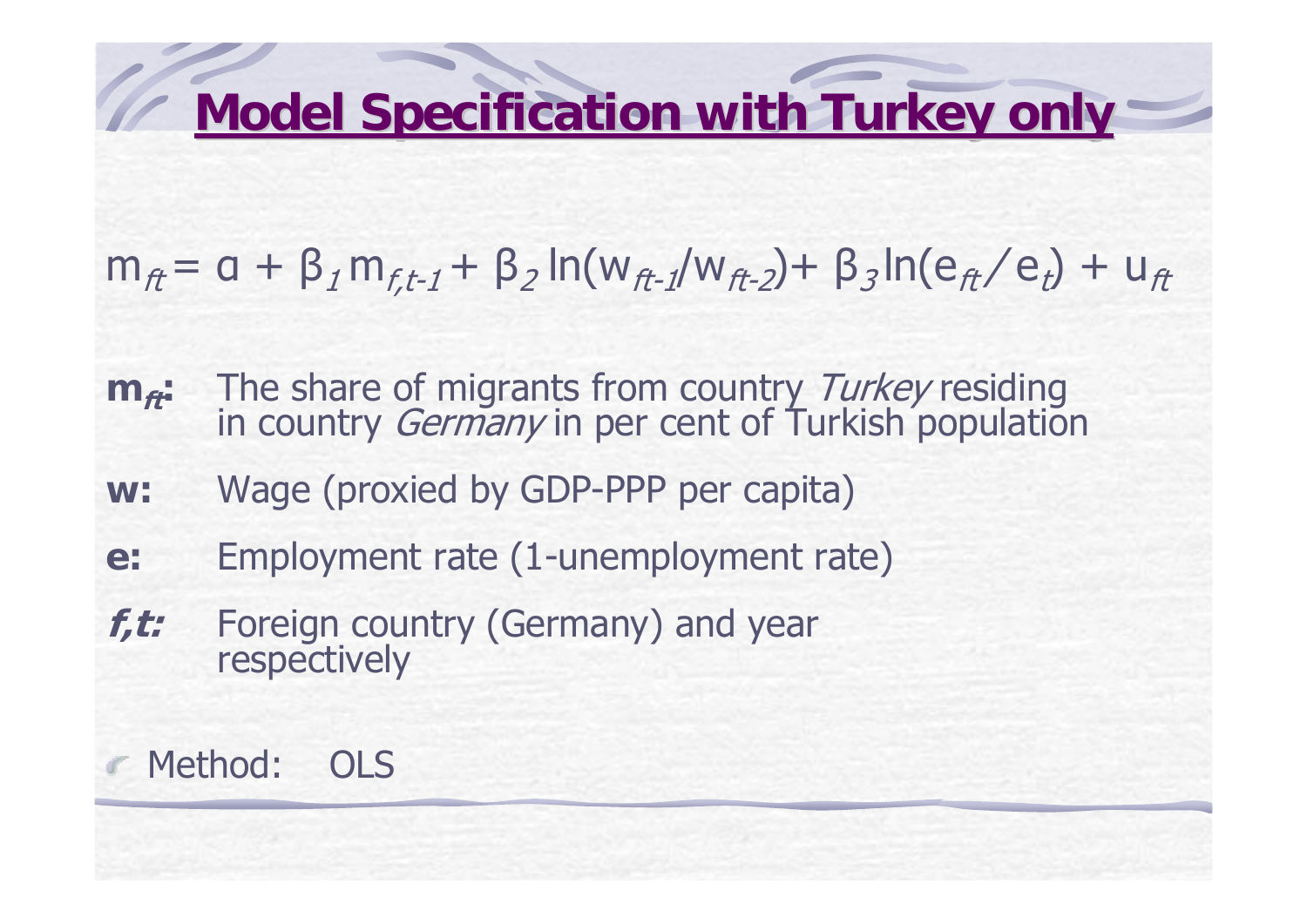# **Estimation Results with Turkey only**

**Contract Contract Contract** 

| <b>Independent Variables</b>        | <b>Coefficients Std. Errors</b> |       | P-value |
|-------------------------------------|---------------------------------|-------|---------|
| $M(-1)$                             | 1.22                            | 0.140 | 0.000   |
| $M(-2)$                             | $-0.25$                         | 0.139 | 0.081   |
| $In(w_{f,t-1}/w_{h,t-2})$           | 1.93                            | 0.729 | 0.014   |
| In(e <sub>f</sub> /e <sub>h</sub> ) | 1.25                            | 0.634 | 0.059   |
| <b>GUEST</b>                        | 0.17                            | 0.095 | 0.094   |
| <b>INTERVENTION</b>                 | 0.16                            | 0.092 | 0.090   |
| <b>INSURGENCY</b>                   | 0.13                            | 0.045 | 0.008   |
| Adjusted $R^2 = 0.97$               |                                 |       |         |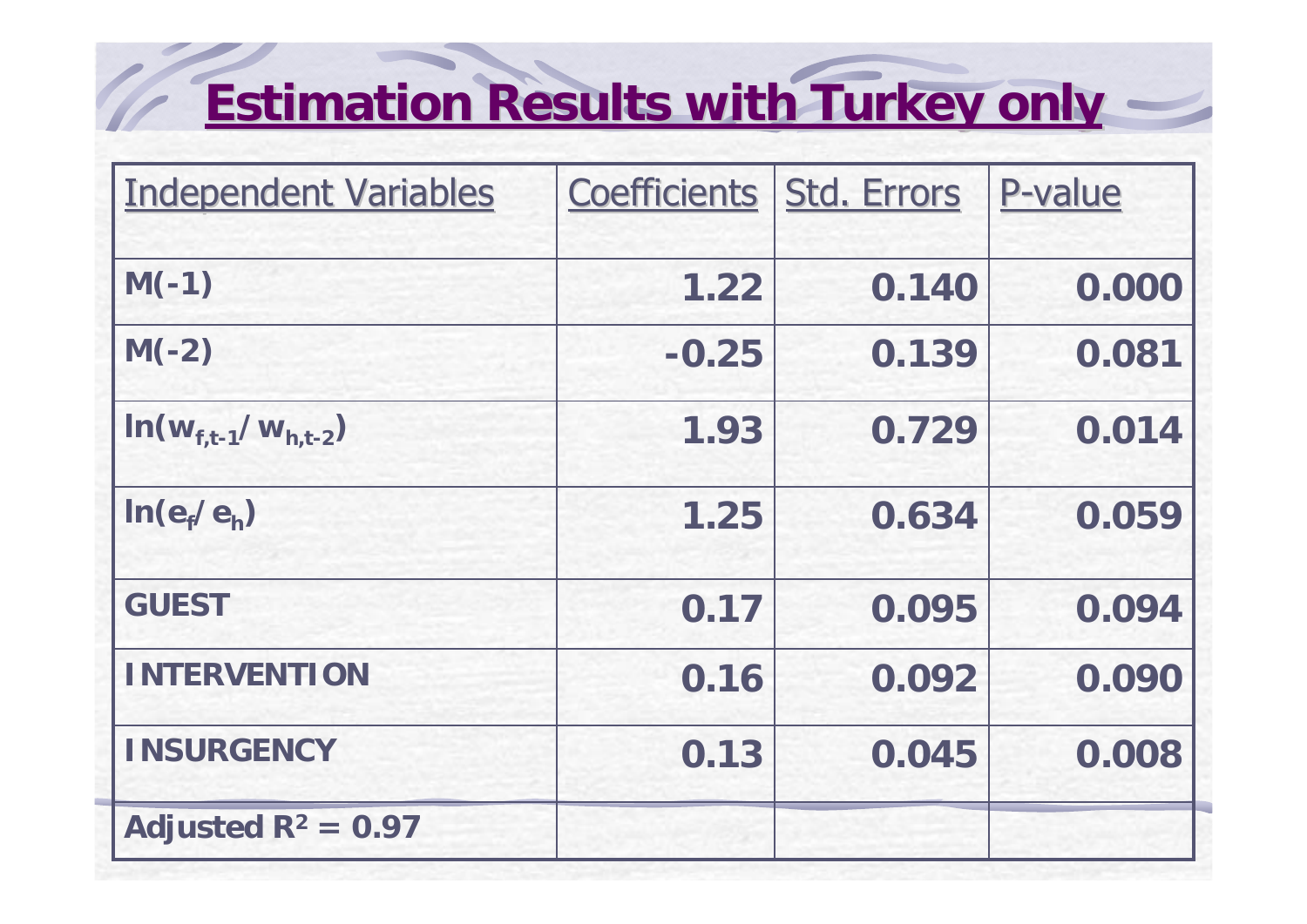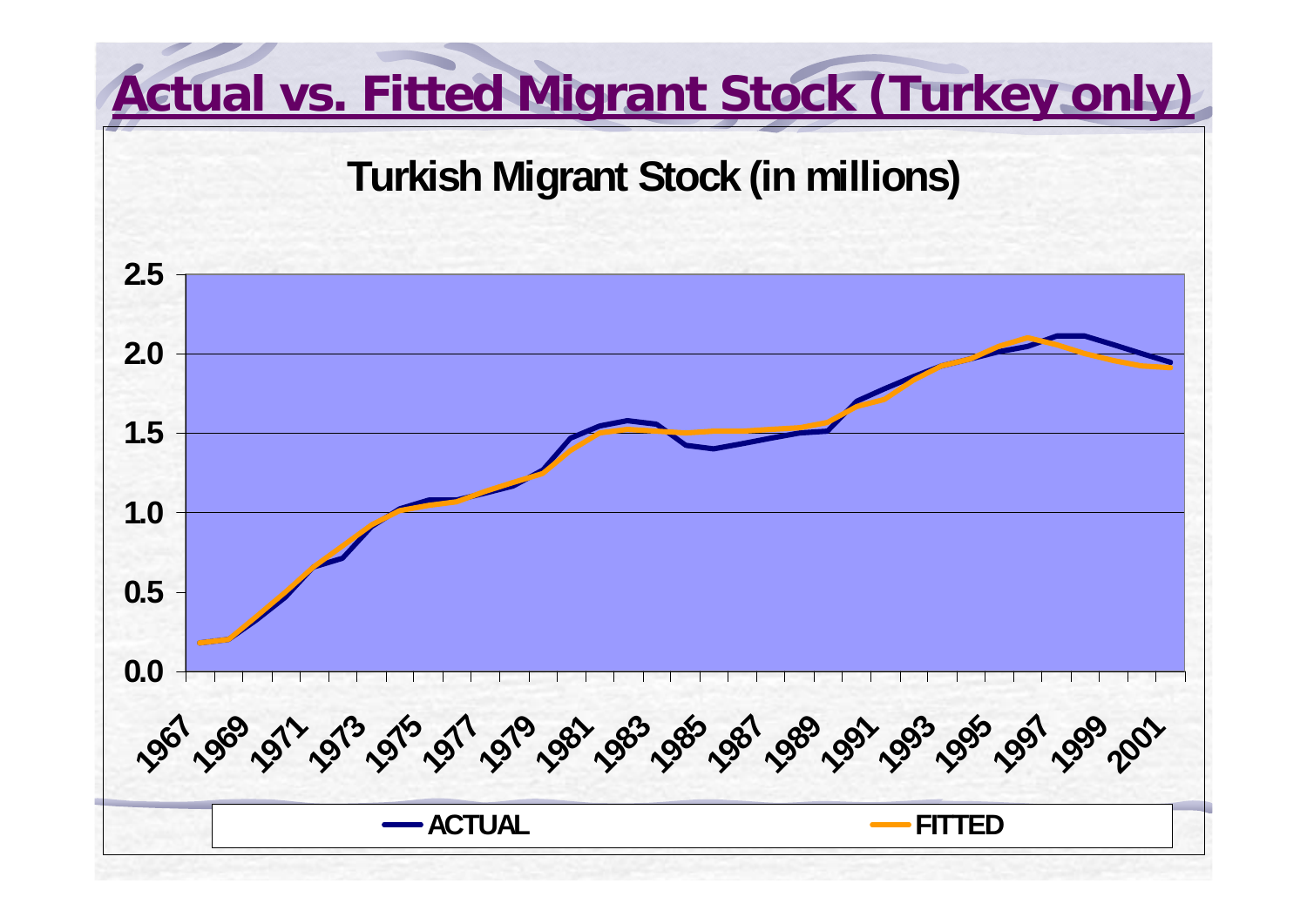## **Scenario Scenario Turkey Member Turkey Member – Free Movement Free Movement of Labor High Growth Scenario**

**Turkish Migrant Stock (In million) and Net Change Stock (In thousand)**

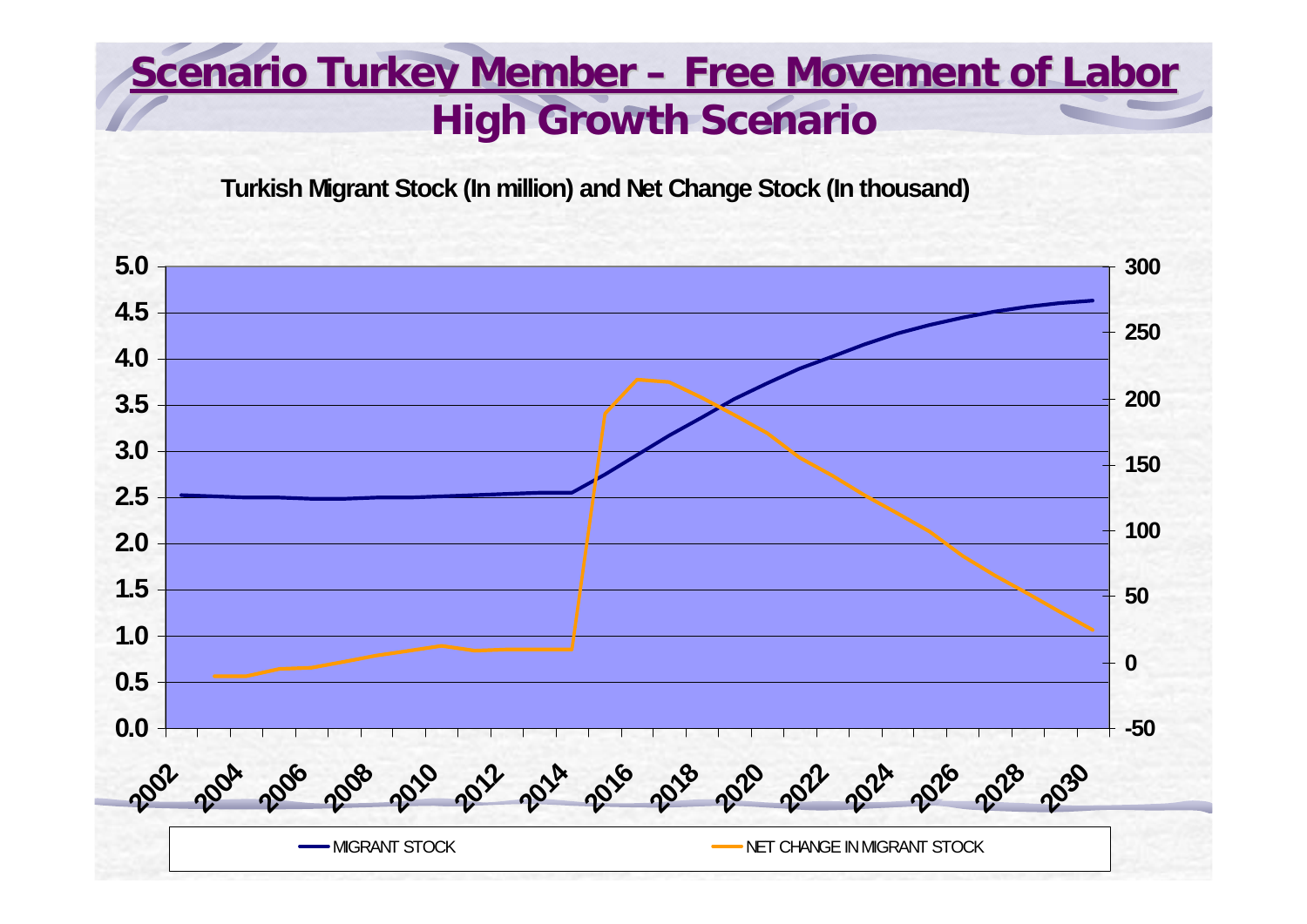### **<u>Scenario No Membership – No Free Movement</u> Low Growth Scenario**

**Turkish Migrant Stock (In million) and Net Change Stock (In thousand)**

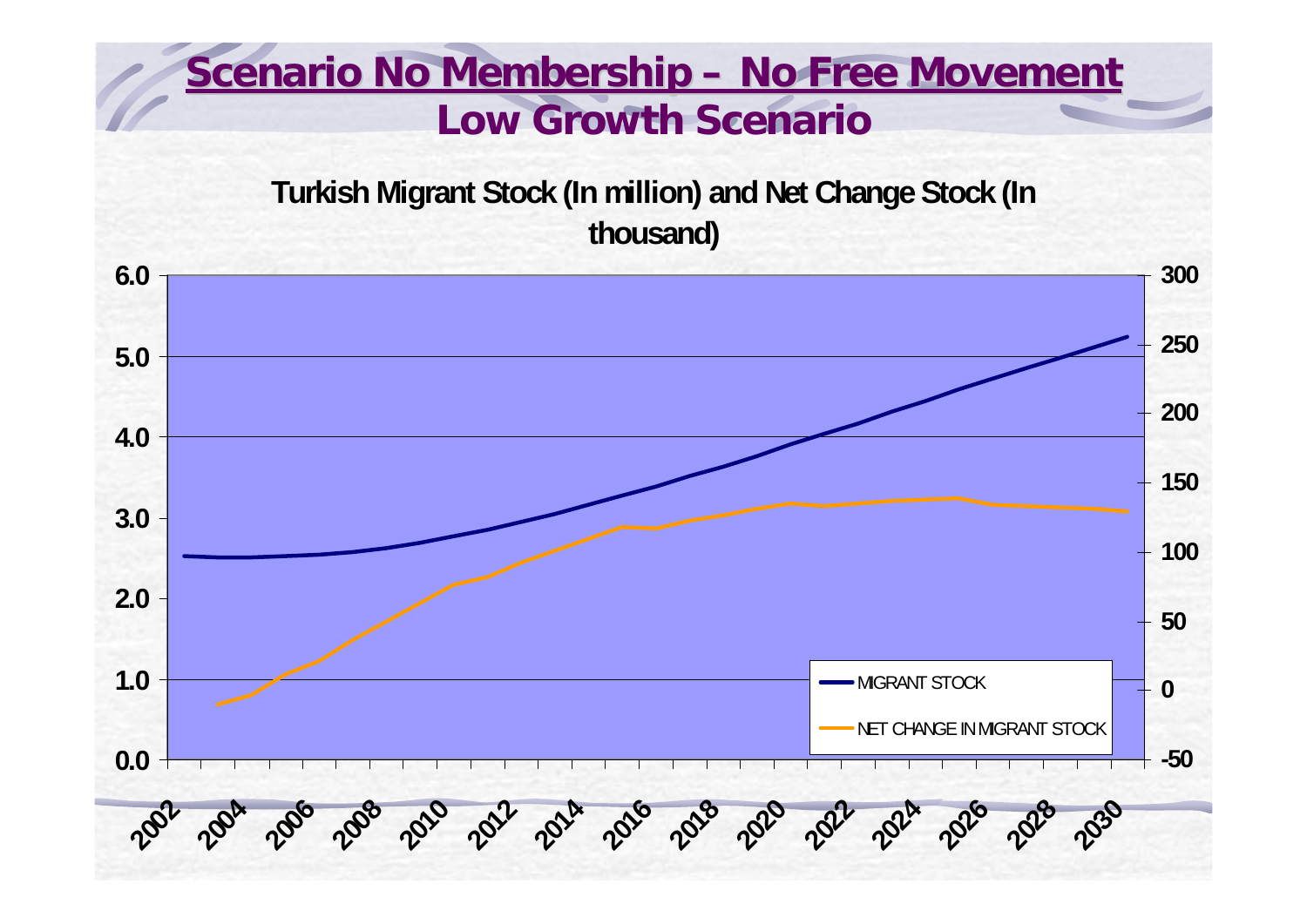# **Comparison of the Two Scenarios (Turkey only sample)**

#### **Turkish Migrant Stock (In million)**

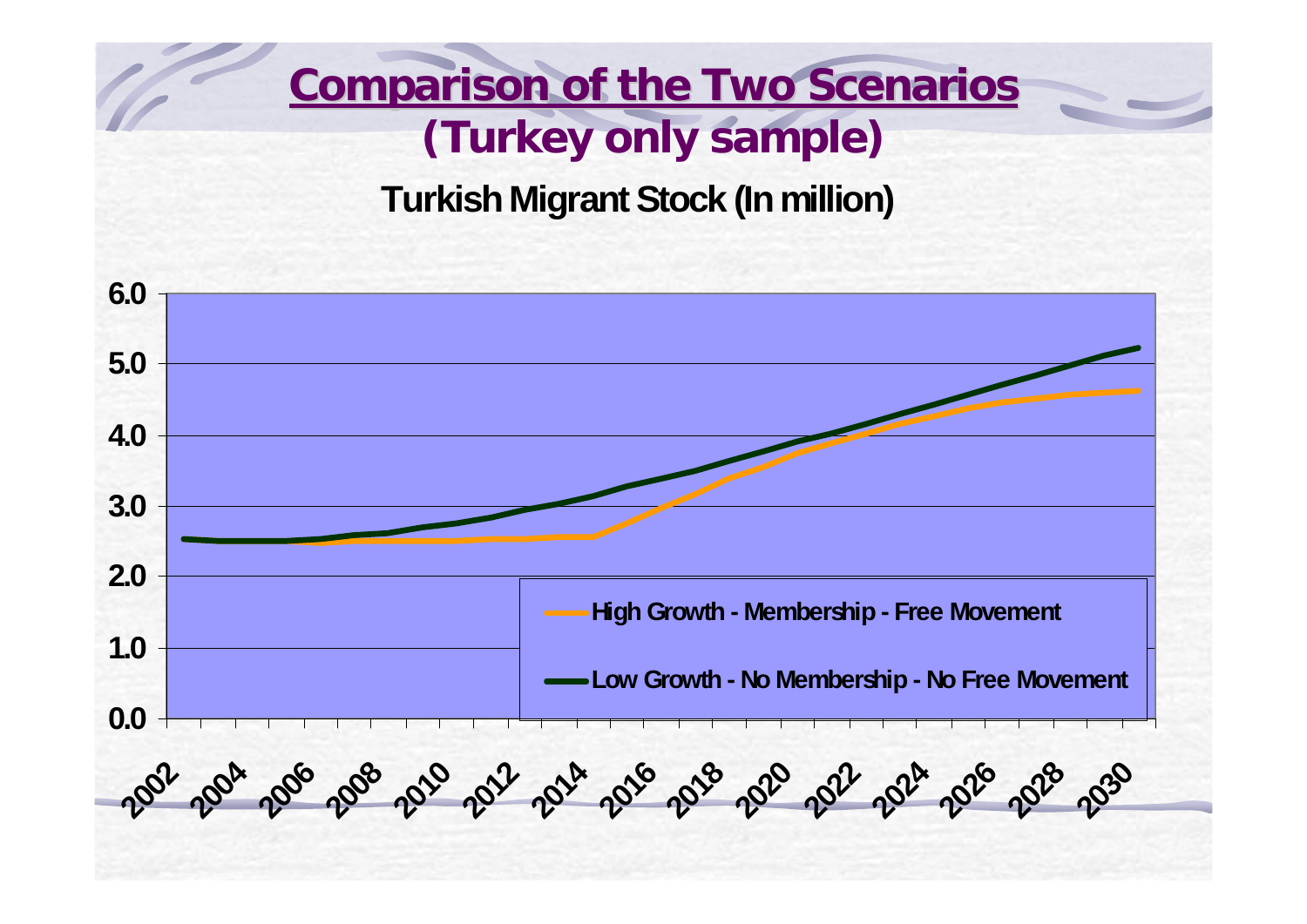# **Comparison of the Two Scenarios**

## Net Change in Turkish Migrant Stock in the EU

|                                                  | 2004-2015 | 2015-2030 | <b>Total</b> |
|--------------------------------------------------|-----------|-----------|--------------|
| Scenario High Growth -<br>Member - Free Movement | 246.000   | 1.888.000 | 2.134.000    |
| Scenario Low Growth -                            | 760.000   | 1,974,000 | 2,734,000    |
| No Member - No Free                              |           |           |              |

## Turkish Migrant Stock in the EU

|                                                  | 2004      | 2015      | 2030      |
|--------------------------------------------------|-----------|-----------|-----------|
| Scenario High Growth -<br>Member - Free Movement | 2.499.000 | 2.745.000 | 4.633.000 |
| Scenario Low Growth -<br>No Member - No Free     | 2.506.000 | 3,267,000 | 5.241.000 |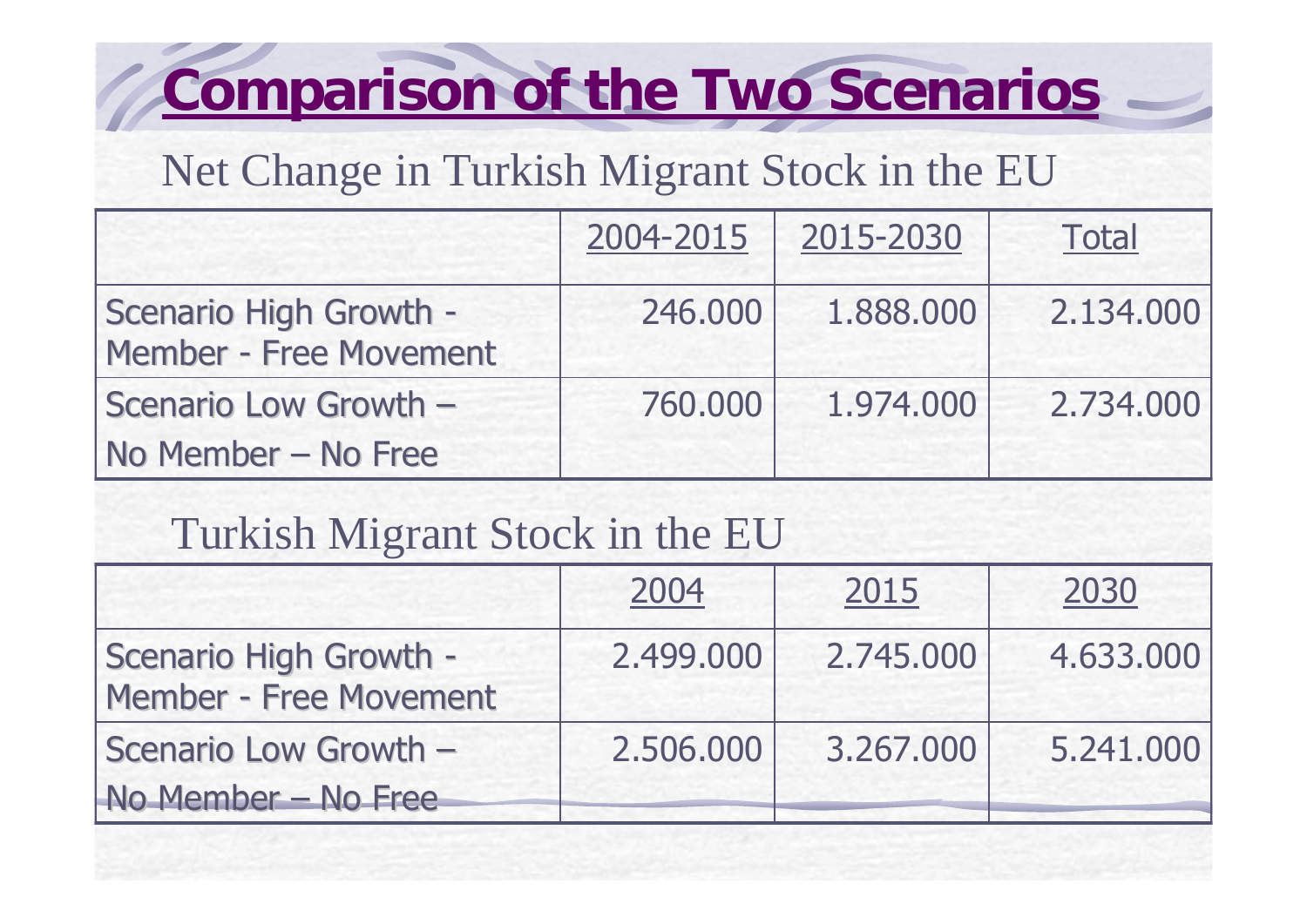A Summary of Simulations: Migration from Turkey

# Net Change in Migrant Stock in EU from Turkey 2004-2030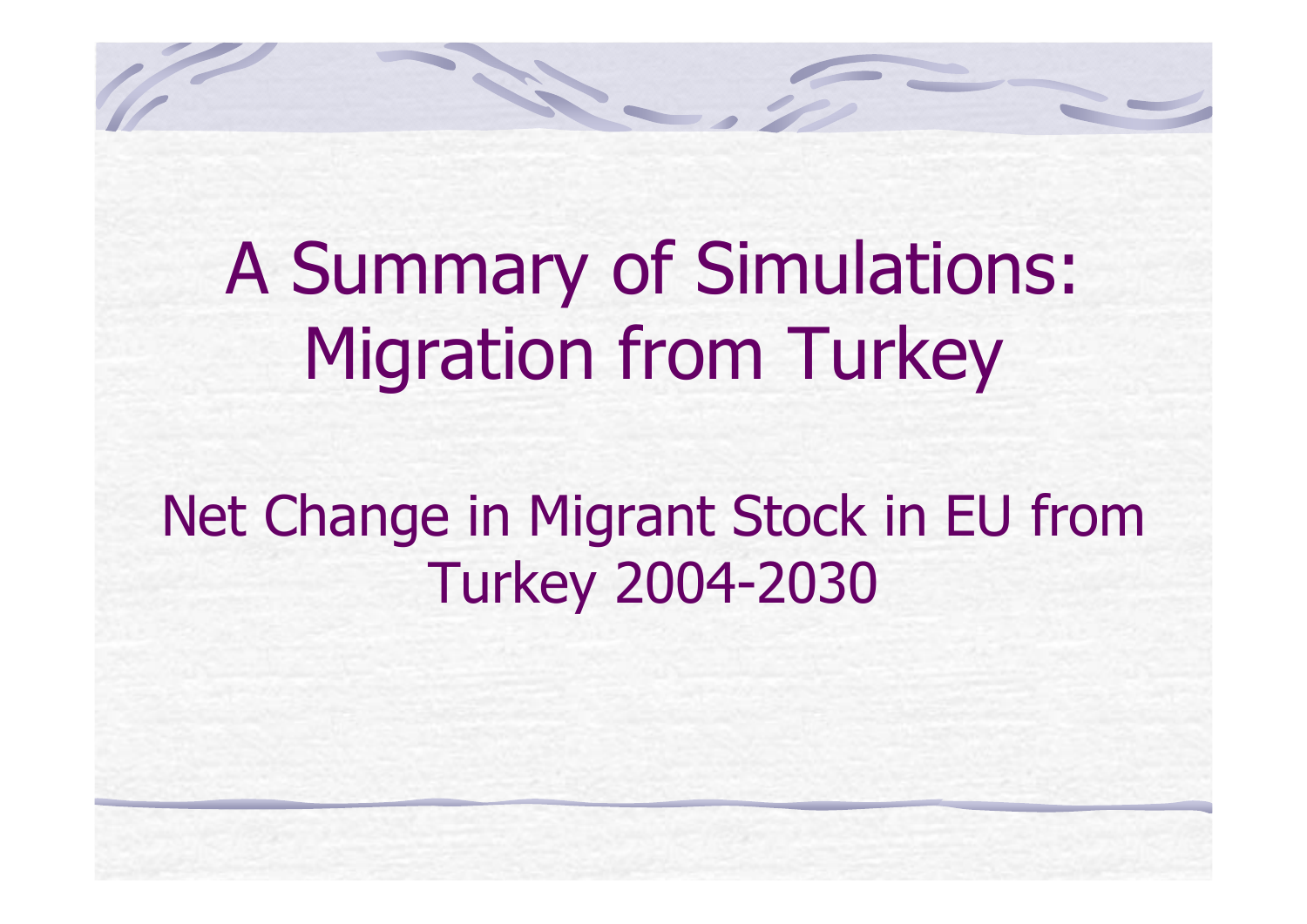| Large Country Sample (SUR) - High Growth - Membership - Free Movement |         |                     |           |  |  |
|-----------------------------------------------------------------------|---------|---------------------|-----------|--|--|
|                                                                       |         | 2004-2015 2015-2030 | otal      |  |  |
| <b>Scenario FREE</b>                                                  | 460,000 | 613.000             | 1.073.000 |  |  |
| <b>Scenario GUEST</b>                                                 | 564,000 | 1.274.000           | 1.838,000 |  |  |

**Cohesion Countries and Turkey Sample (SUR) – High Growth – Membership – Free Movement**

|                       | 2004-2015 | 2015-2030 | Total     |
|-----------------------|-----------|-----------|-----------|
| <b>Scenario FREE</b>  | 320,000   | 640,000   | 960,000   |
| <b>Scenario GUEST</b> | 440,000   | 1.480,000 | 1.920.000 |

#### **Turkey Only (OLS Estimation)**

|                                                  | 2004-2015 | 2015-2030 | <b>Total</b> |
|--------------------------------------------------|-----------|-----------|--------------|
| Scenario High Growth - Member<br>- Free Movement | 246.000   | 1,888,000 | 2.134.000    |
| Scenario Low Growth -                            | 760,000   | 1.974.000 | 2.734.000    |
| No Member - No Free                              |           |           |              |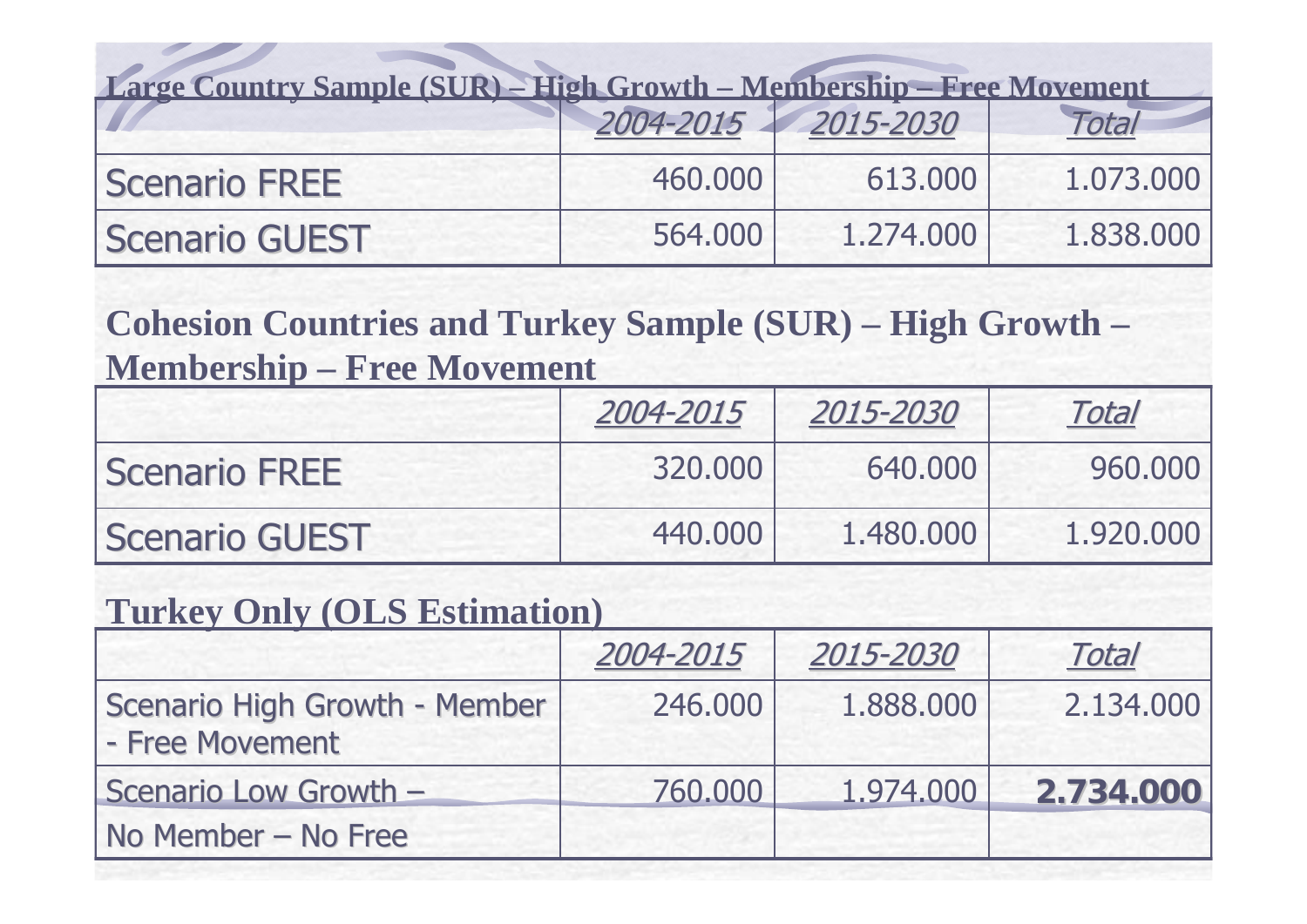

# Add an Intervention and/or Insurgency Dummy?

+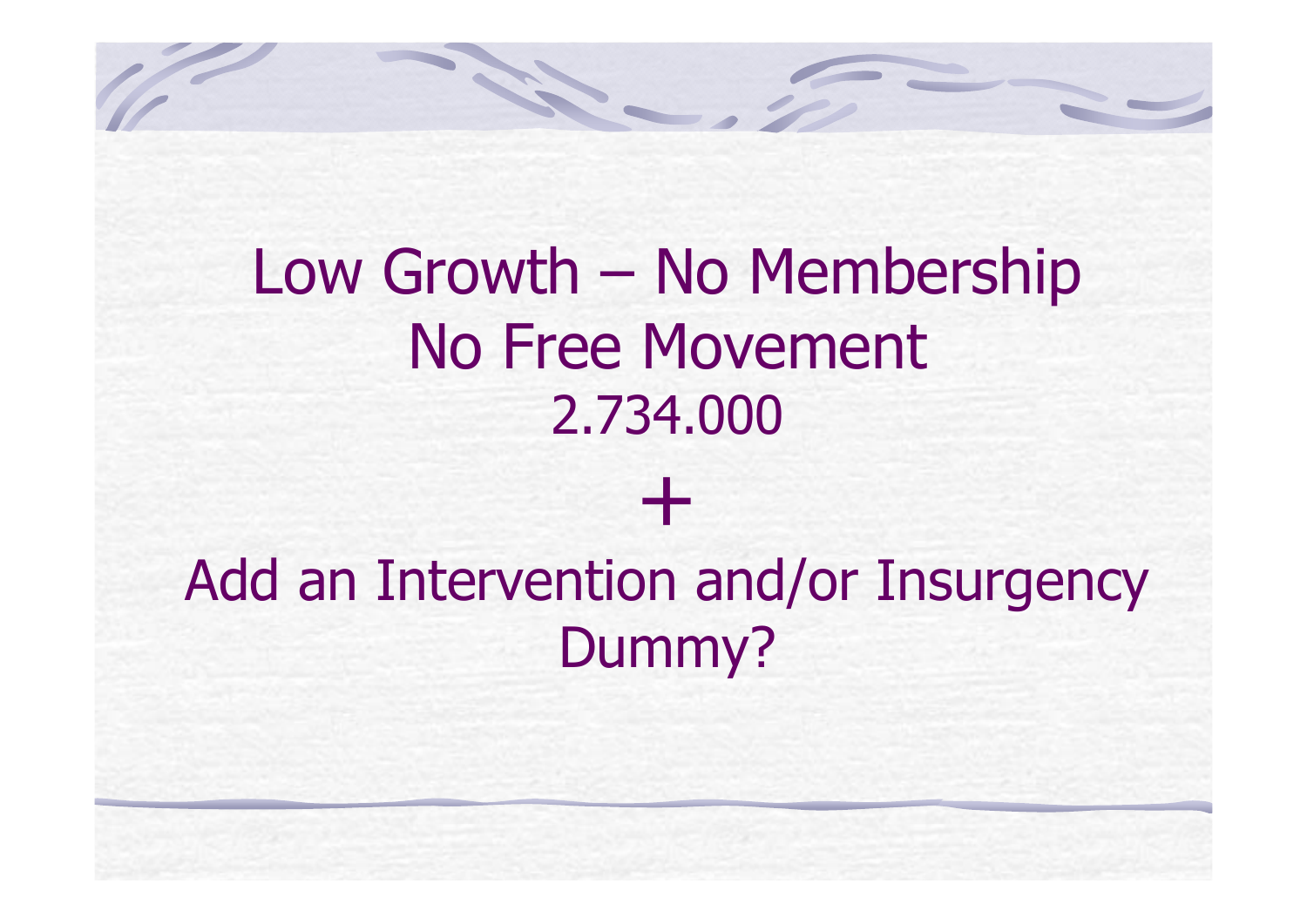# Downward Adjustments

**Contract Contract Contract Contract Contract Contract Contract Contract Contract Contract Contract Contract C**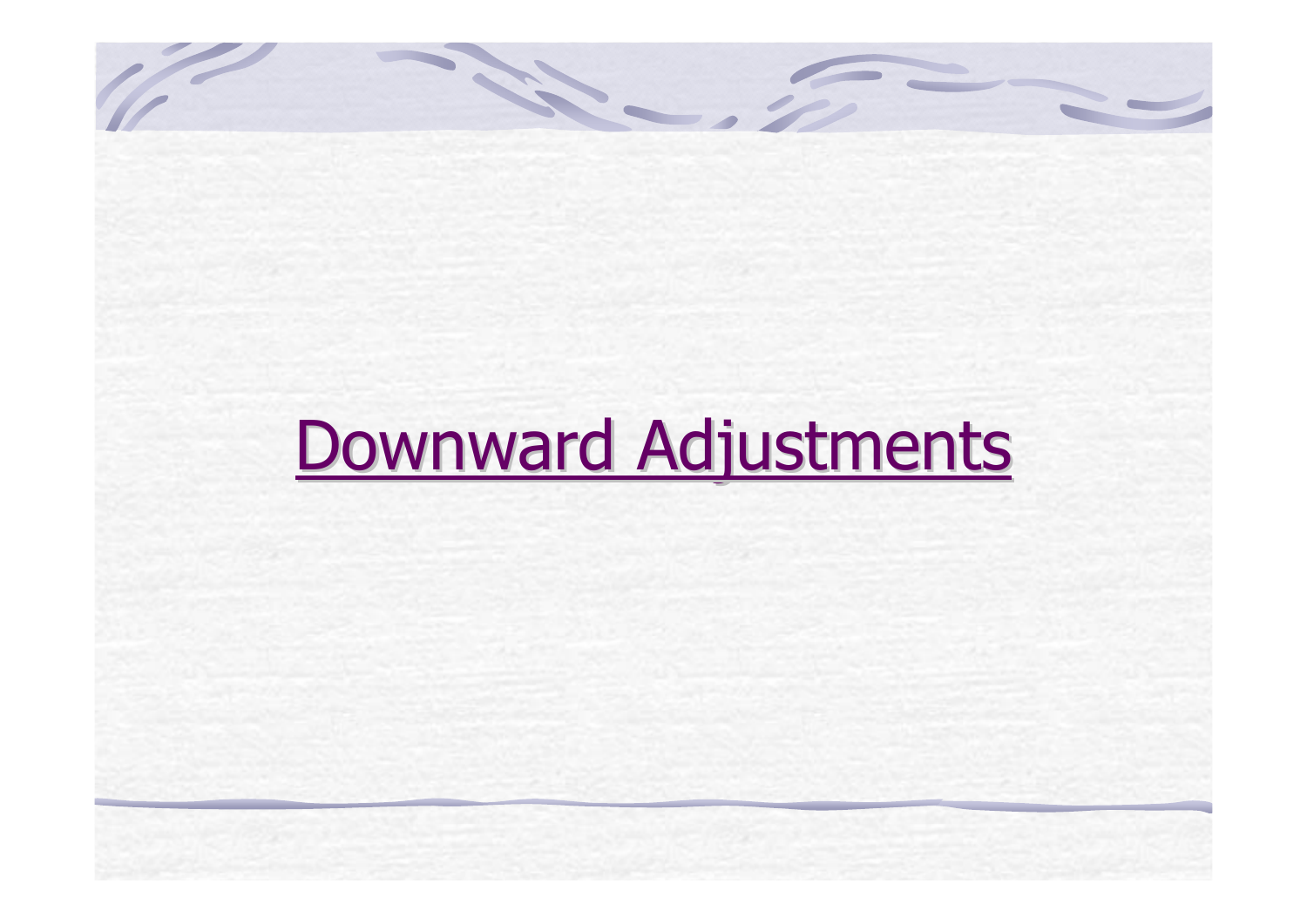Propensity to Migrate according to age groups Based on reponses to NIDI-Hacettepe Survey (TIMS)



Propensity to Migrate According to Age Groups

# **Demographic Transition of Turkey**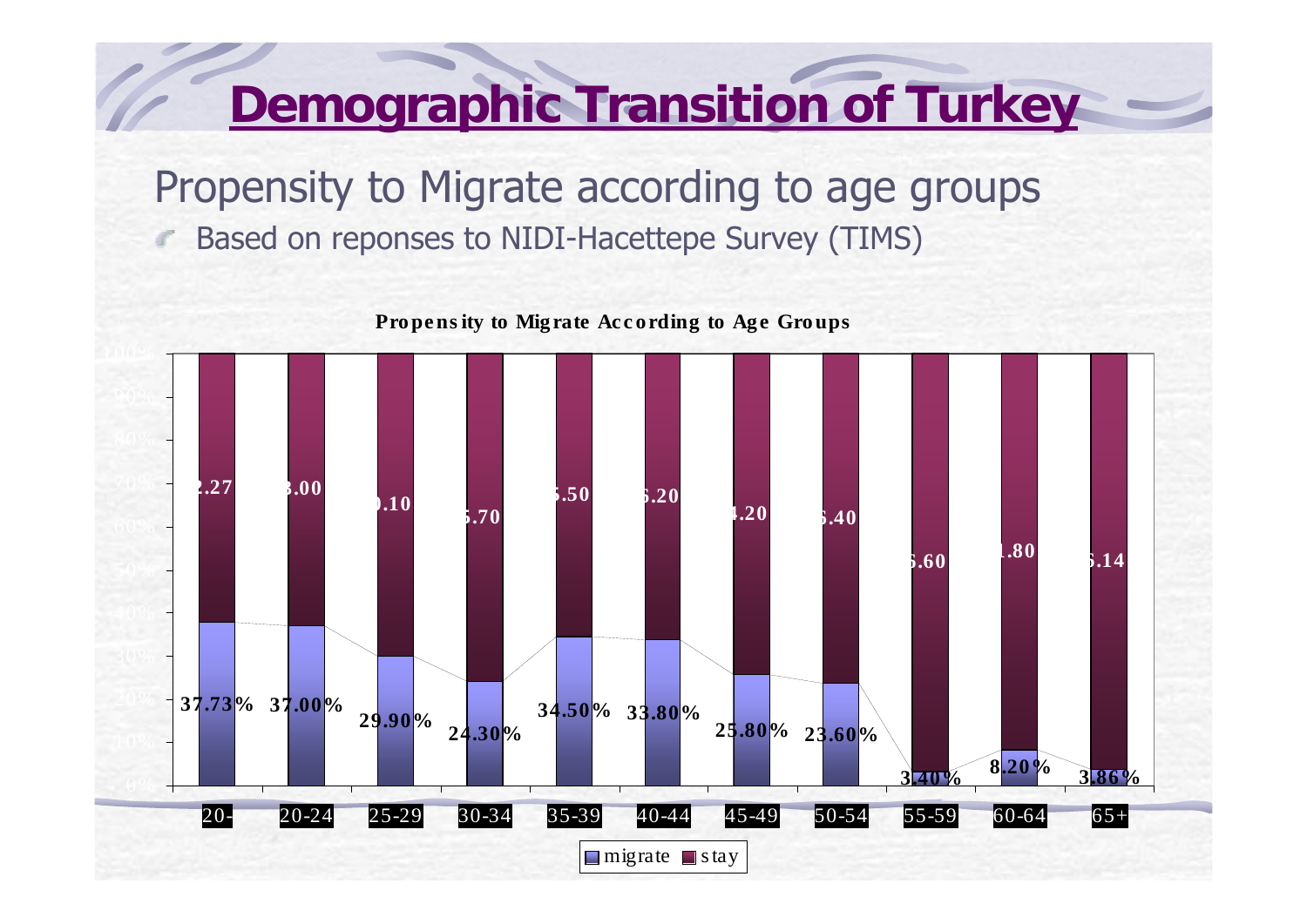**Demographic Transition of Turkey** 

**Share of Age Groups in Total Population**

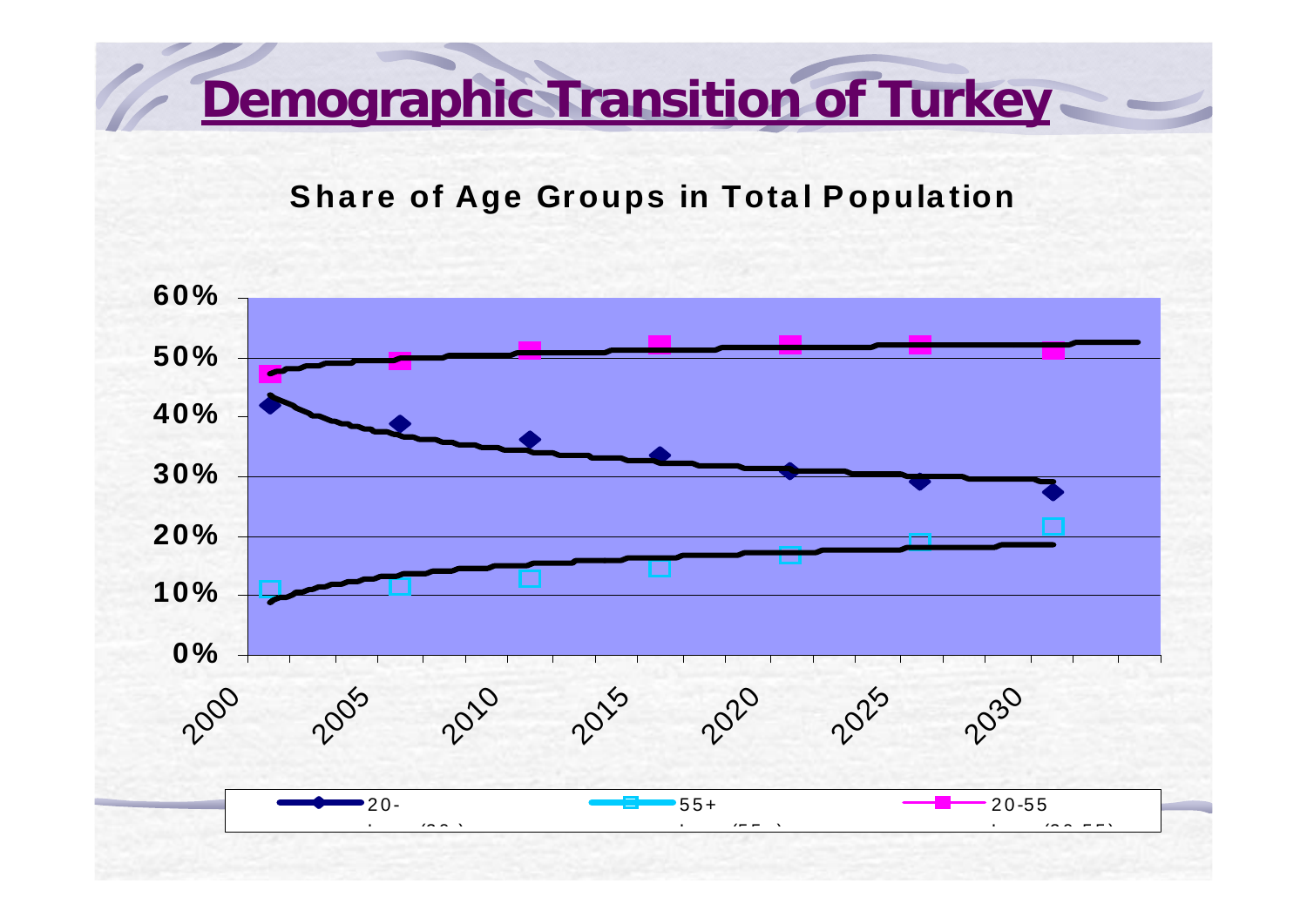# **Demographic Transition of Turkey**

**Adjusting the Migrant Stock for Population Under 55 - Scenario with Turkey only - High Growth - Membership (in millions)**